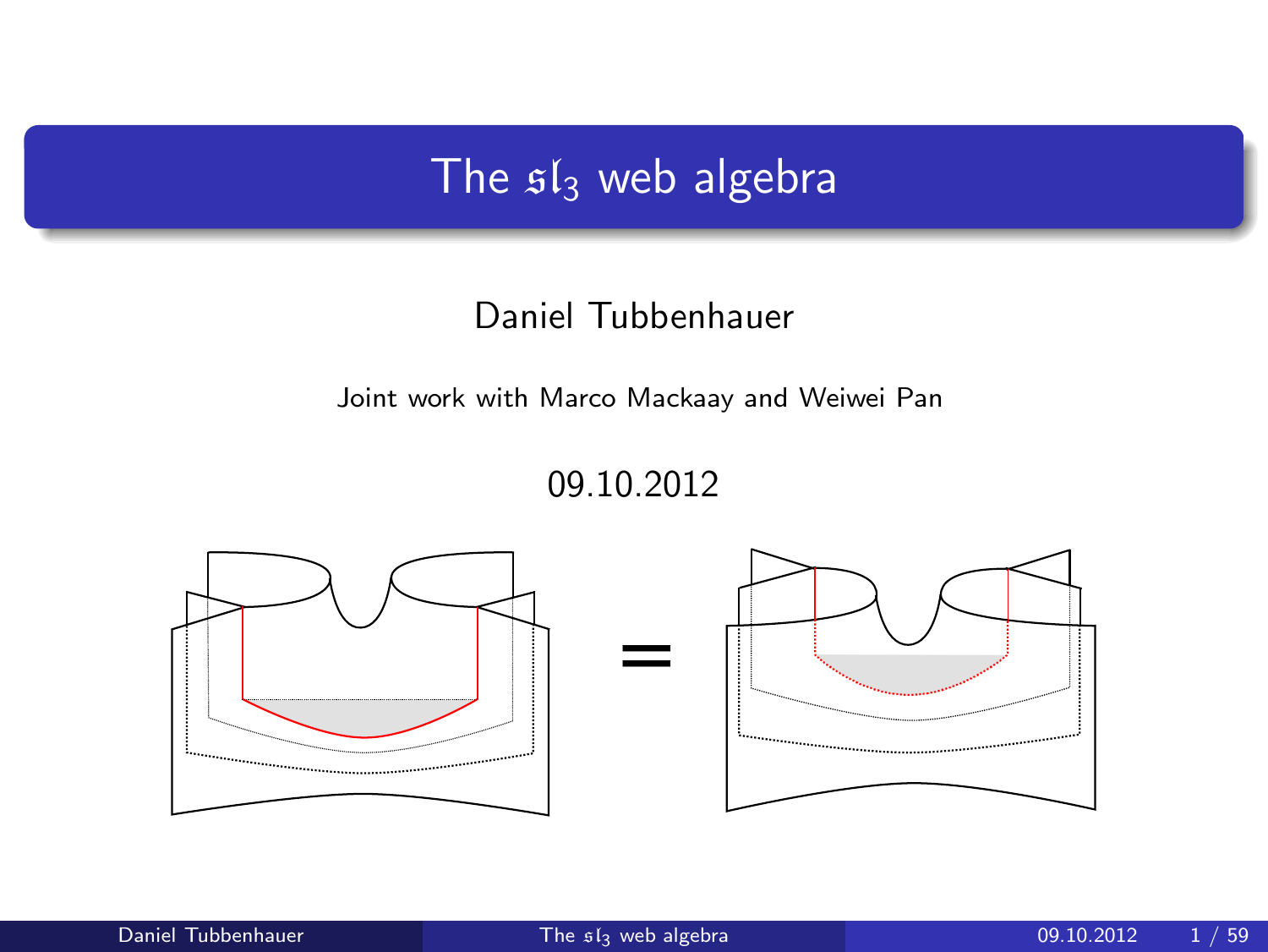## **[Introduction](#page-1-0)**

## **•** [Categorification](#page-1-0)

• [The rough idea](#page-6-0)

### [Kuperberg's](#page-8-0)  $s1_3$ -webs

- **•** [Basic definitions](#page-8-0)
- [Representation theory of](#page-13-0)  $U_q(\mathfrak{sl}_3)$

### The siz [web algebra](#page-17-0)

- **•** [Basic definitions](#page-17-0)
- $\bullet$  The s<sub>s</sub> [web algebra](#page-24-0)  $K_S$
- [Its Grothendieck group](#page-29-0)  $K_0(K<sub>S</sub>)$

### [Properties of the](#page-45-0)  $sI_3$  web algebra

- **•** [Frobenius structure](#page-45-0)
- [The center](#page-48-0)  $Z(K<sub>S</sub>)$
- <span id="page-1-0"></span>• [The algebra is cellular](#page-53-0)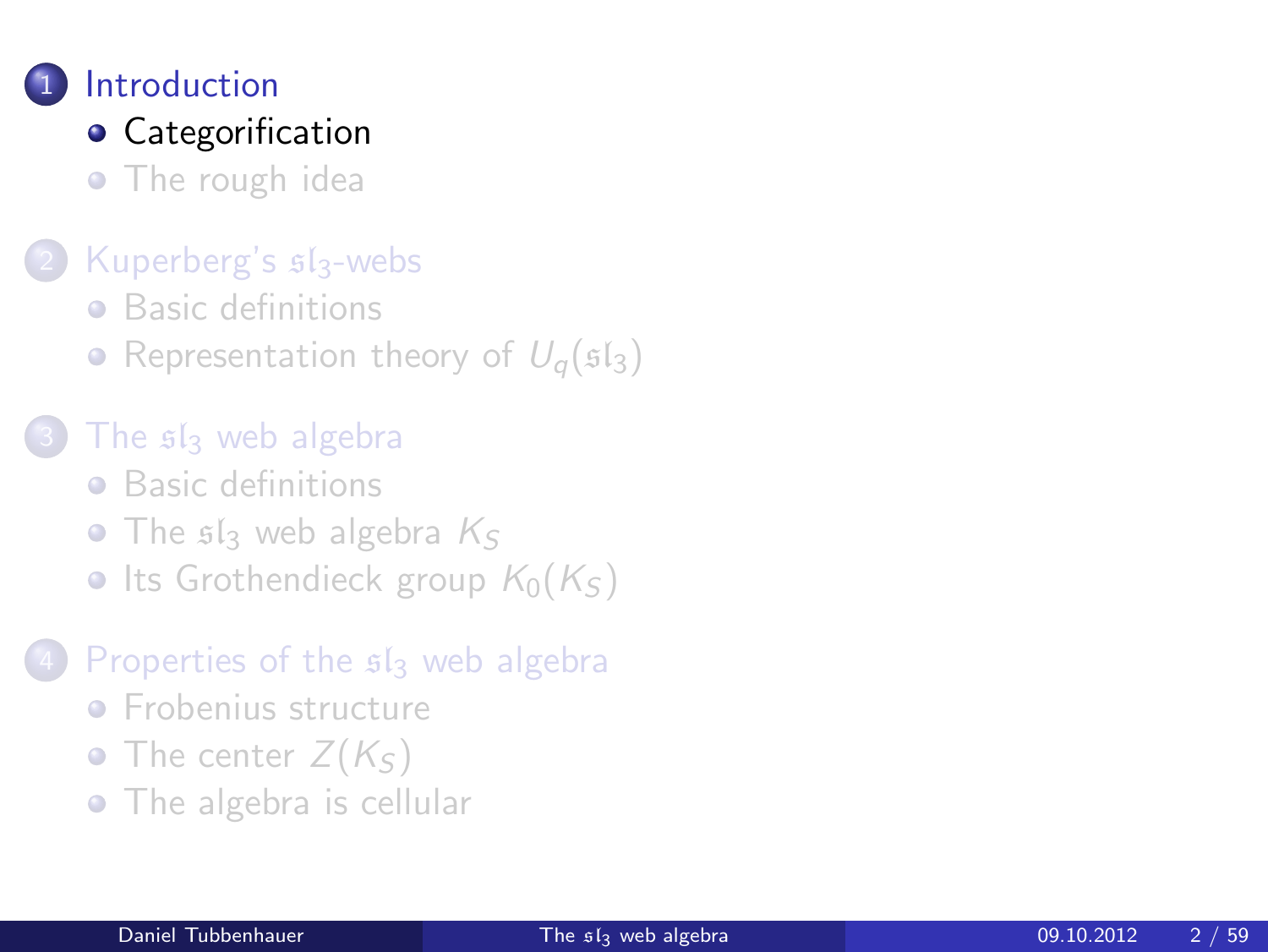### Noether, Hopf, Mayer

Let  $X$  be a reasonable finite-dimensional spaces. Then the homology groups  $H_k(X)$  are a categorification of the Betti numbers of X and the singular chain complex  $(C, d_i)$  is categorification of the Euler characteristic of  $X$ .

Note the following common features of the two examples above.

- The Betti numbers and the Euler characteristic can be seen as parts of "bigger, richer" structures.
- In both categorifications it is very easy to "decategorify", i.e. by taking the dimension or the alternating sum of the dimensions.
- Both notions are not obvious, e.g. the first notion of "Betti numbers" was in the year 1857 (B. Riemann!!) and the first notion of "homology groups" was in the year 1925.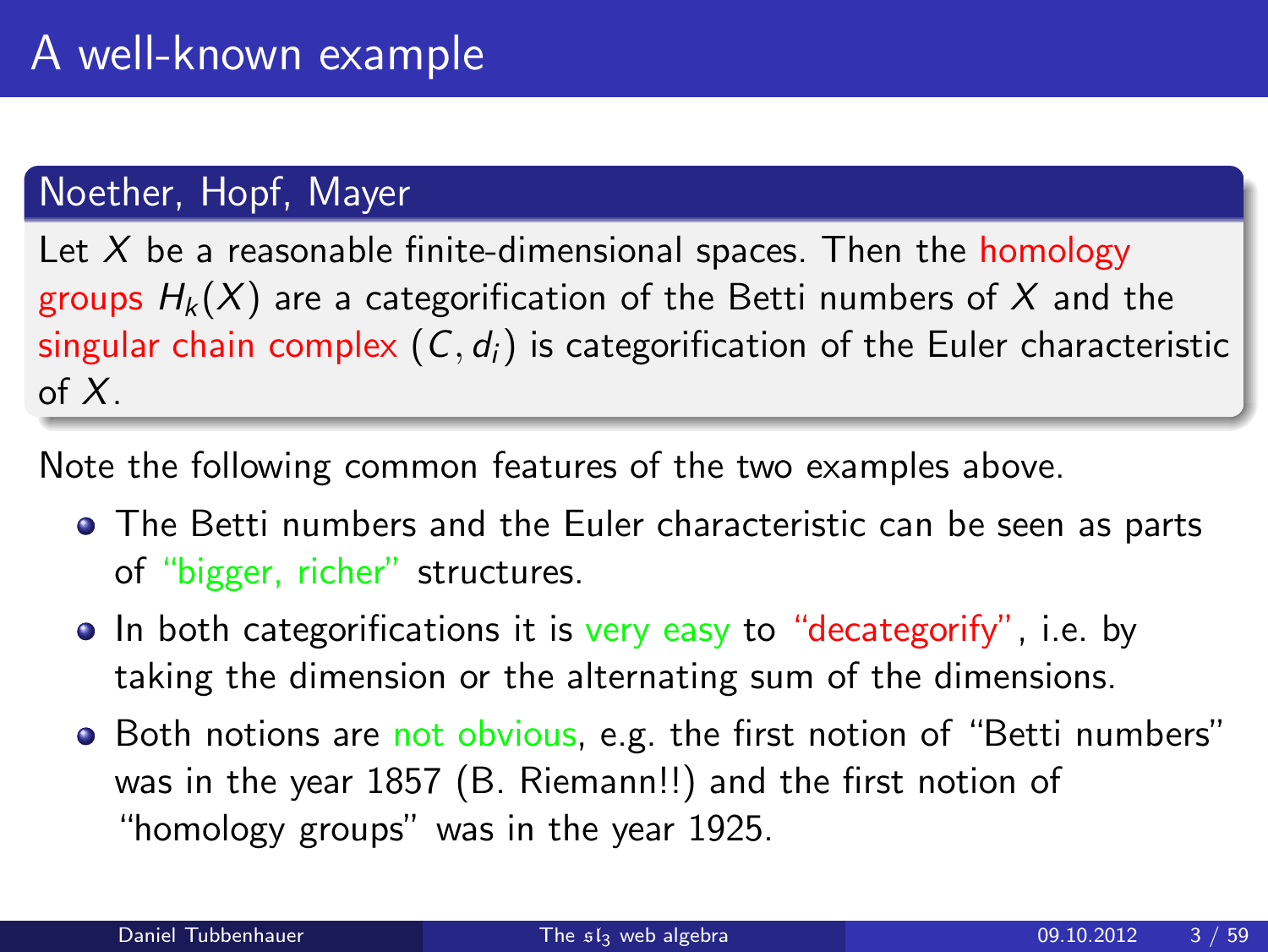## The ladder of categories

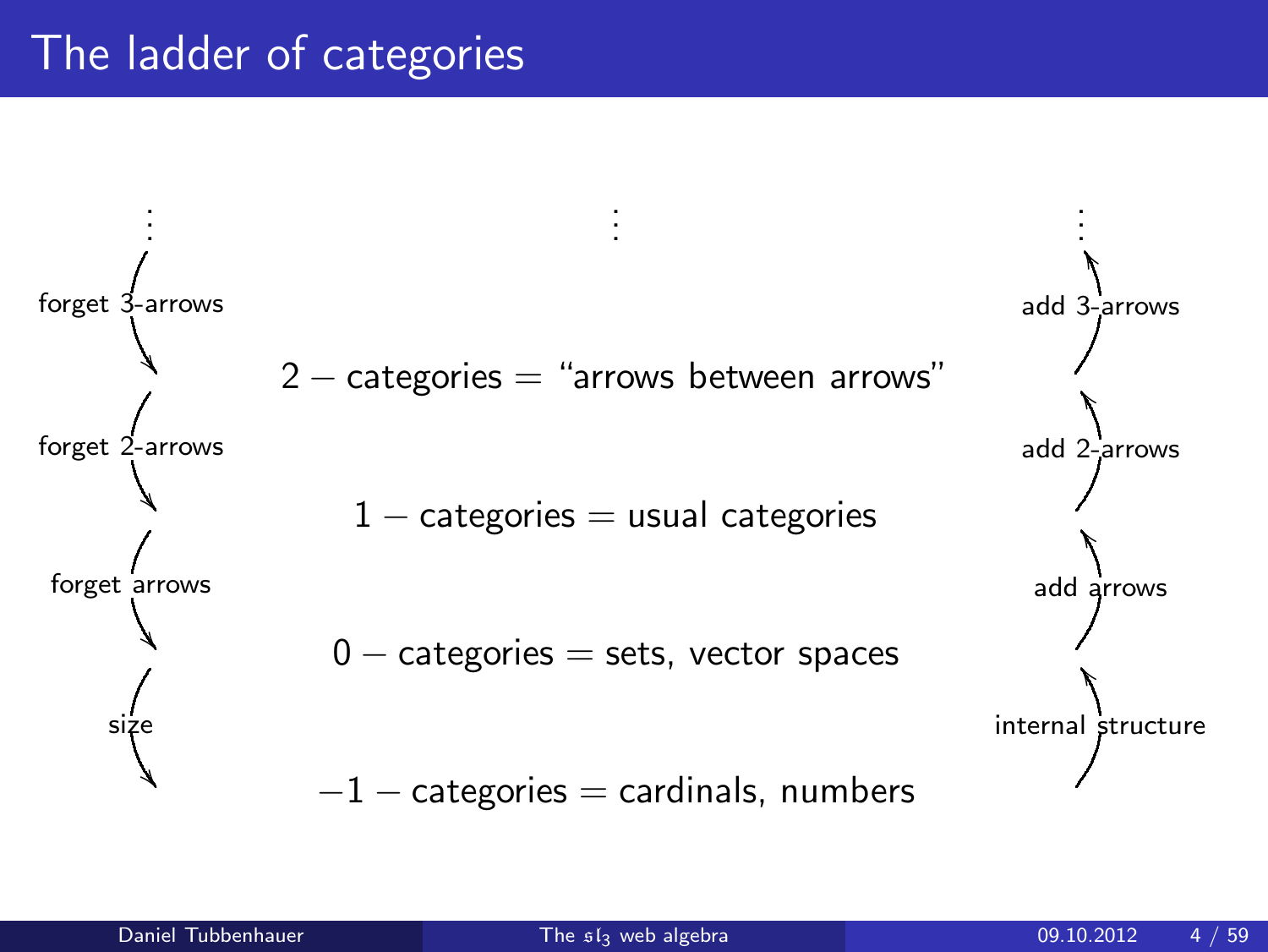Note that the notion of categorification is ill-defined. The rough idea is to replace set theoretical structures by category theoretical structures. So categorification could mean

- An inverse process of some decategorification, e.g.
	- Degroupoidification (Baez, Dolan, Trimble): a functor  $D: Span(\text{Gpd}) \to \text{Hilb}.$
	- Grothendieck group  $C \mapsto K_0(C)$  constructions (Khovanov, Lauda).
	- Dimension  $V \mapsto \dim(V)$  constructions (homology groups).
	- $\bullet$ more...
- Common feature: decategorification is easy, categorification is hard.
- Reveals hidden structure.

Today we use decategorification  $=$  Grothendieck group.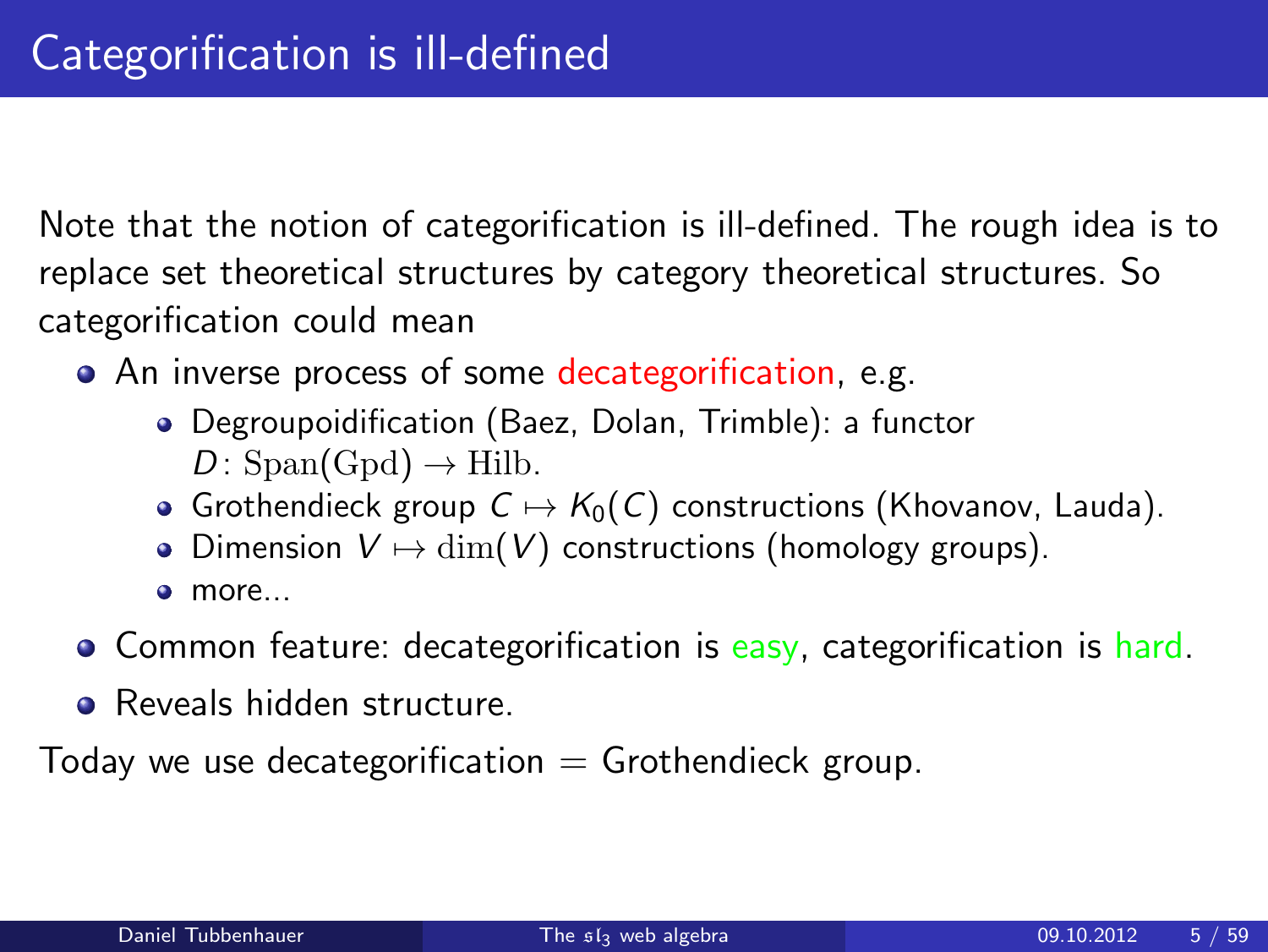If you live in a two-dimensional world, then it is easy to imagine a one-dimensional world, but hard to imagine a three-dimensional world!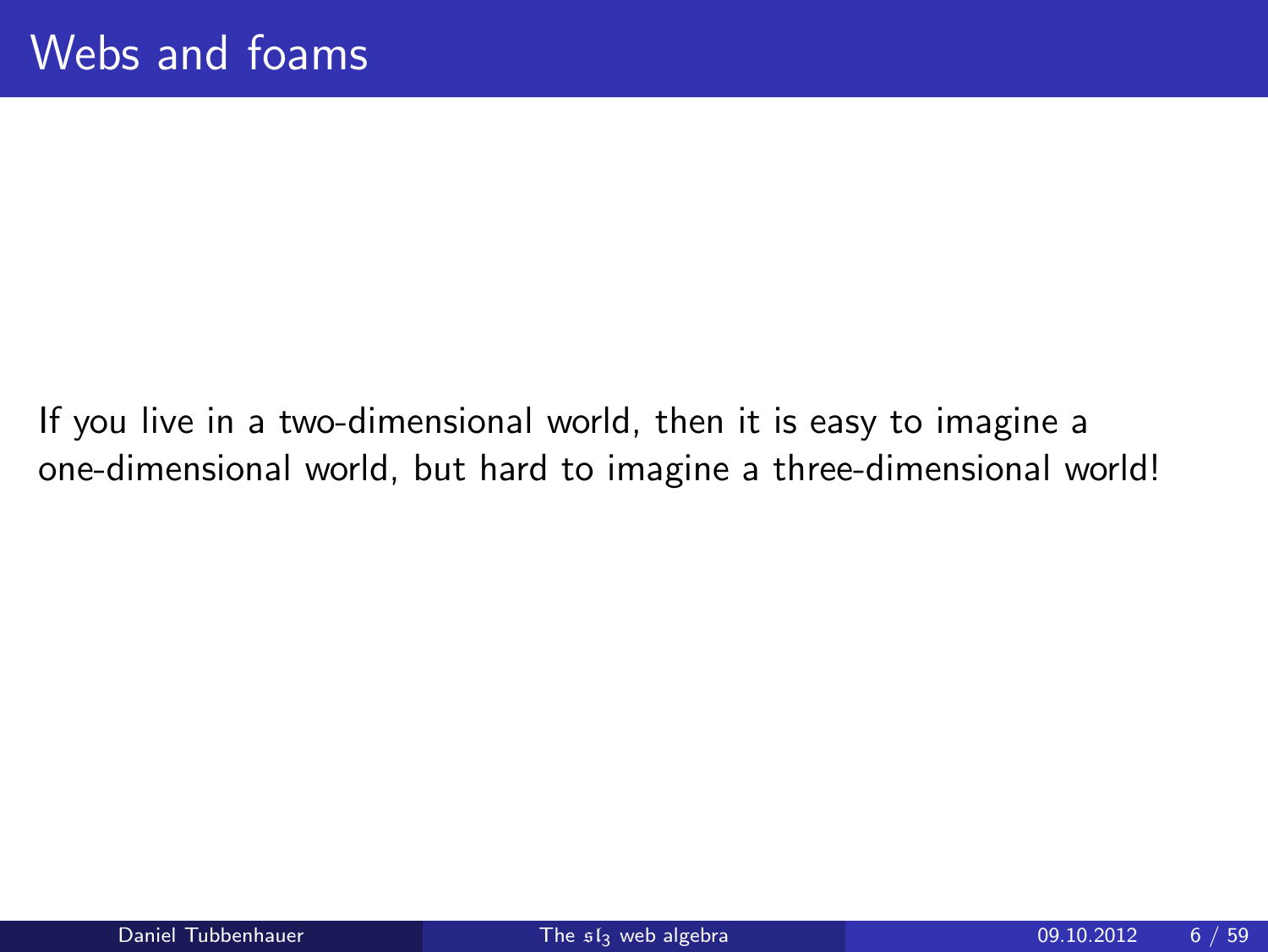

- [Categorification](#page-1-0)
- [The rough idea](#page-6-0)

#### [Kuperberg's](#page-8-0)  $s1_3$ -webs

- **•** [Basic definitions](#page-8-0)
- [Representation theory of](#page-13-0)  $U_q(\mathfrak{sl}_3)$

### The siz [web algebra](#page-17-0)

- **•** [Basic definitions](#page-17-0)
- $\bullet$  The s<sub>s</sub> [web algebra](#page-24-0)  $K_S$
- [Its Grothendieck group](#page-29-0)  $K_0(K<sub>S</sub>)$

#### [Properties of the](#page-45-0)  $sI_3$  web algebra

- **•** [Frobenius structure](#page-45-0)
- [The center](#page-48-0)  $Z(K<sub>S</sub>)$
- <span id="page-6-0"></span>• [The algebra is cellular](#page-53-0)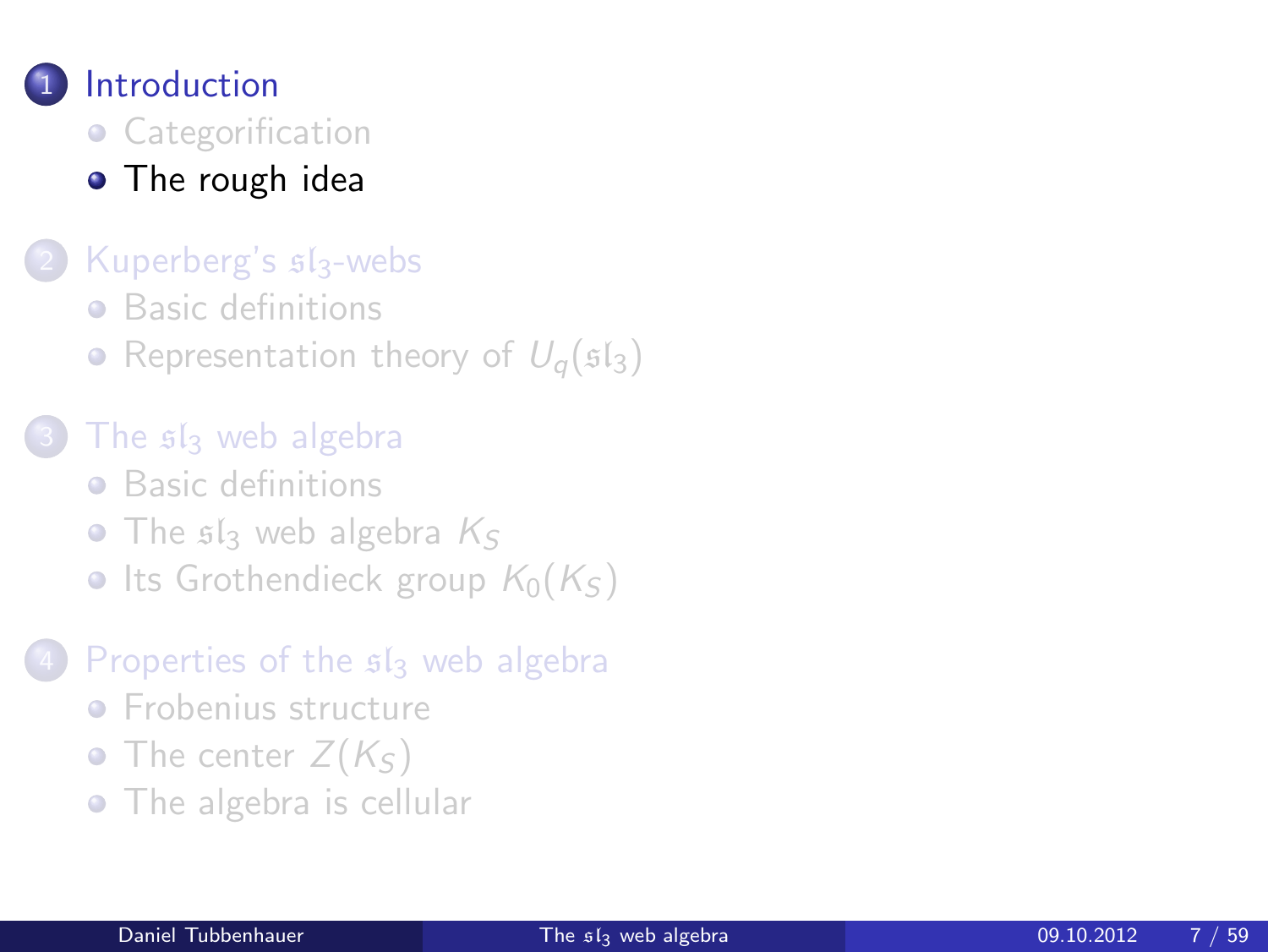#### The classical picture.



And its categorification.

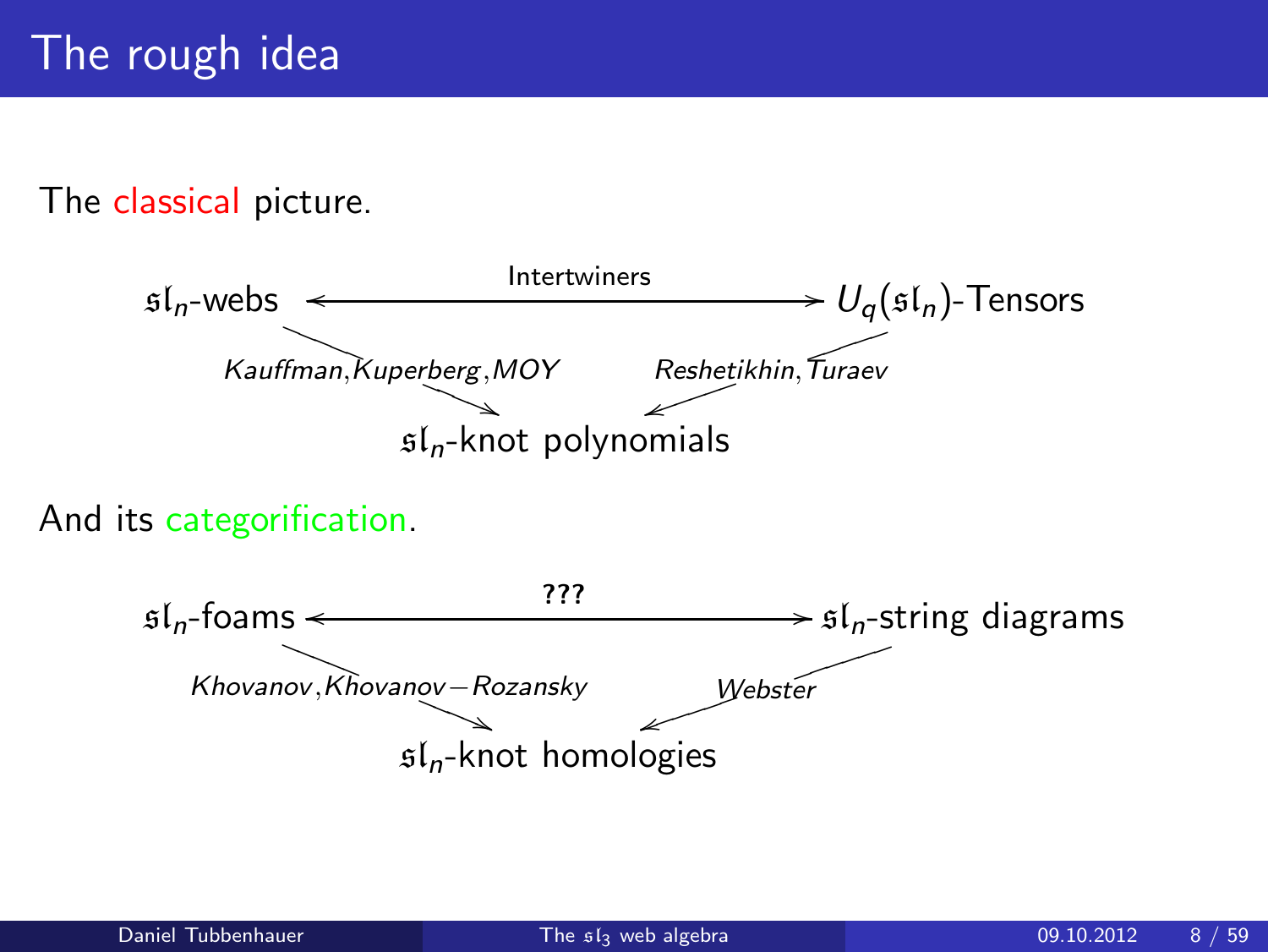## **[Introduction](#page-1-0)**

- [Categorification](#page-1-0)
- [The rough idea](#page-6-0)

## [Kuperberg's](#page-8-0)  $s1_3$ -webs

- [Basic definitions](#page-8-0)
- [Representation theory of](#page-13-0)  $U_{\alpha}(\mathfrak{sl}_3)$

### The siz [web algebra](#page-17-0)

- **•** [Basic definitions](#page-17-0)
- $\bullet$  The s<sub>s</sub> [web algebra](#page-24-0)  $K_S$
- [Its Grothendieck group](#page-29-0)  $K_0(K<sub>S</sub>)$

### [Properties of the](#page-45-0)  $sI_3$  web algebra

- **•** [Frobenius structure](#page-45-0)
- [The center](#page-48-0)  $Z(K<sub>S</sub>)$
- <span id="page-8-0"></span>• [The algebra is cellular](#page-53-0)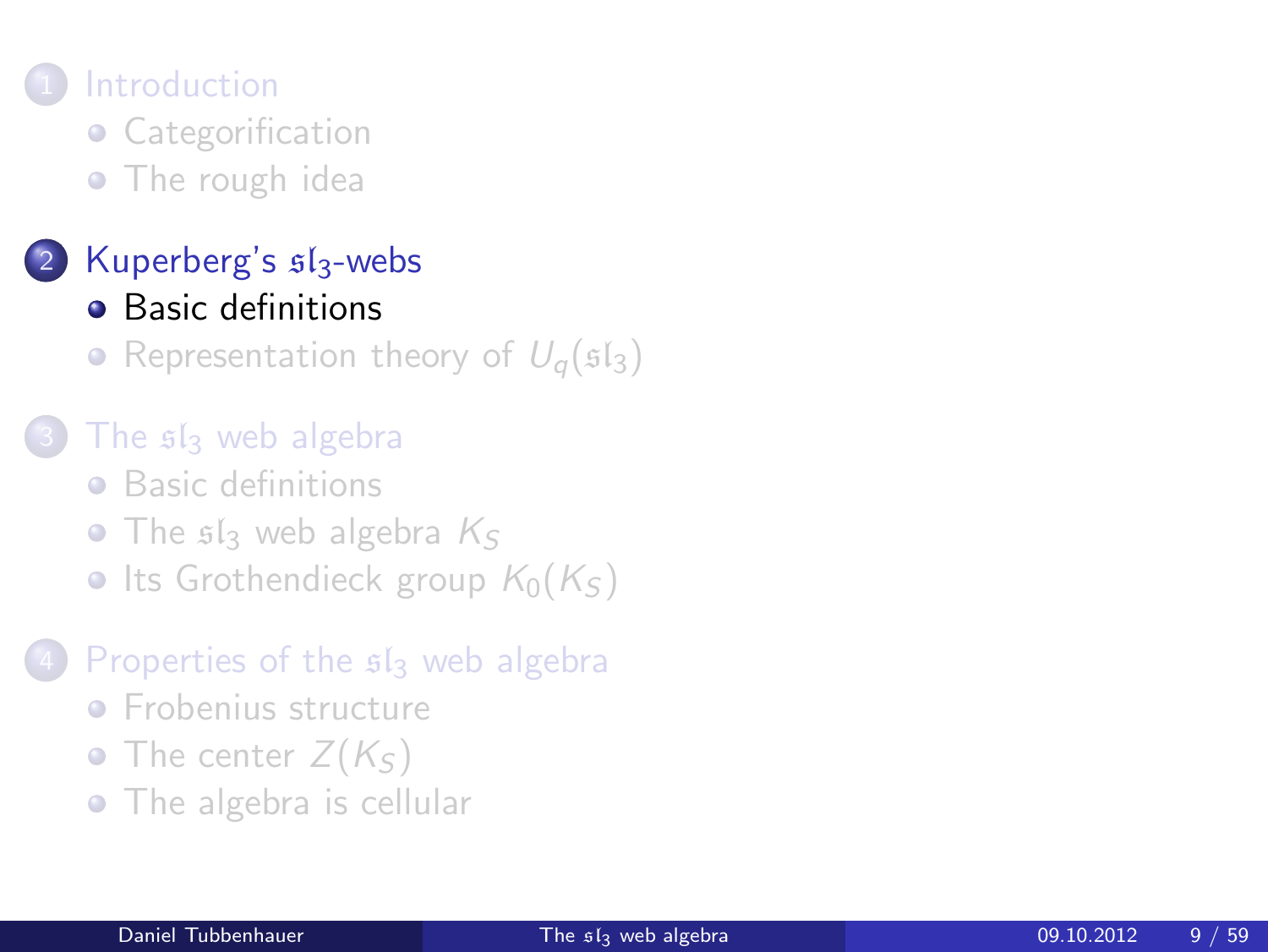

A web is an oriented trivalent graph such that any vertex is either a sink or a source. Any web can be obtained by gluing and disjoint union of some basic webs.



The boundary of a web corresponds to a sign string S, i.e.  $+$ , if the orientation is pointing in, and  $-$  otherwise. The sign string for the example is  $S = (+ + - + - -).$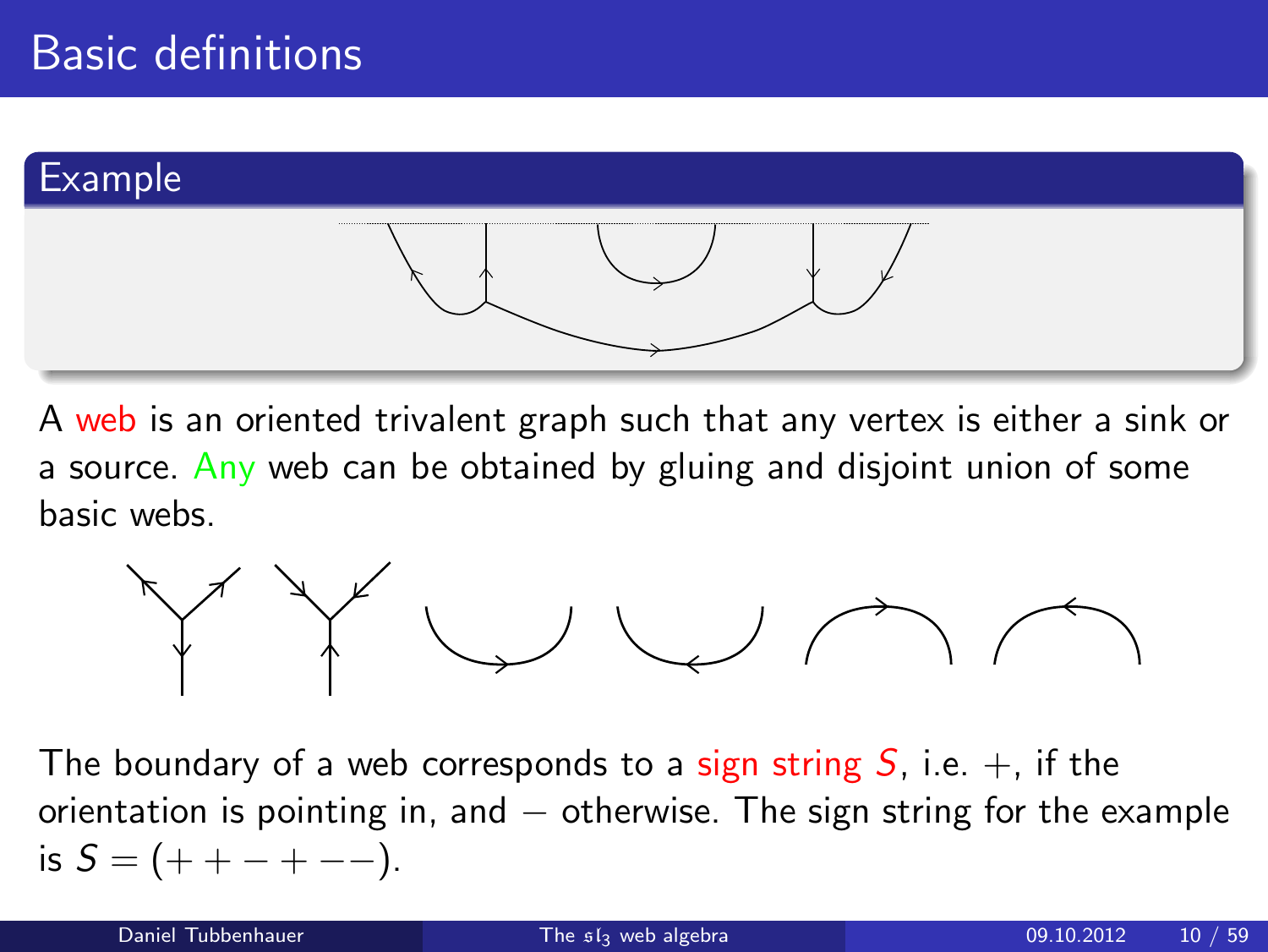## Basic definitions

## Definition(Kuperberg)

The web space  $W<sub>S</sub>$  for a given sign string S is

$$
W_S = \mathbb{C}(q)\{w \mid \partial w = S\}/I_S,
$$

where  $I<sub>S</sub>$  is generated by the relations



Here  $[a] = \frac{q^a - q^{-a}}{q - q^{-1}} = q^{a-1} + q^{a-3} + \cdots + q^{-(a-1)}$  is the quantum integer.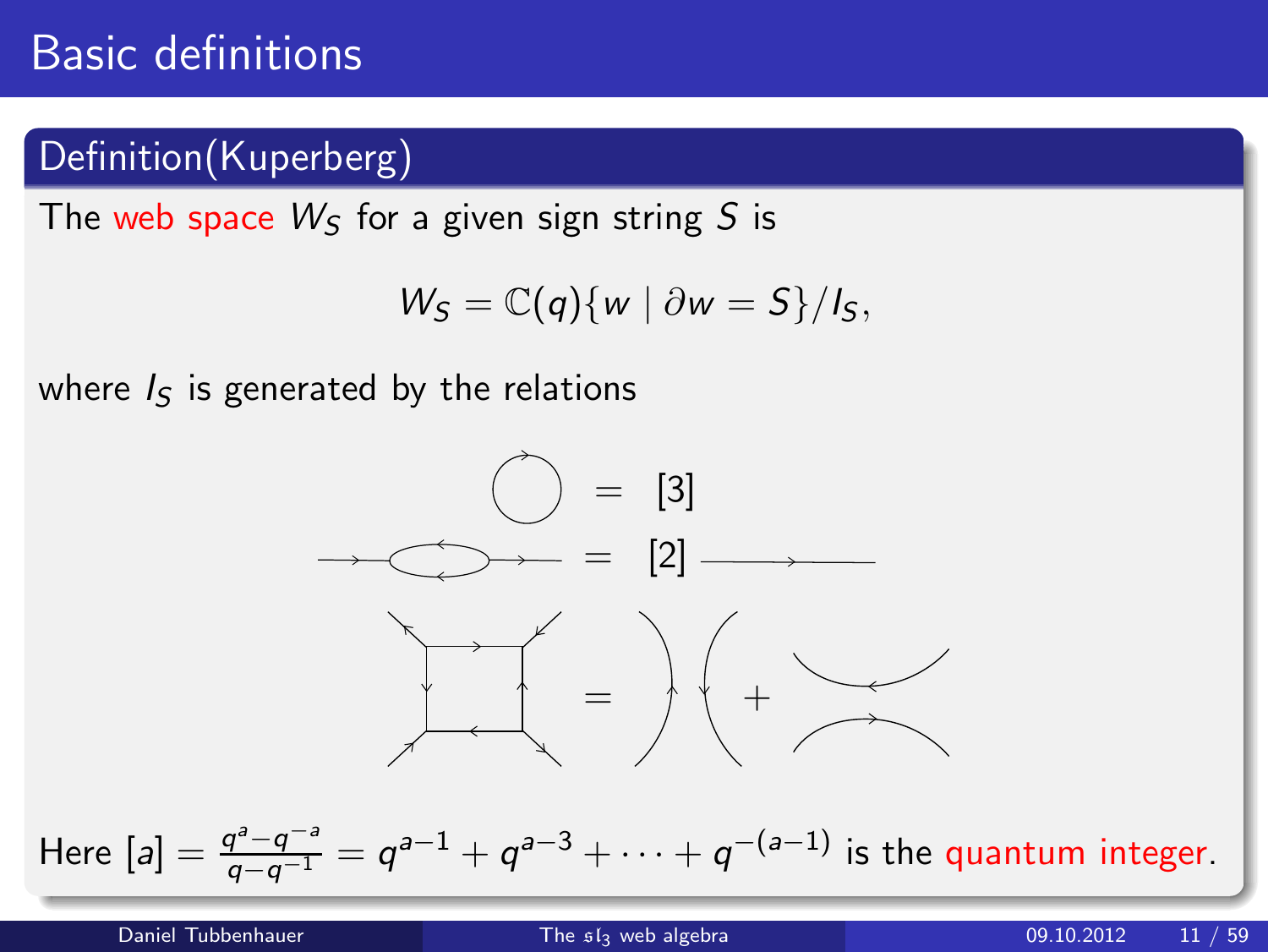### Example



Webs can be coloured with flows: Define a flow  $f$  on a web  $w$  to be an oriented subgraph that contains exactly two of the three edges incident to each trivalent vertex. The connected components are called the flow lines. At the boundary, the flow lines can be represented by a state string J. By convention, at the *i*-th boundary edge, we set  $j_i = +1$  if the flow line is oriented upward,  $j_i = -1$  if the flow line is oriented downward and  $j_i = 0$ there is no flow line. So  $J = (0, 0, 0, 0, 0, -1, 1)$  in the example.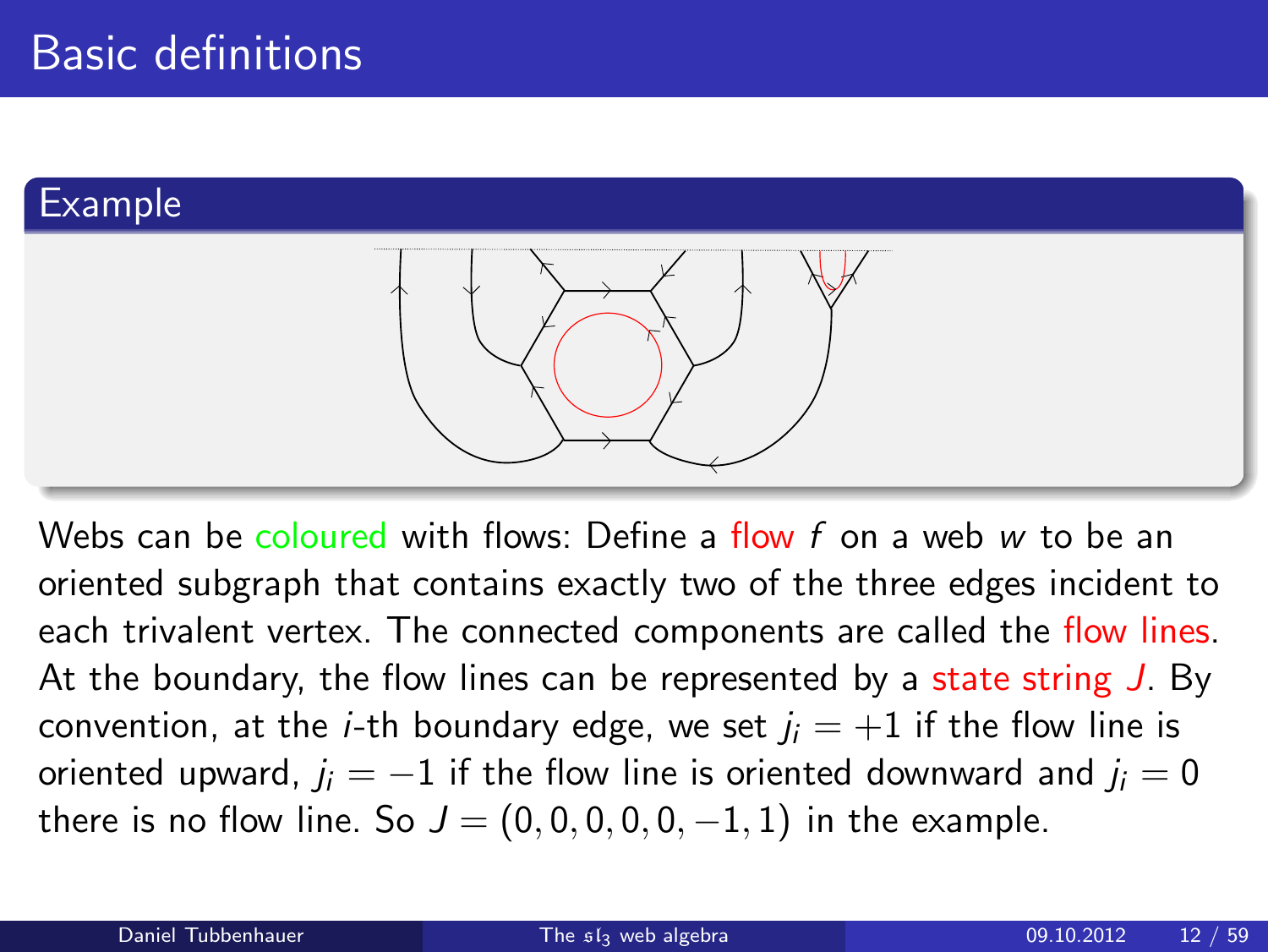Given a web with a flow, denoted  $w_f$  attribute a weight to each trivalent vertex and each arc in  $w_f$ . The total weight of  $w_f$  is by definition the sum of the weights at all trivalent vertices and arcs.



The total weight from the example before is  $-3$ .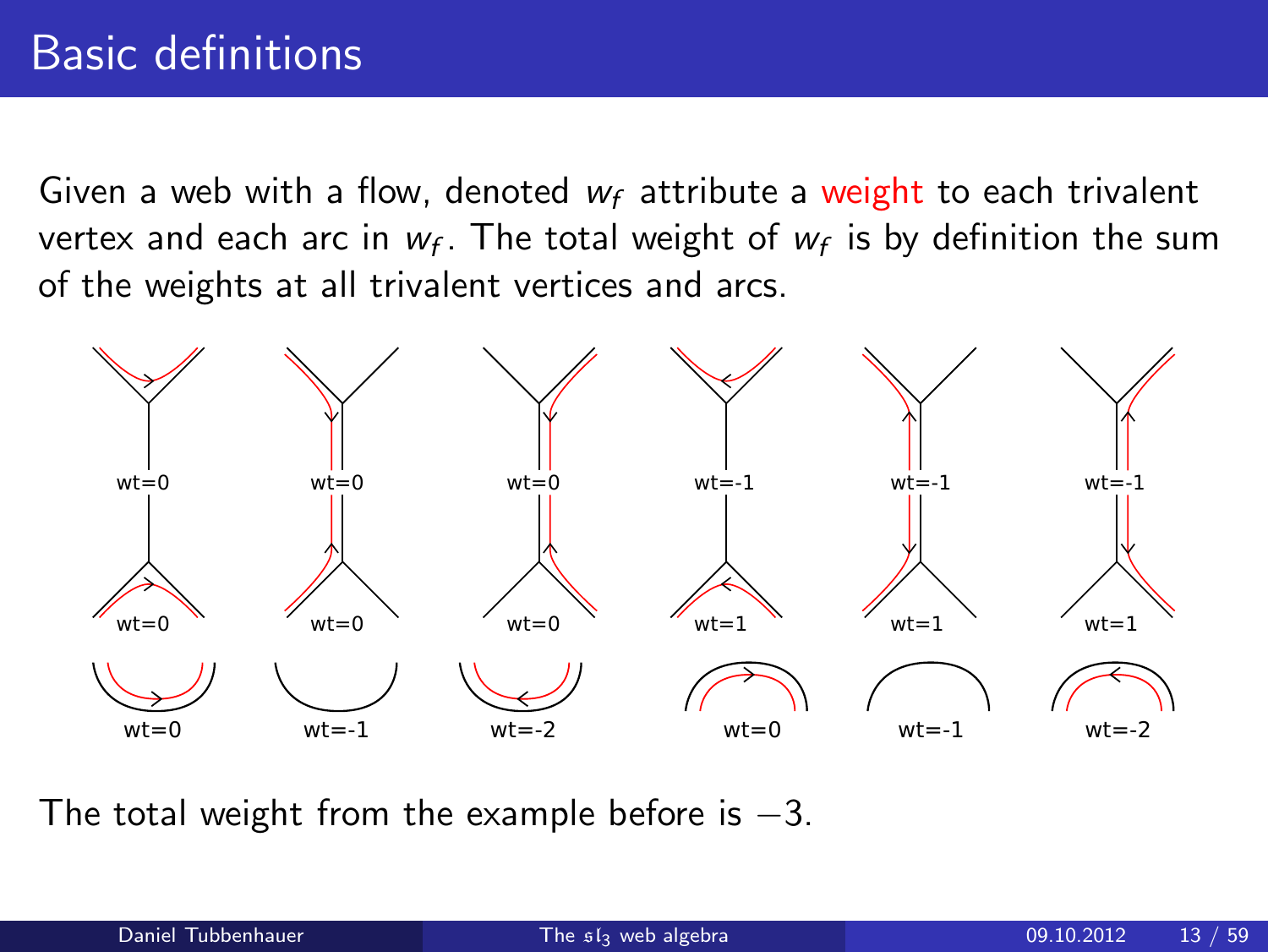## **[Introduction](#page-1-0)**

- [Categorification](#page-1-0)
- [The rough idea](#page-6-0)

### [Kuperberg's](#page-8-0)  $s1_3$ -webs

- **•** [Basic definitions](#page-8-0)
- [Representation theory of](#page-13-0)  $U_q(\mathfrak{sl}_3)$

### The siz [web algebra](#page-17-0)

- **•** [Basic definitions](#page-17-0)
- $\bullet$  The s<sub>s</sub> [web algebra](#page-24-0)  $K_S$
- [Its Grothendieck group](#page-29-0)  $K_0(K<sub>S</sub>)$

### [Properties of the](#page-45-0)  $sI_3$  web algebra

- **•** [Frobenius structure](#page-45-0)
- [The center](#page-48-0)  $Z(K<sub>S</sub>)$
- <span id="page-13-0"></span>• [The algebra is cellular](#page-53-0)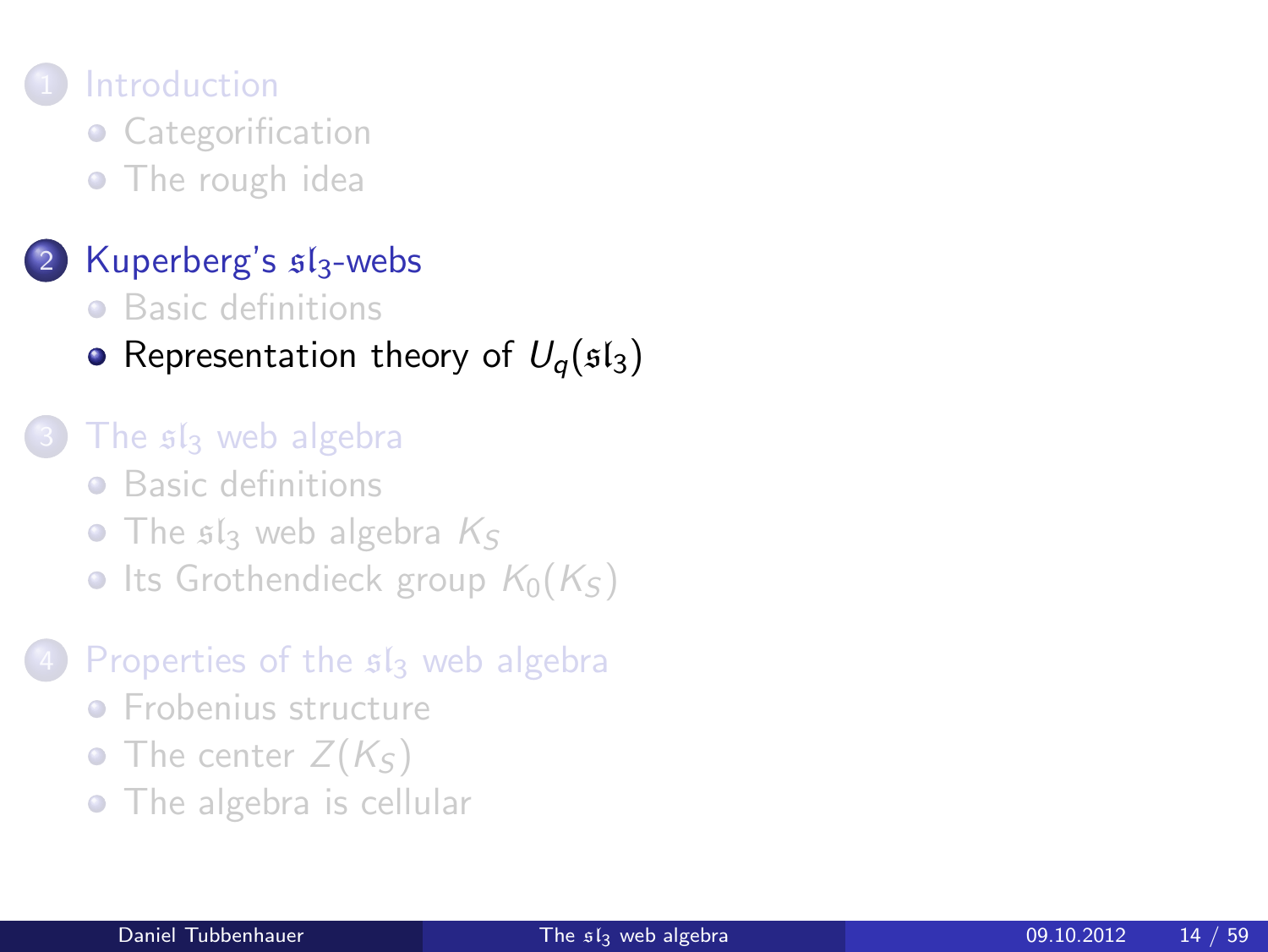A sign string  $S = (s_1, \ldots, s_n)$  corresponds to

$$
V_S=V_{s_1}\otimes\cdots\otimes V_{s_n},
$$

where  $V_+$  is the fundamental representation and  $V_-\cong V_+\wedge V_+$  its dual. Webs correspond to intertwiners.

Theorem(Kuperberg)

$$
W_S \cong \mathrm{Hom}(\mathbb{C}(q), V_S) \cong \mathrm{Inv}(V_S)
$$

The basis of  $W_{\mathsf{S}}$ , denoted  $B_{\mathsf{S}}$ , is called web basis of Inv( $V_{\mathsf{S}}$ ). From the relations before, it follows that the webs of  $B<sub>S</sub>$  are non-elliptic webs, i.e. without circles, digons or squares.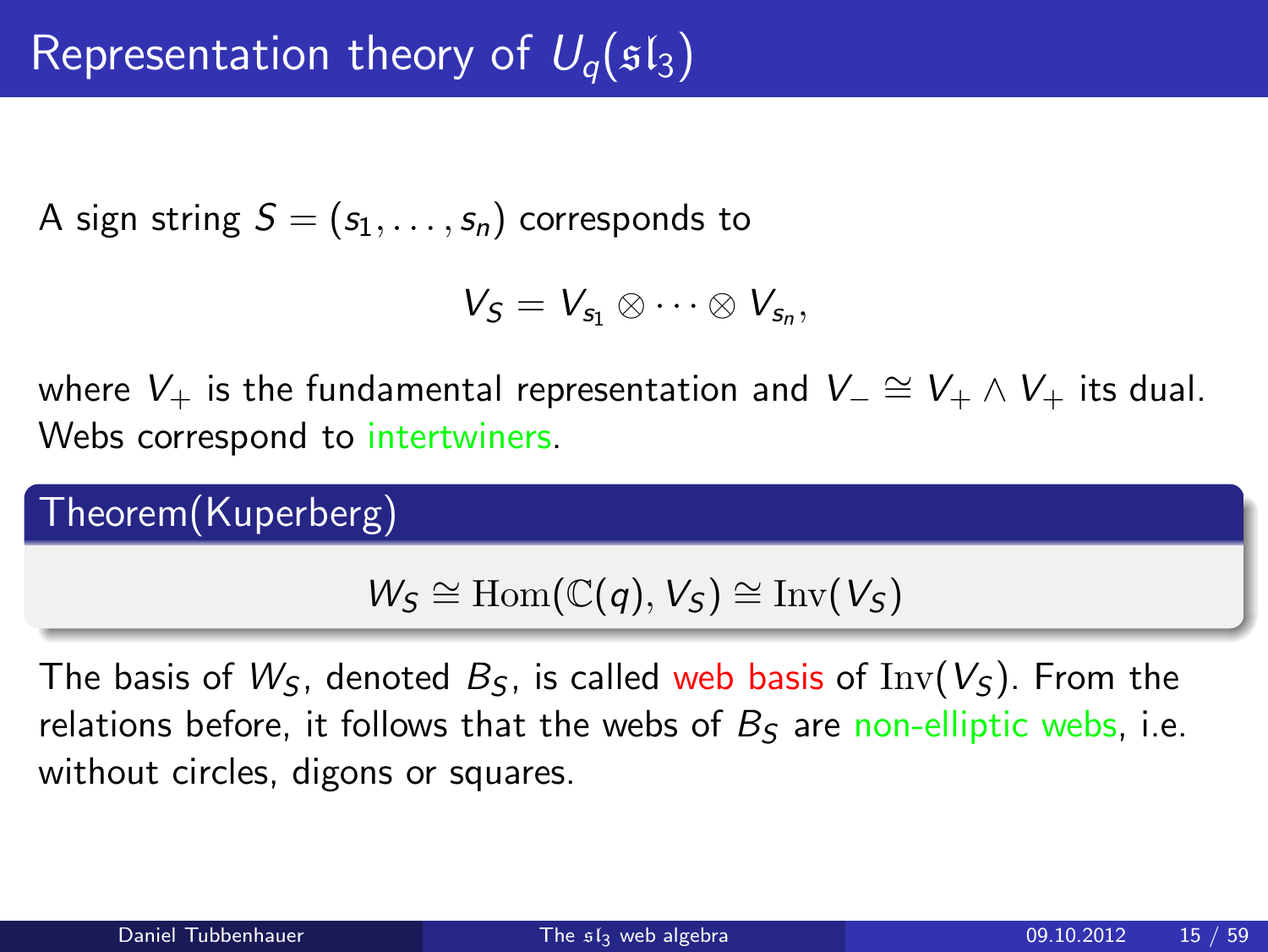# Representation theory of  $U_{\alpha}(\mathfrak{sl}_3)$

### Theorem(Khovanov, Kuperberg)

A pair of a sign string  $S = (s_1, \ldots, s_n)$  and a state string  $J = (j_1, \ldots, j_n)$ correspond to the coefficients of the web basis relative to the standard basis  $\{e_{-1}^{\pm},e_{0}^{\pm},e_{+1}^{\pm}\}$  of  $V_{\pm}$ .

#### Example



The basis web  $w<sub>S</sub>$  has a decomposition

$$
\underline{w_S=\cdots-(q^{-1}+q^{-3})(e_0^+\otimes e_0^-\otimes e_0^+\otimes e_0^-\otimes e_0^+\otimes e_{-1}^+\otimes e_{+1}^+)\pm\cdots}_{\text{Then 51y web algebra}}.
$$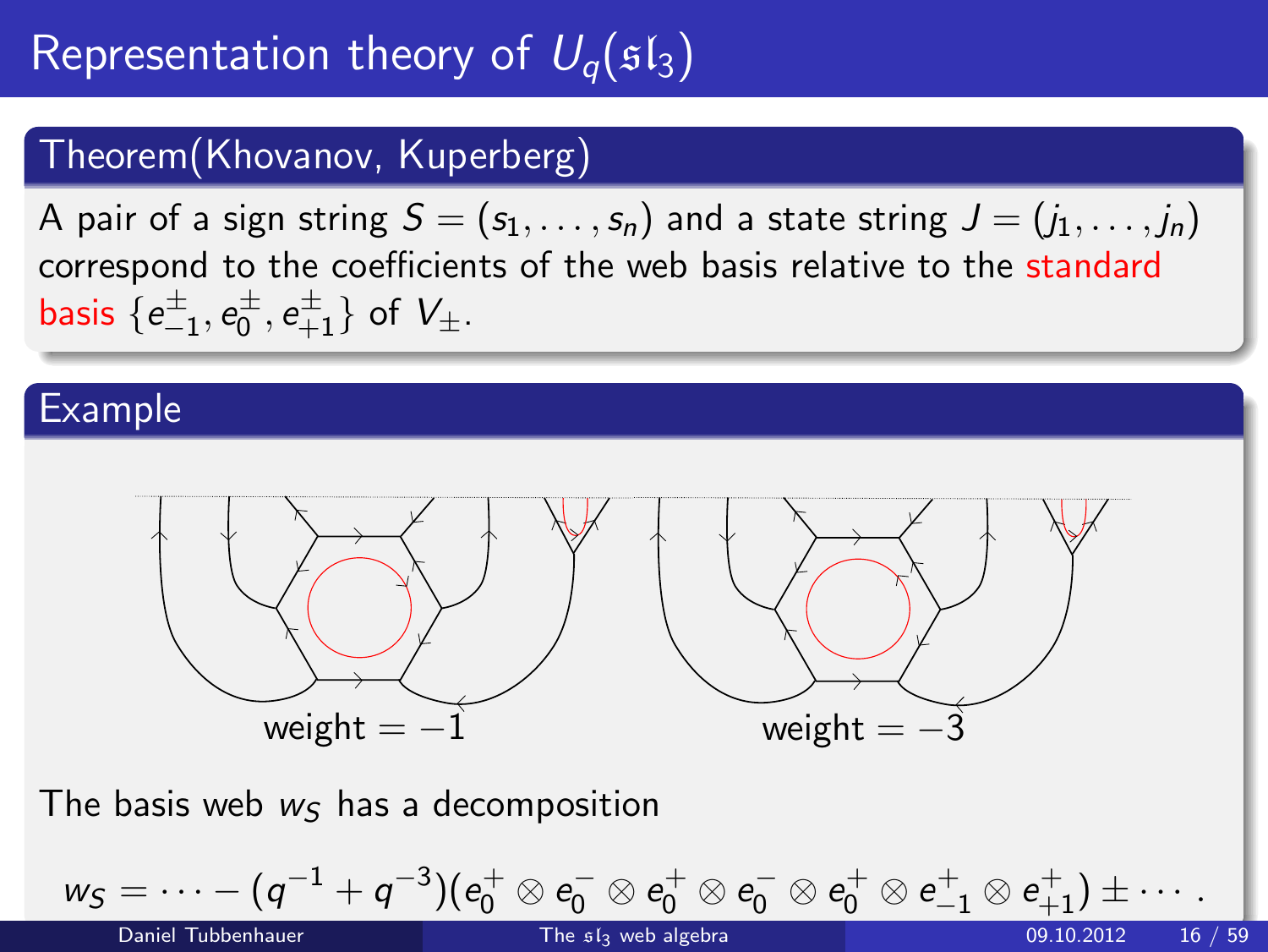### Let's categorify everything!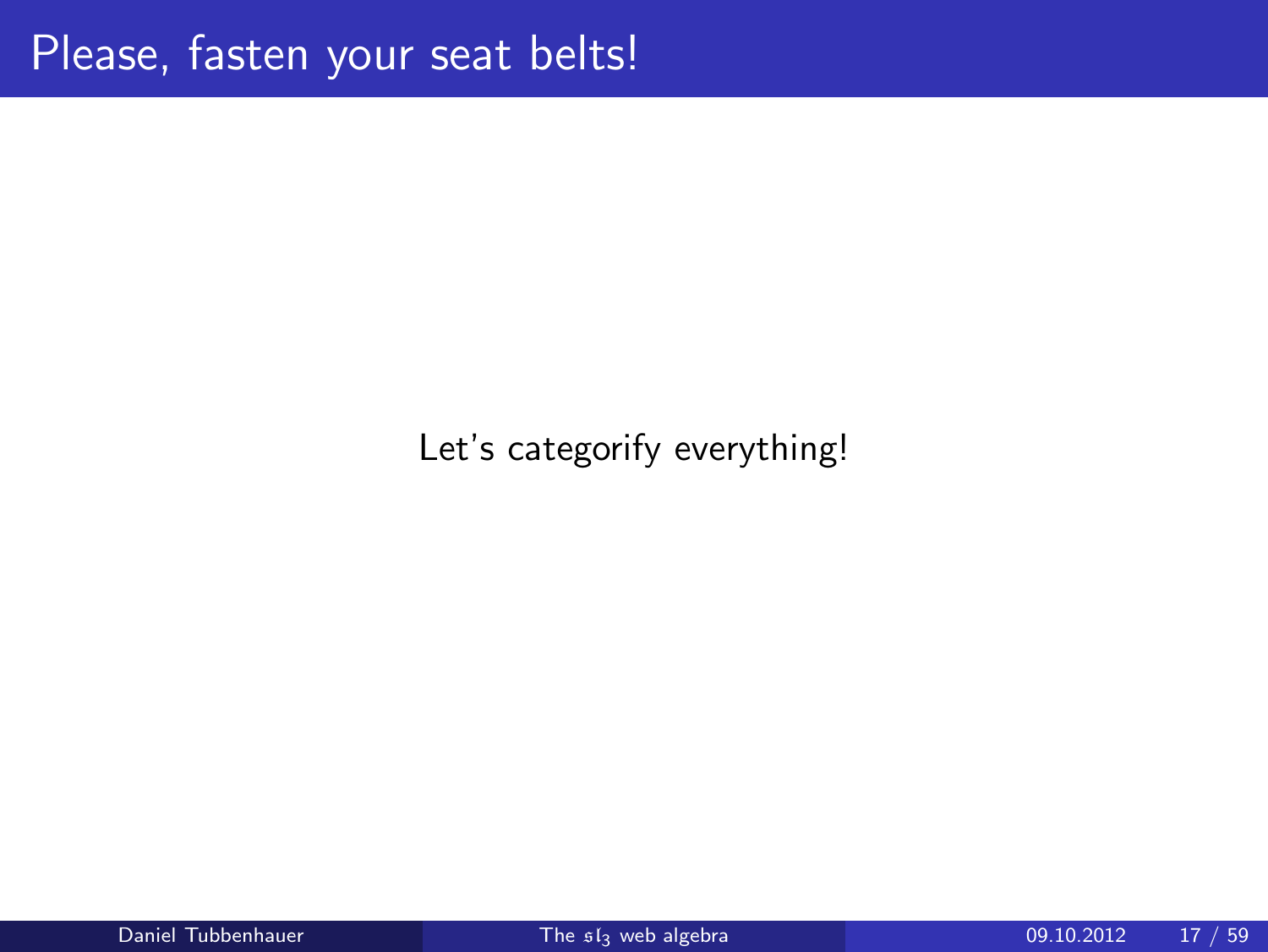## **[Introduction](#page-1-0)**

- [Categorification](#page-1-0)
- [The rough idea](#page-6-0)

### [Kuperberg's](#page-8-0)  $s1_3$ -webs

- **•** [Basic definitions](#page-8-0)
- [Representation theory of](#page-13-0)  $U_q(\mathfrak{sl}_3)$

# The  $s1s$  [web algebra](#page-17-0)

- **•** [Basic definitions](#page-17-0)
- $\bullet$  The s<sub>s</sub> [web algebra](#page-24-0)  $K_S$
- [Its Grothendieck group](#page-29-0)  $K_0(K<sub>S</sub>)$

#### [Properties of the](#page-45-0)  $sI_3$  web algebra

- **•** [Frobenius structure](#page-45-0)
- [The center](#page-48-0)  $Z(K<sub>S</sub>)$
- <span id="page-17-0"></span>• [The algebra is cellular](#page-53-0)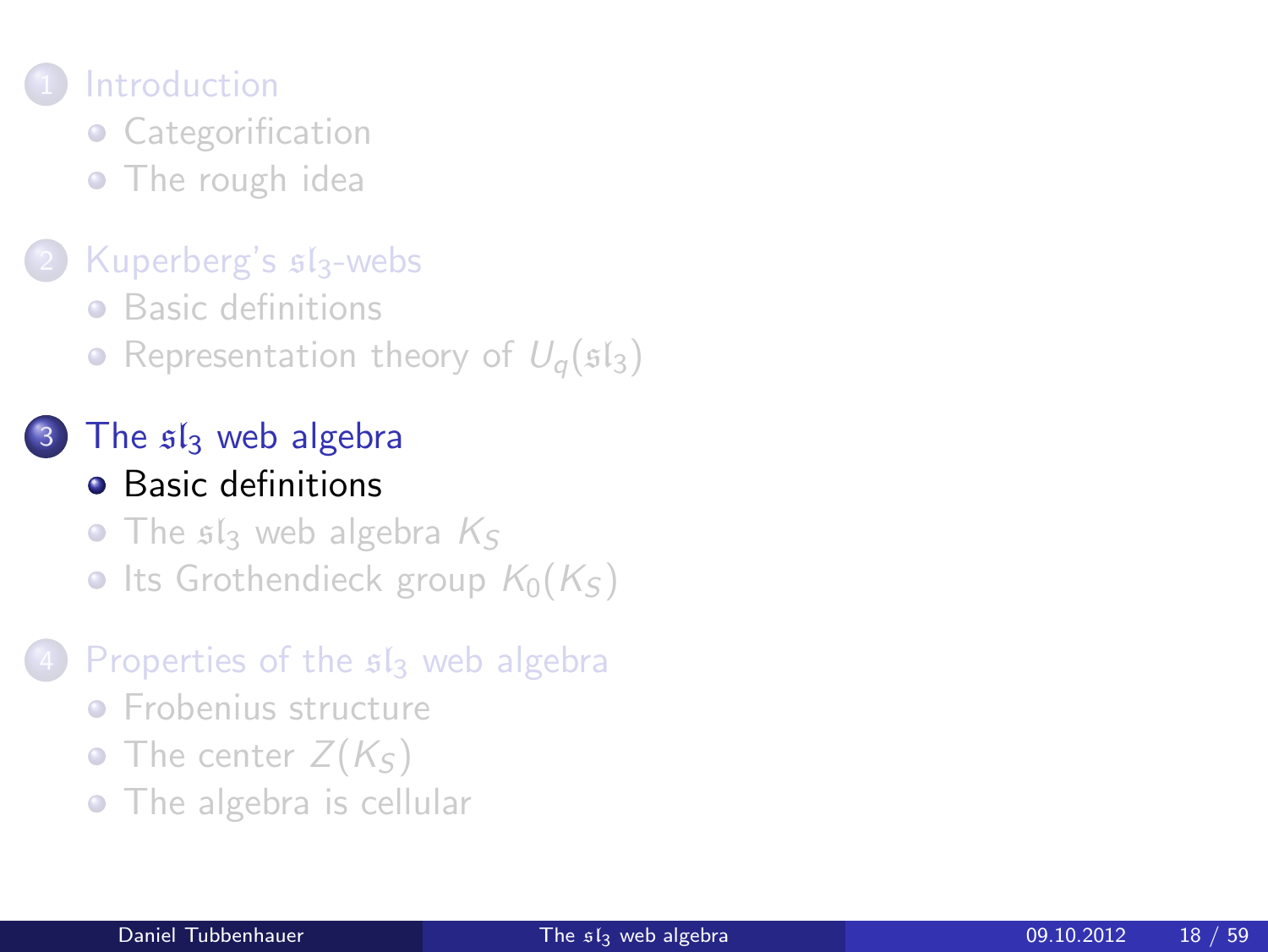A pre-foam is a cobordism with singular arcs between two webs. Pre-foam composition consists of placing one pre-foam on top of the other. The orientation of the singular arcs is, by convention, as in the diagrams below (called the zip and the unzip respectively):



We allow pre-foams to have dots that can move freely about the facet on which they belong, but we do not allow dot to cross singular arcs. A foam is a formal C-linear combination of isotopy classes of pre-foams modulo the following relations.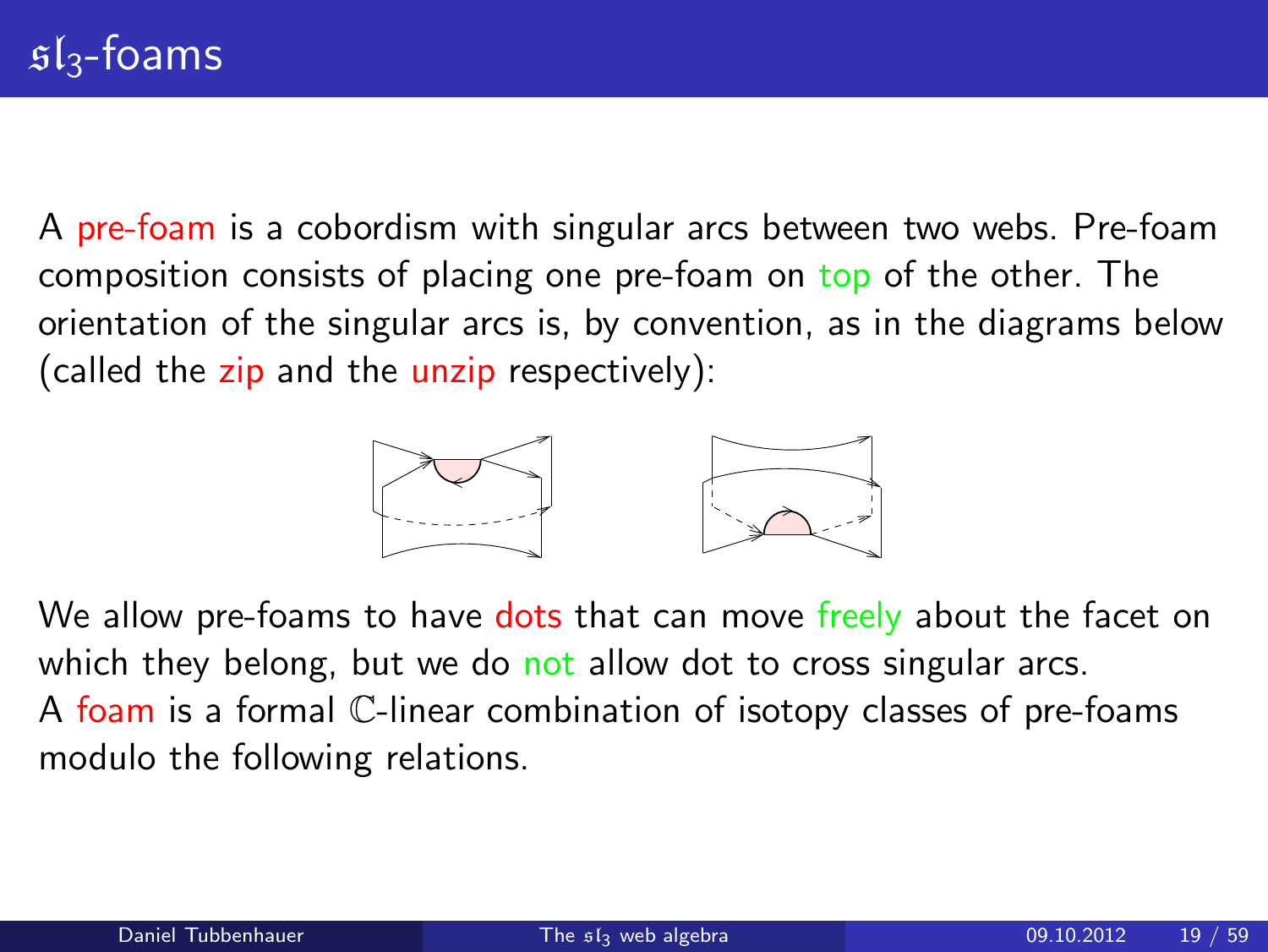## The foam relations  $\ell = (3D, NC, S, \Theta)$

$$
\begin{array}{ccc}\n\overline{\cdots} & = & 0 & (3D) \\
\hline\n\end{array}
$$
\n
$$
\begin{array}{ccc}\n\overline{\cdots} & = & 0 & (3D) \\
\hline\n\end{array}
$$
\n
$$
\begin{array}{ccc}\n\overline{\cdots} & = & 0 \\
\hline\n\end{array}
$$
\n
$$
\begin{array}{ccc}\n\overline{\cdots} & = & \overline{\cdots} \\
\hline\n\end{array}
$$
\n
$$
\begin{array}{ccc}\n\overline{\cdots} & = & 0, & \overline{\cdots} = -1 & (S)\n\end{array}
$$

$$
\beta \overbrace{\delta}_{\delta} \overbrace{\bullet \bullet \bullet}_{\bullet} = \begin{cases} 1, & (\alpha, \beta, \delta) = (1, 2, 0) \text{ or a cyclic permutation,} \\ -1, & (\alpha, \beta, \delta) = (2, 1, 0) \text{ or a cyclic permutation,} \\ 0, & \text{else.} \end{cases} \tag{ \Theta}
$$

The relations  $\ell = (3D, NC, S, \Theta)$  suffice to evaluate any closed foam!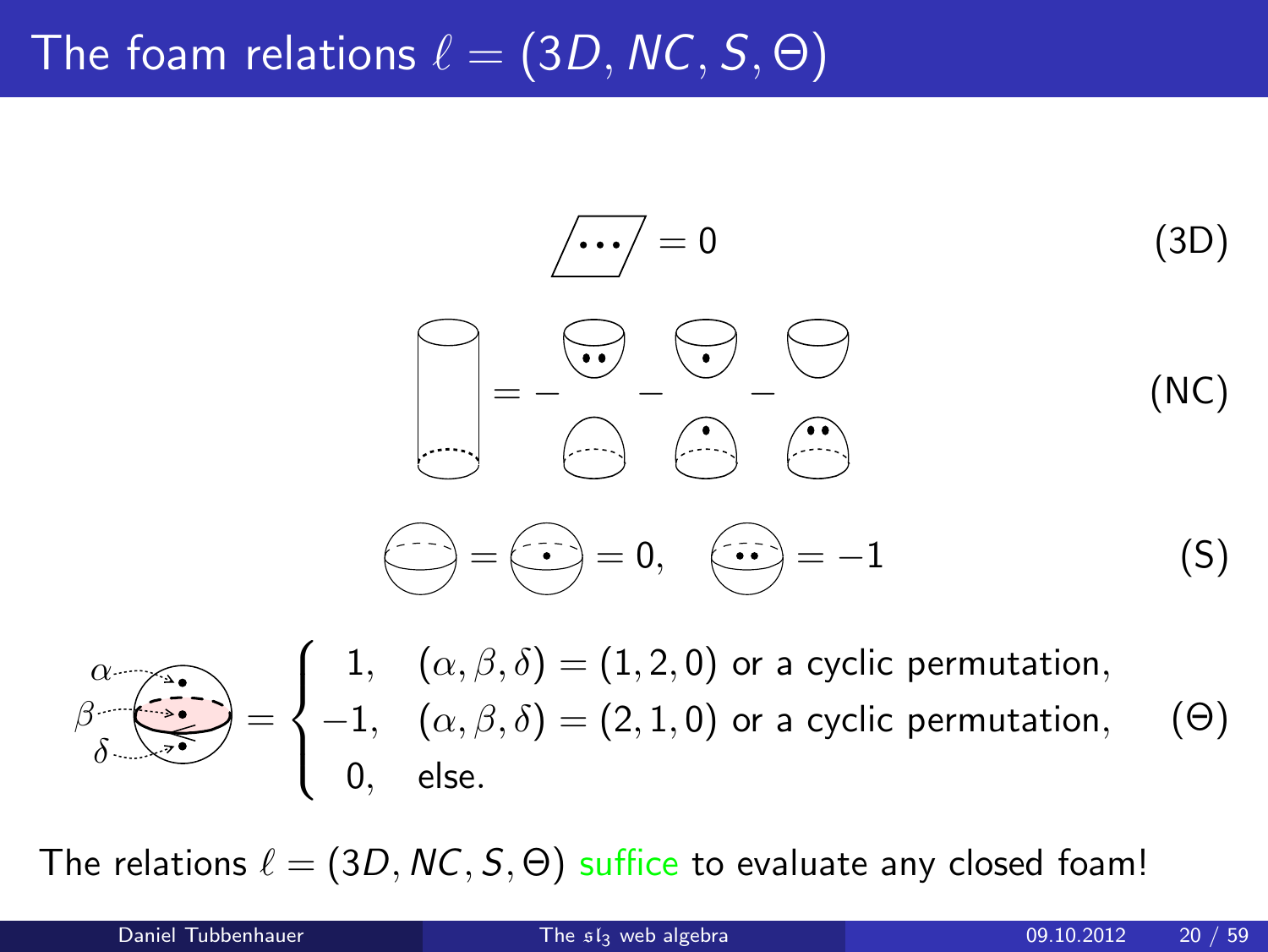From the relations  $\ell$  follow a lot of identities.

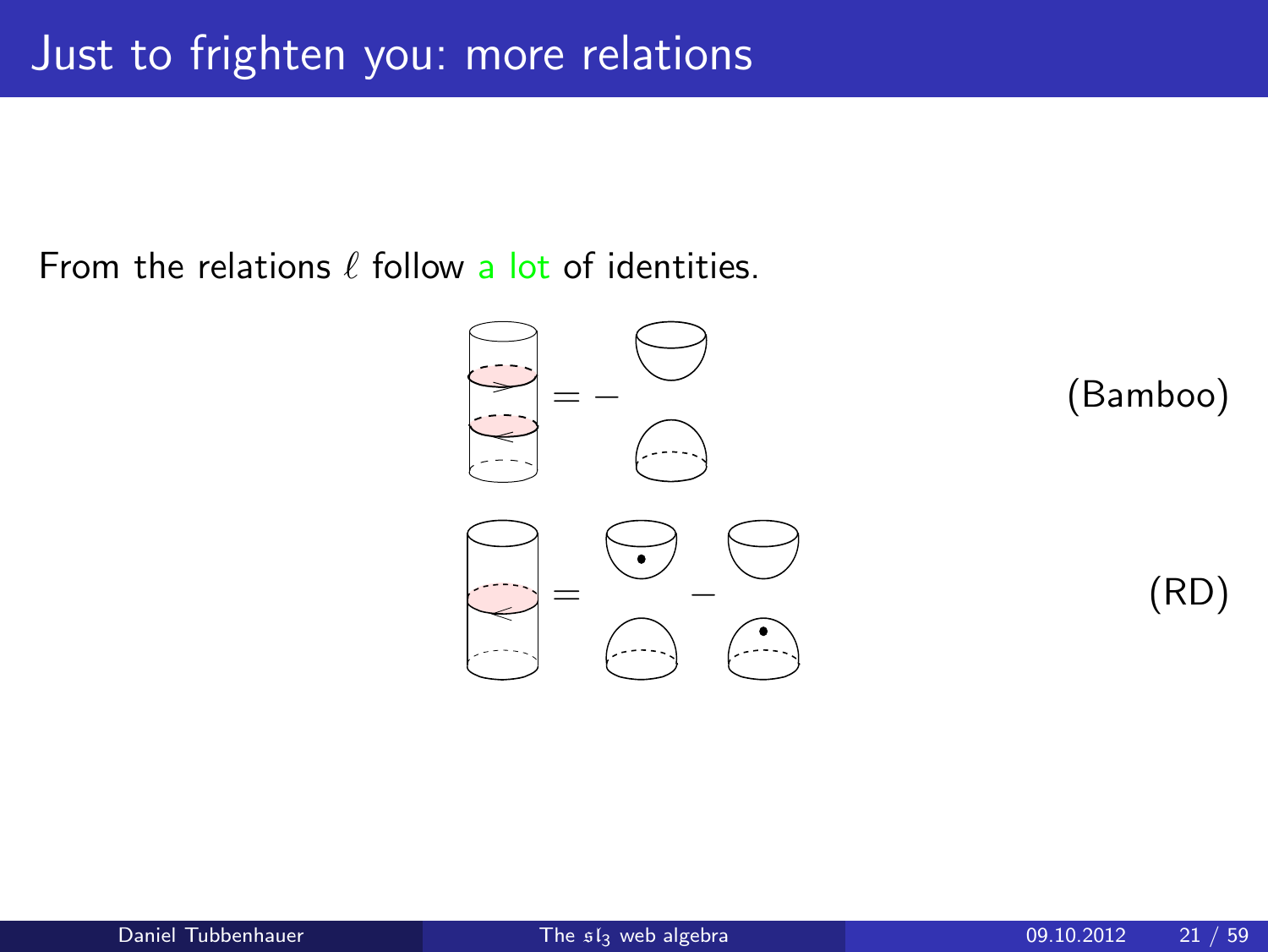## And more relations

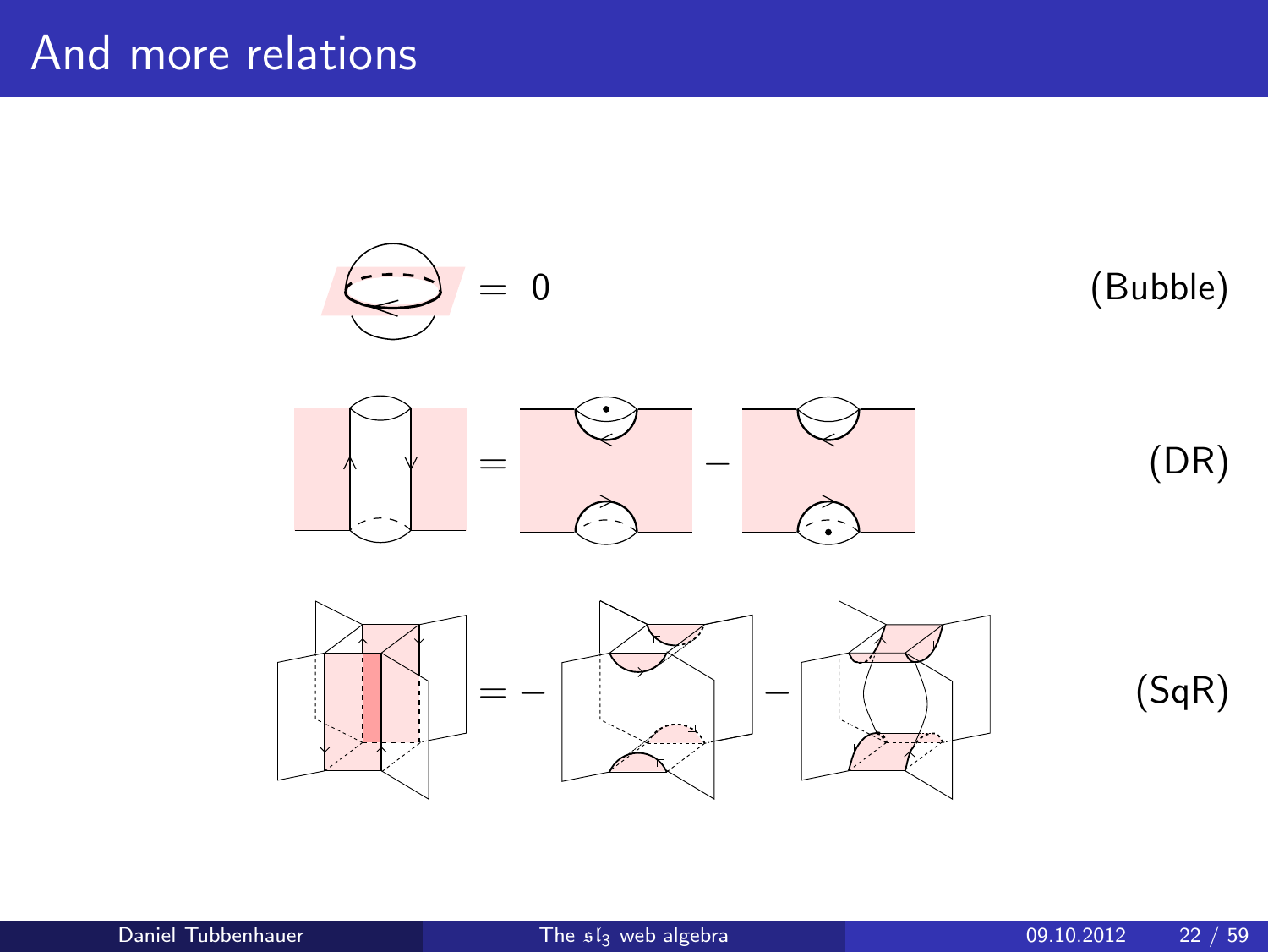## And even more relations



### (Dot Migration)

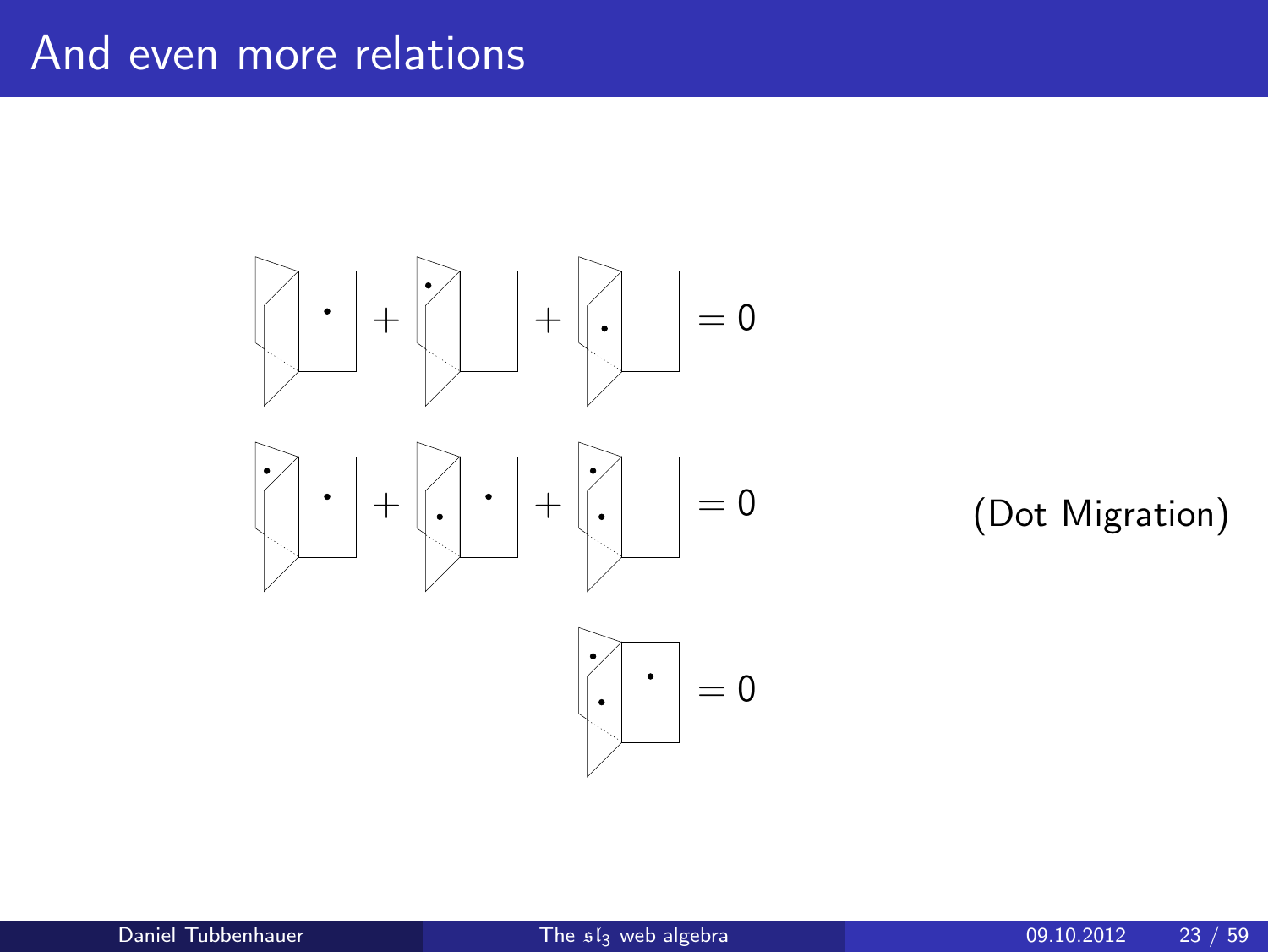## The  $sI_3$ -foam category

Let  $Foam<sub>3</sub>$  be the category of foams, i.e. objects are webs and morphisms are foams between webs.

The category is graded by the  $q$ −degree of a foam F

$$
q(F) = \chi(\partial F) - 2\chi(F) + 2d + b,
$$

where  $d$  is the number of dots and  $b$  is the number of vertical boundary components.



The *q*-degrees are 2, 1 and 0 respectively.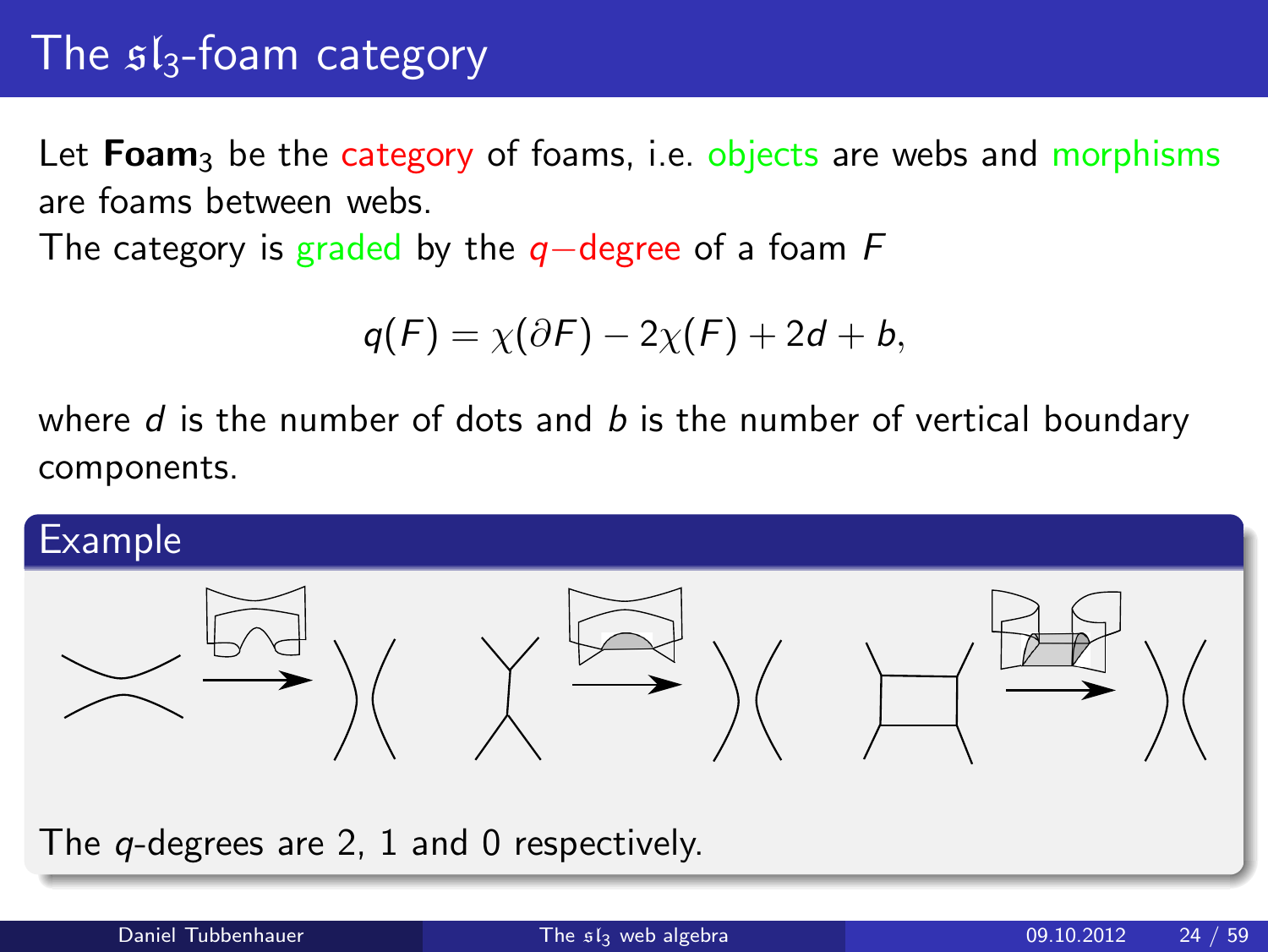## **[Introduction](#page-1-0)**

- [Categorification](#page-1-0)
- [The rough idea](#page-6-0)

### [Kuperberg's](#page-8-0)  $s1_3$ -webs

- **•** [Basic definitions](#page-8-0)
- [Representation theory of](#page-13-0)  $U_q(\mathfrak{sl}_3)$
- The  $s1s$  [web algebra](#page-17-0)
	- **•** [Basic definitions](#page-17-0)
- $\bullet$  The s<sub>s</sub> [web algebra](#page-24-0)  $K_S$
- [Its Grothendieck group](#page-29-0)  $K_0(K_S)$

#### [Properties of the](#page-45-0)  $sI_3$  web algebra

- **•** [Frobenius structure](#page-45-0)
- [The center](#page-48-0)  $Z(K<sub>S</sub>)$
- <span id="page-24-0"></span>• [The algebra is cellular](#page-53-0)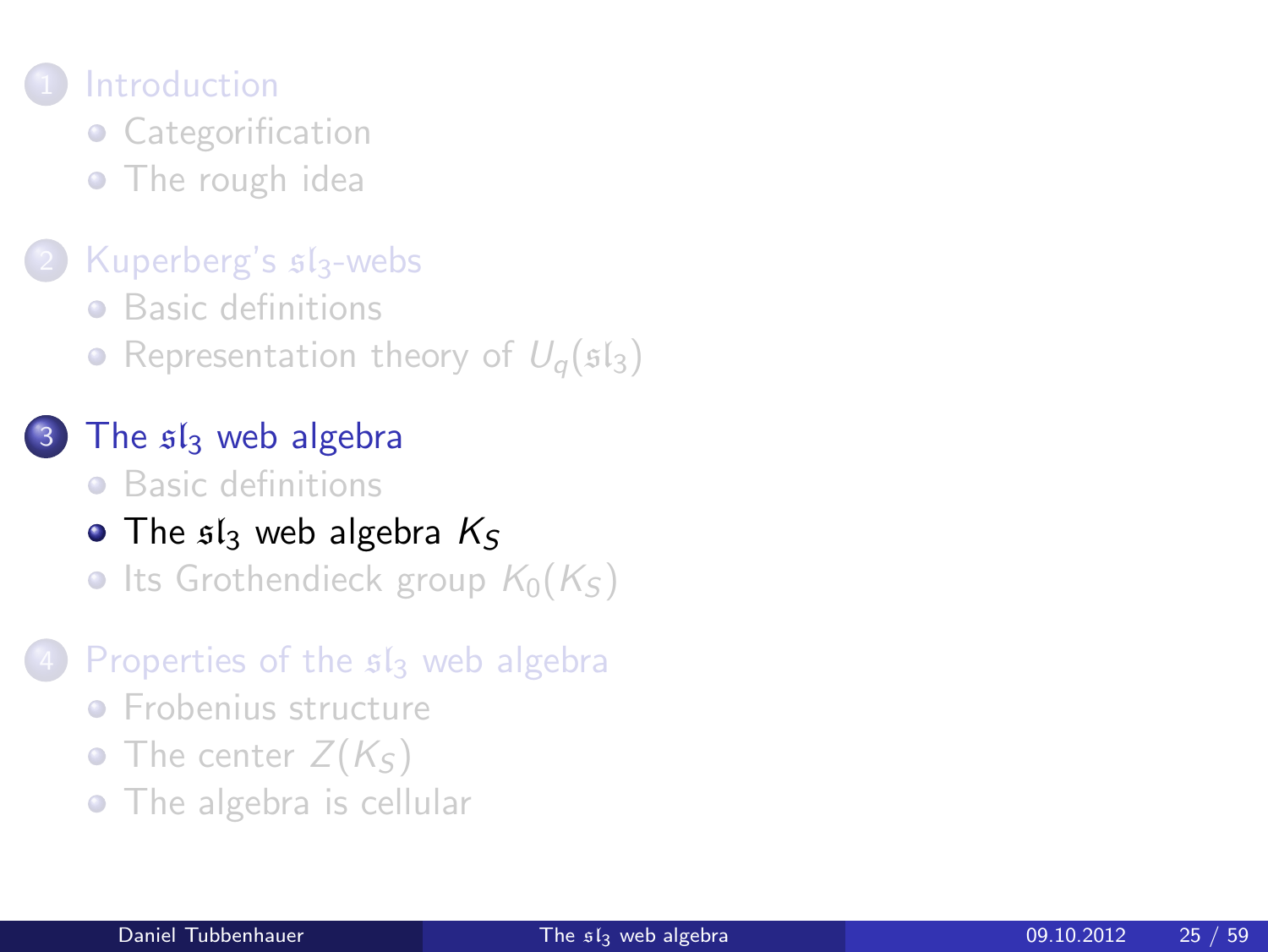## Closed webs and foams

### Definition

There is an involution <sup>\*</sup> on the webs.



A closed web is defined by closing of two webs.



A closed foam is a foam from  $\emptyset$  to a closed web.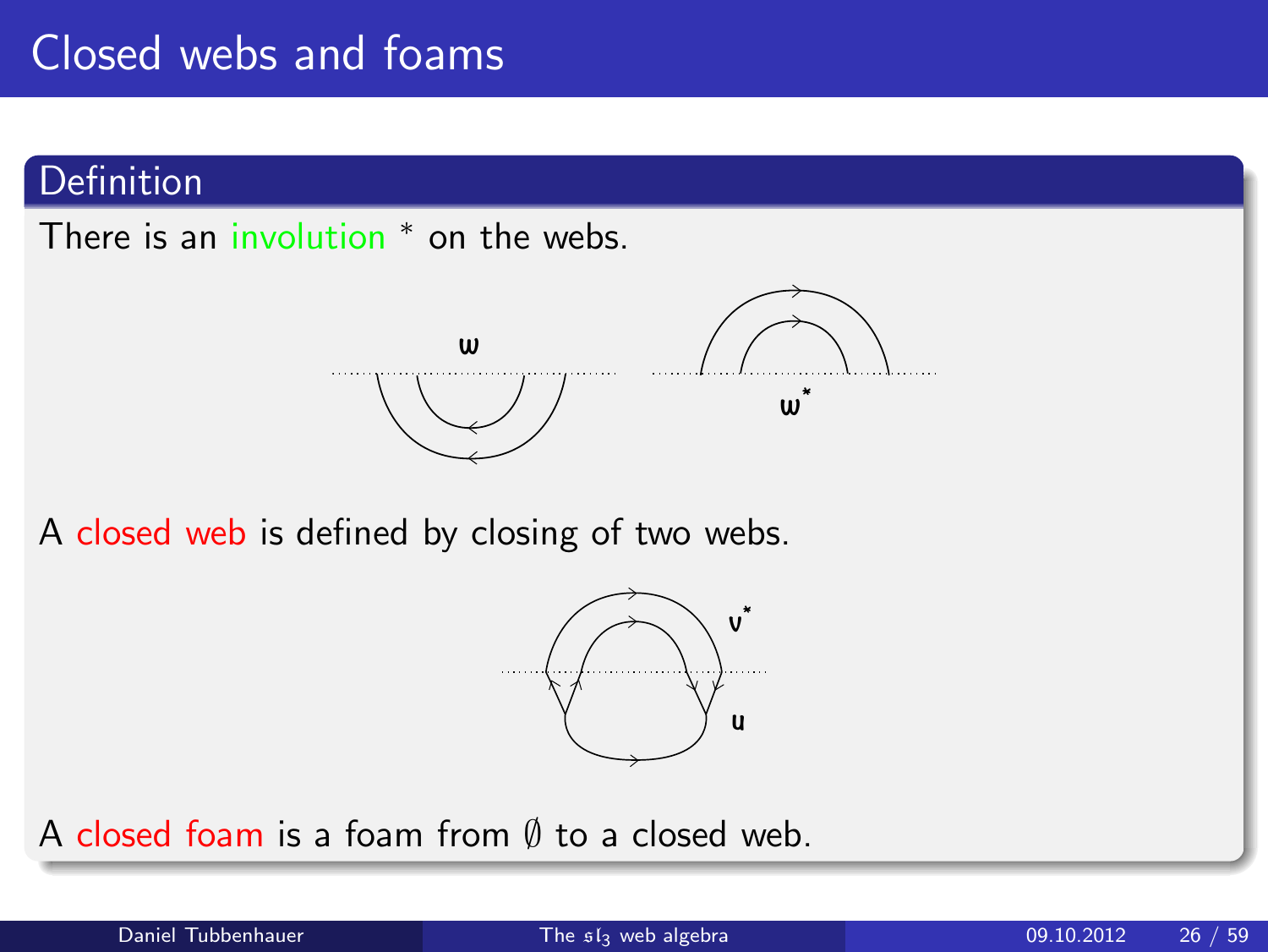### Definition

The foam homology of a closed web  $w$  is defined by

$$
\mathcal{F}(w) = \text{Foam}_3(\emptyset, w).
$$

 $\mathcal{F}(w)$  is a graded complex vector space, whose q-dimension can be computed by the Kuperberg bracket:

\n- $$
\langle w \amalg \bigcirc \rangle = [3] \langle w \rangle
$$
,
\n- $\langle \longrightarrow \longrightarrow = [2] \langle \longrightarrow \rangle$ ,
\n- $\langle \bigcirc \bigcirc \bigcirc \bigcirc \bigcirc = \langle \bigcirc \rangle \langle \bigcirc \bigcirc + \langle \bigcirc \bigcirc \bigcirc \rangle \rangle$ .
\n

The relations above correspond to the decomposition of  $\mathcal{F}(w)$  into direct summands.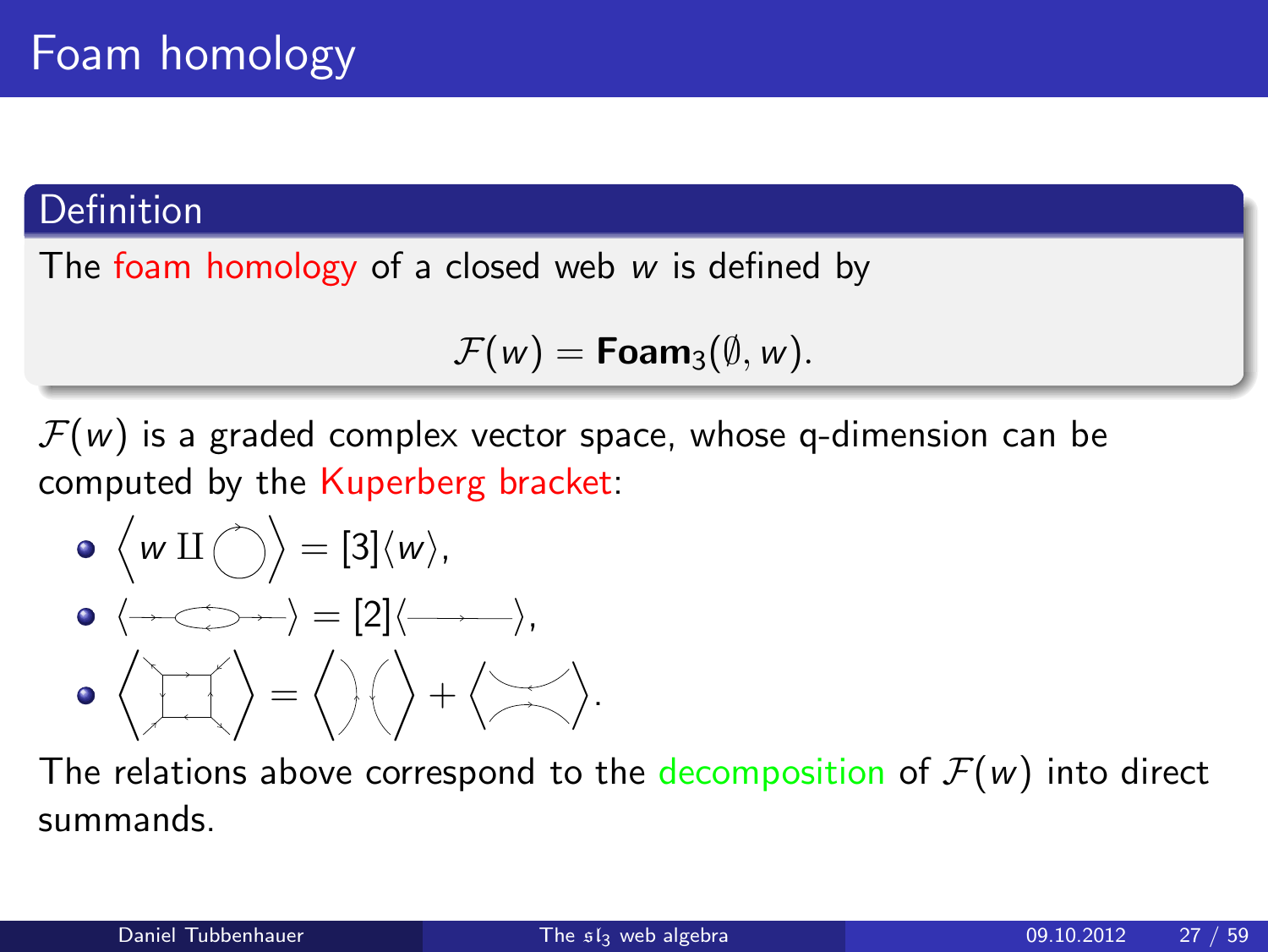## The  $sI_3$  web algebra

## Definition(MPT)

Let  $S = (s_1, \ldots, s_n)$ . The  $sI_3$  web algebra  $K_S$  is defined by

$$
K_S=\bigoplus_{u,v\in B_S} {}_uK_v,
$$

with

$$
_{u}K_{v}:=F(u^{\ast}v)\{n\}.
$$

Multiplication is defined as follows:

$$
{}_{u}K_{v_1}\otimes{}_{v_2}K_{w}\to {}_{u}K_{w}
$$

is zero, if  $v_1 \neq v_2$ . If  $v_1 = v_2$ , use the multiplication foam  $m_v$ , e.g.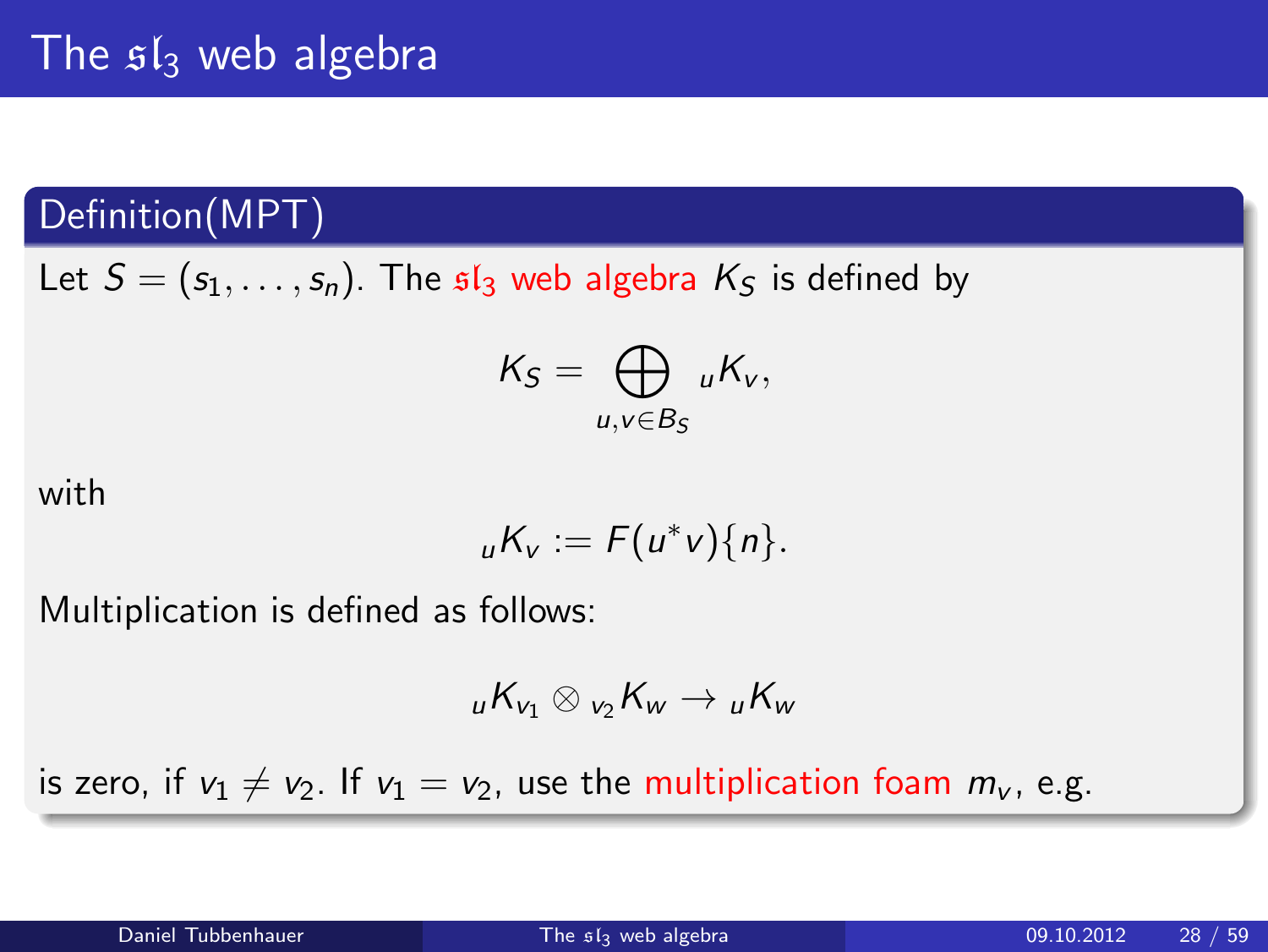## The  $sI_3$  web algebra



## Proposition(MPT)

The multiplication is associative and unital. The multiplication foam  $m_{\nu}$ only depends on the isotopy type of v and has  $q$ -degree n. Hence,  $K<sub>S</sub>$  is a finite dimensional, unital and graded algebra.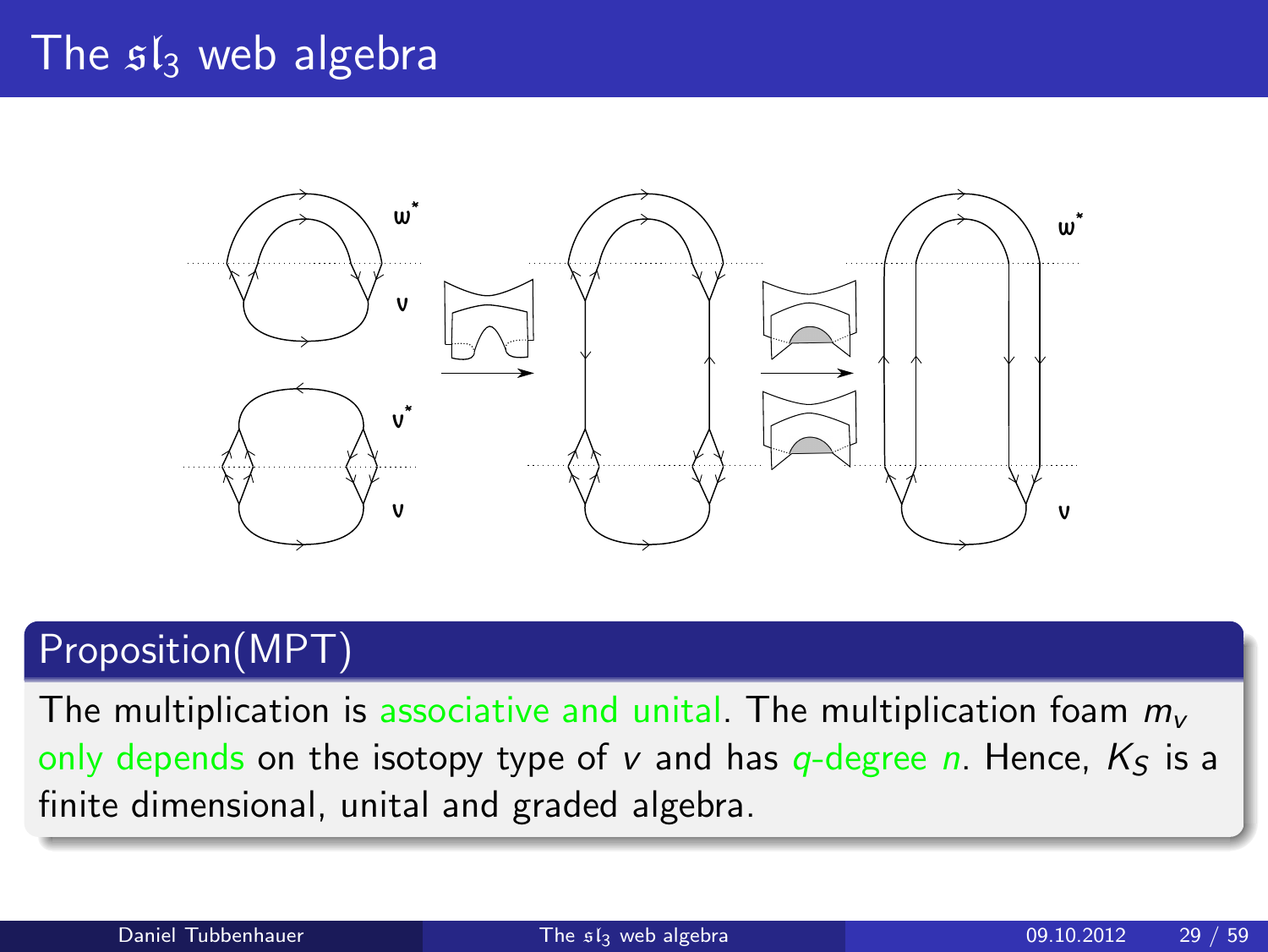## **[Introduction](#page-1-0)**

- [Categorification](#page-1-0)
- [The rough idea](#page-6-0)

### [Kuperberg's](#page-8-0)  $s1_3$ -webs

- **•** [Basic definitions](#page-8-0)
- [Representation theory of](#page-13-0)  $U_q(\mathfrak{sl}_3)$

### The  $s1s$  [web algebra](#page-17-0)

- **•** [Basic definitions](#page-17-0)
- $\bullet$  The s<sub>s</sub> [web algebra](#page-24-0)  $K_S$

### • [Its Grothendieck group](#page-29-0)  $K_0(K_S)$

#### [Properties of the](#page-45-0)  $sI_3$  web algebra

- **•** [Frobenius structure](#page-45-0)
- [The center](#page-48-0)  $Z(K<sub>S</sub>)$
- <span id="page-29-0"></span>• [The algebra is cellular](#page-53-0)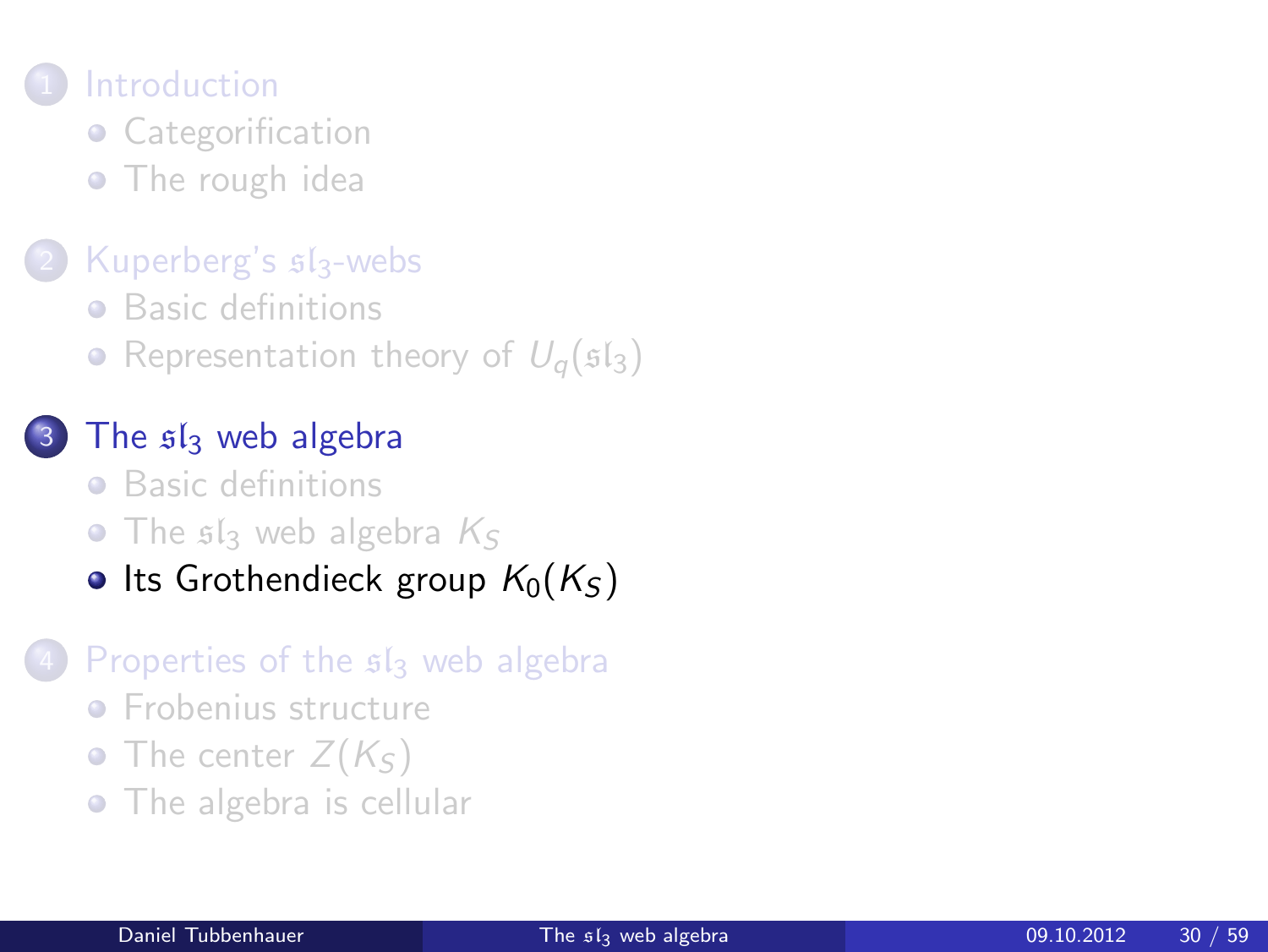#### **Definiton**

An enhanced sign sequence is a sequence  $S = (s_1, \ldots, s_n)$  with  $s_i \in \{ \circ, -, +, \times \}$ , for all  $i = 1, \ldots, n$ . The corresponding weight  $\mu = \mu_S \in \Lambda(n, d)$  is given by the rules

$$
\mu_i = \begin{cases} 0, & \text{if } s_i = \circ, \\ 1, & \text{if } s_i = 1, \\ 2, & \text{if } s_i = -1, \\ 3, & \text{if } s_i = \times. \end{cases}
$$

Let  $\Lambda(n, d)$ <sub>3</sub>  $\subset \Lambda(n, d)$  be the subset of weights with entries between 0 and 3. For any enhanced sign string S, we define  $\widehat{S}$  by deleting the entries equal to  $\circ$  or  $\times$ .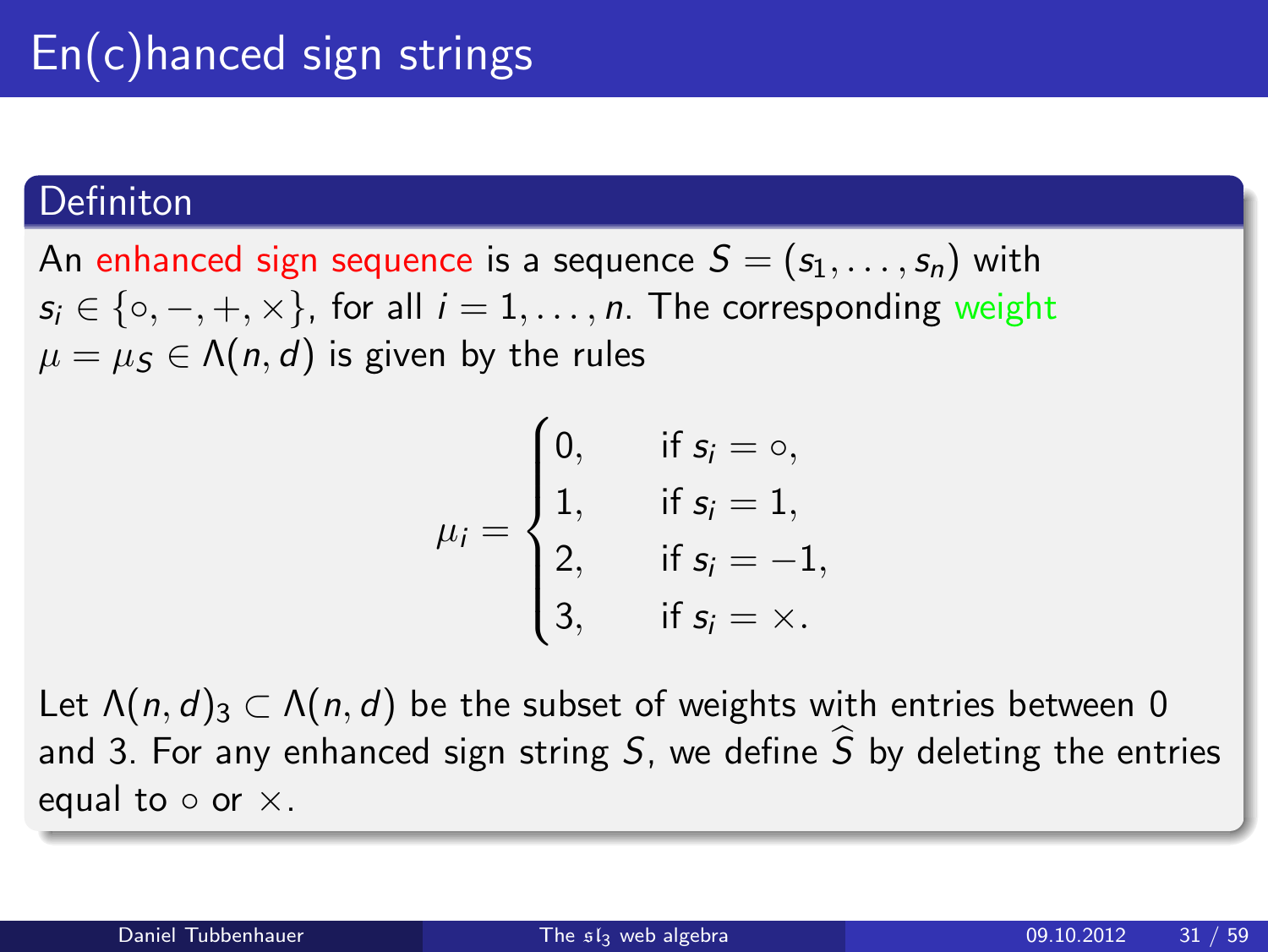## $En(c)$ hanced sign strings

Moreover for  $n = d = 3<sup>k</sup>$  we define

$$
W_S = W_{\widehat{S}} \text{ and } B_S = B_{\widehat{S}} \text{ and } W_{(3^k)} = \bigoplus_{\mu_s \in \Lambda(n,n)_3} W_S
$$

one the level of webs and on the level of foams, we define

$$
\mathcal{K}_S = \mathcal{K}_{\widehat{S}} \text{ and } \mathcal{W}_{(3^k)} = \bigoplus_{\mu_s \in \Lambda(n,n)_3} \mathcal{K}_S - \mathrm{pmod}_{gr}.
$$

I will sketch in the following how we obtain one of our main results as a corollary.

## Corollary(MPT)

$$
\mathcal{K}_0(\mathcal{W}_{(3^k)}) \otimes_{\mathbb{Z}[q,q^{-1}]} \mathbb{C}(q) \cong \mathcal{W}_{(3^k)}.
$$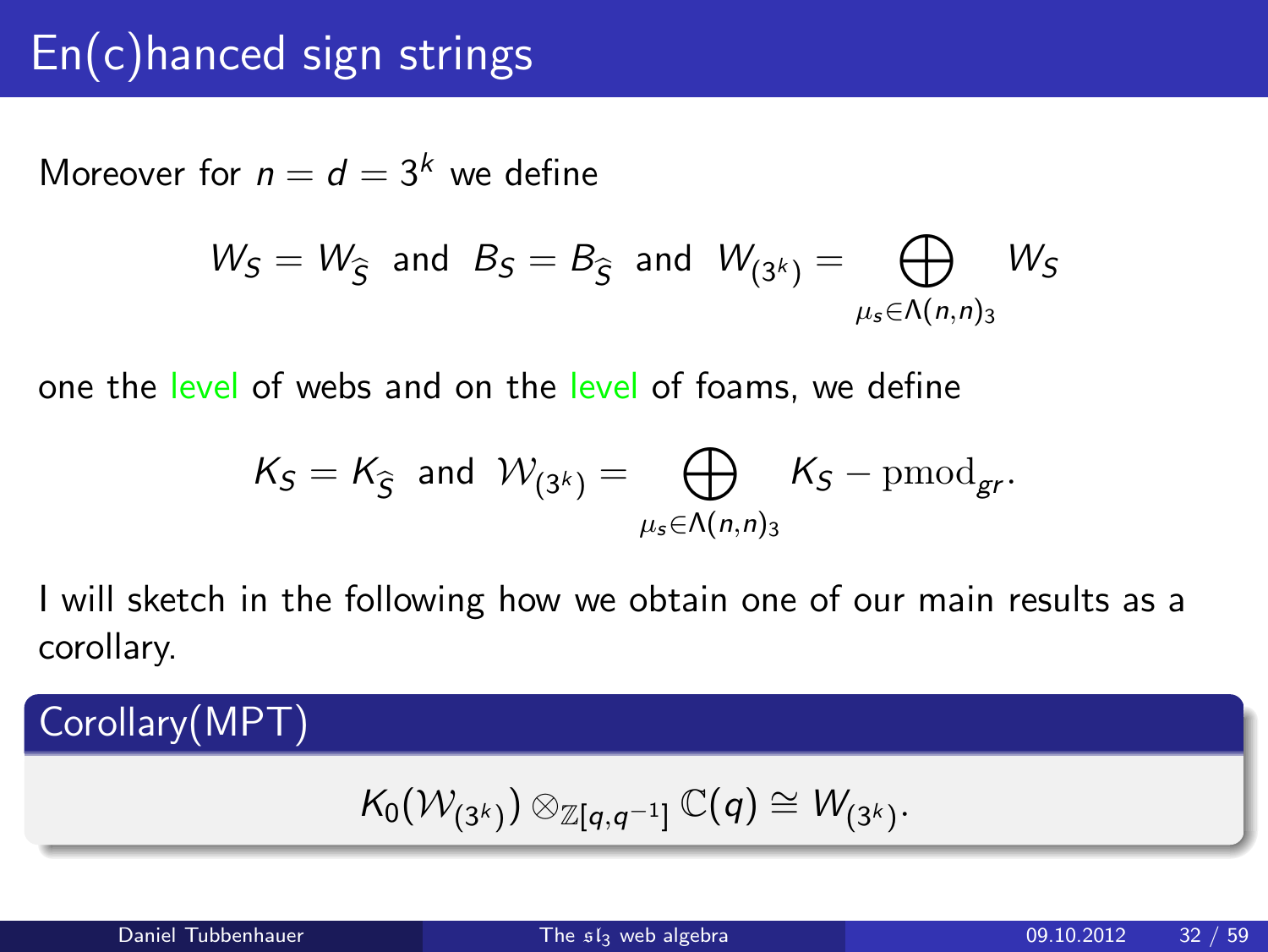The natural actions of  $GL_k$  and  $GL_n$  on

$$
\mathrm{Alt}^p(\mathbb{C}^k \otimes \mathbb{C}^n) = \Lambda^p(\mathbb{C}^k \otimes \mathbb{C}^n)
$$

are Howe dual (skew Howe duality). This implies that

$$
\mathrm{Inv}_{\mathrm{SL}_k}(\Lambda^{p_1}(\mathbb{C}^k)\otimes\cdots\otimes\Lambda^{p_n}(\mathbb{C}^k))\cong W(p_1,\ldots,p_n),
$$

where  $W(p_1, \ldots, p_n)$  denotes the  $(p_1, \ldots, p_n)$ -weight space of the irreducible  $\mathrm{GL}_{n}\text{-}\mathrm{module}\;\mathcal{W}(\mathbb{k}^{\ell}),$  if  $n=\mathbb{k}^{\ell}.$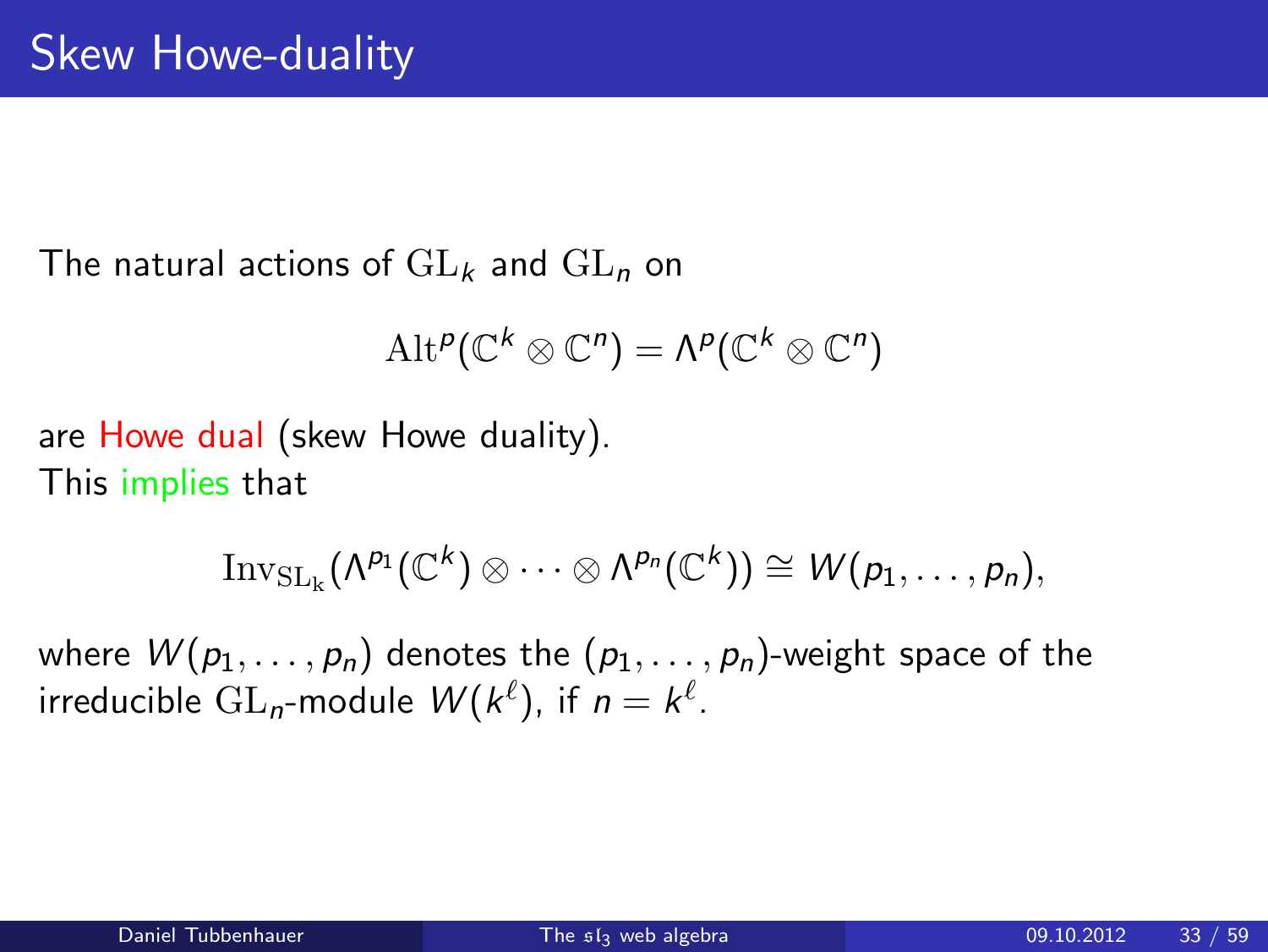### **Definition**

- The algebra  $\mathbf{U}_q(\mathfrak{gl}_n)$  is generated by  $\mathcal{K}^{\pm 1}_1,\ldots,\mathcal{K}^{\pm 1}_n$  and  $E_{\pm 1}, \ldots, E_{+(n-1)}$  subject to a long list of relations.
- The algebra  $\mathbf{U}_q(\mathfrak{sl}_n)\subset \mathbf{U}_q(\mathfrak{gl}_n)$  is generated by  $\mathcal{K}_i\mathcal{K}_{i+1}^{-1}$  and  $\mathcal{E}_{\pm i}.$
- Their idempotented completions  $\dot{\mathbf U}_q(\mathfrak{sl}_n)$  and  $\dot{\mathbf U}_q(\mathfrak{gl}_n)$ , are defined by adjoining idempotents  $1_\lambda$  for any weight  $\lambda\in\mathbb{Z}^n$  (and  $\lambda\in\mathbb{Z}^{n-1}$  for the special linear group) subject to a long list of relations.

Note that the idempotented complete version are much easier, e.g. it is much easier to write down a nice basis.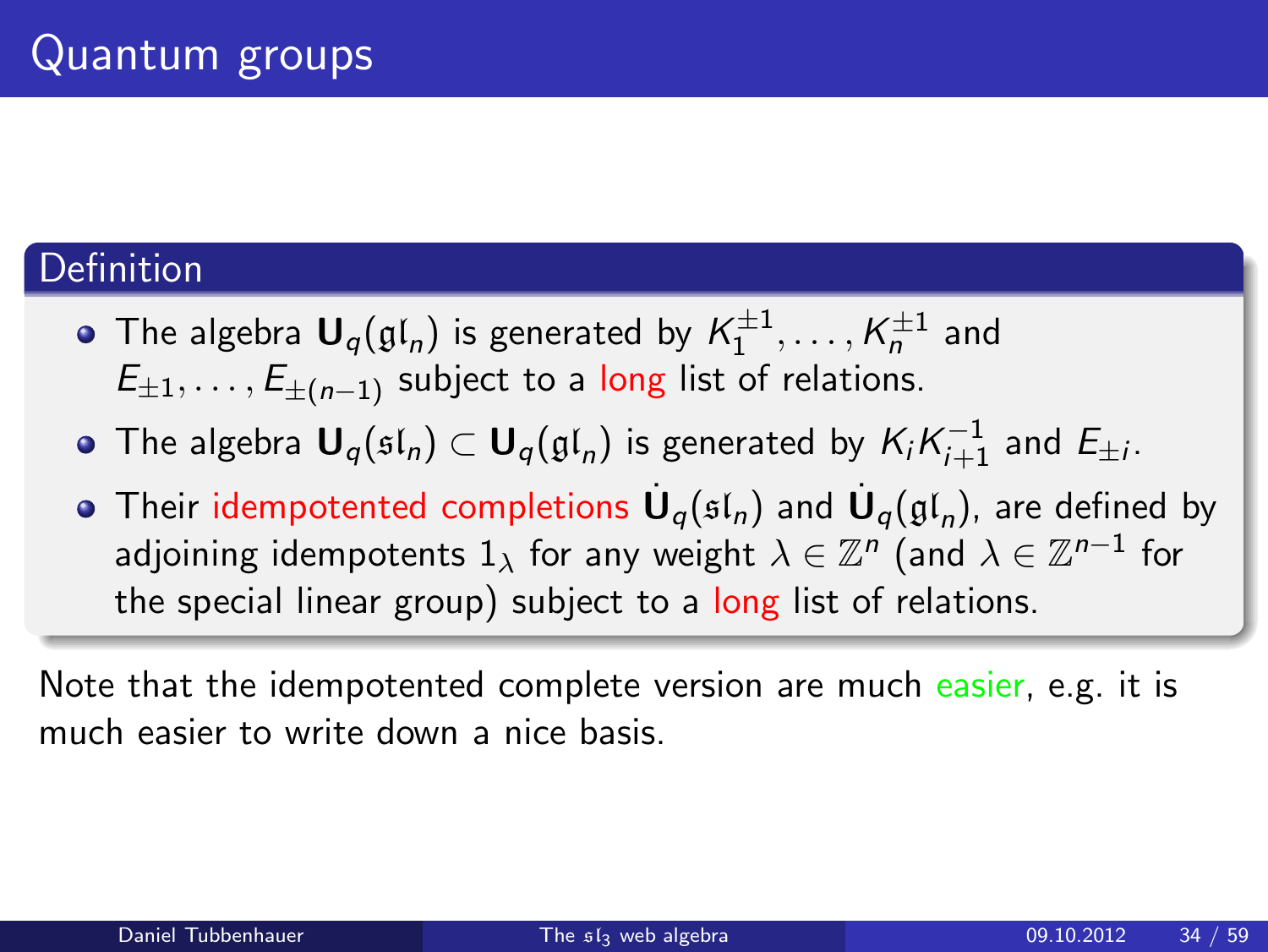### Lemma(Doty, Giaquinto)

The q-Schur algebra  $S_q(n, d)$  is generated by  $1_\lambda$ , for  $\lambda \in \Lambda(n, d)$ , and  $E_{\pm 1}$ , for  $i = 1, \ldots, n - 1$ , such that

$$
1_{\lambda}1_{\lambda} = \delta_{\lambda,\mu}1_{\lambda},
$$
  

$$
\sum_{\lambda \in \Lambda(n,d)} 1_{\lambda} = 1,
$$
  

$$
E_{\pm 1}1_{\lambda} = 1_{\lambda \pm \alpha_i}E_{\pm 1},
$$
  

$$
E_iE_{-j} - E_{-j}E_i = \delta_{i,j} \sum_{\lambda \in \Lambda(n,d)} [\lambda_i - \lambda_{i+1}]1_{\lambda}.
$$

It is finite-dimensional and semi-simple. It is known that

$$
S_q(n,n)1_{3^{\ell}}/(\mu>(3^{\ell}))\cong V_{(3^{\ell})}.
$$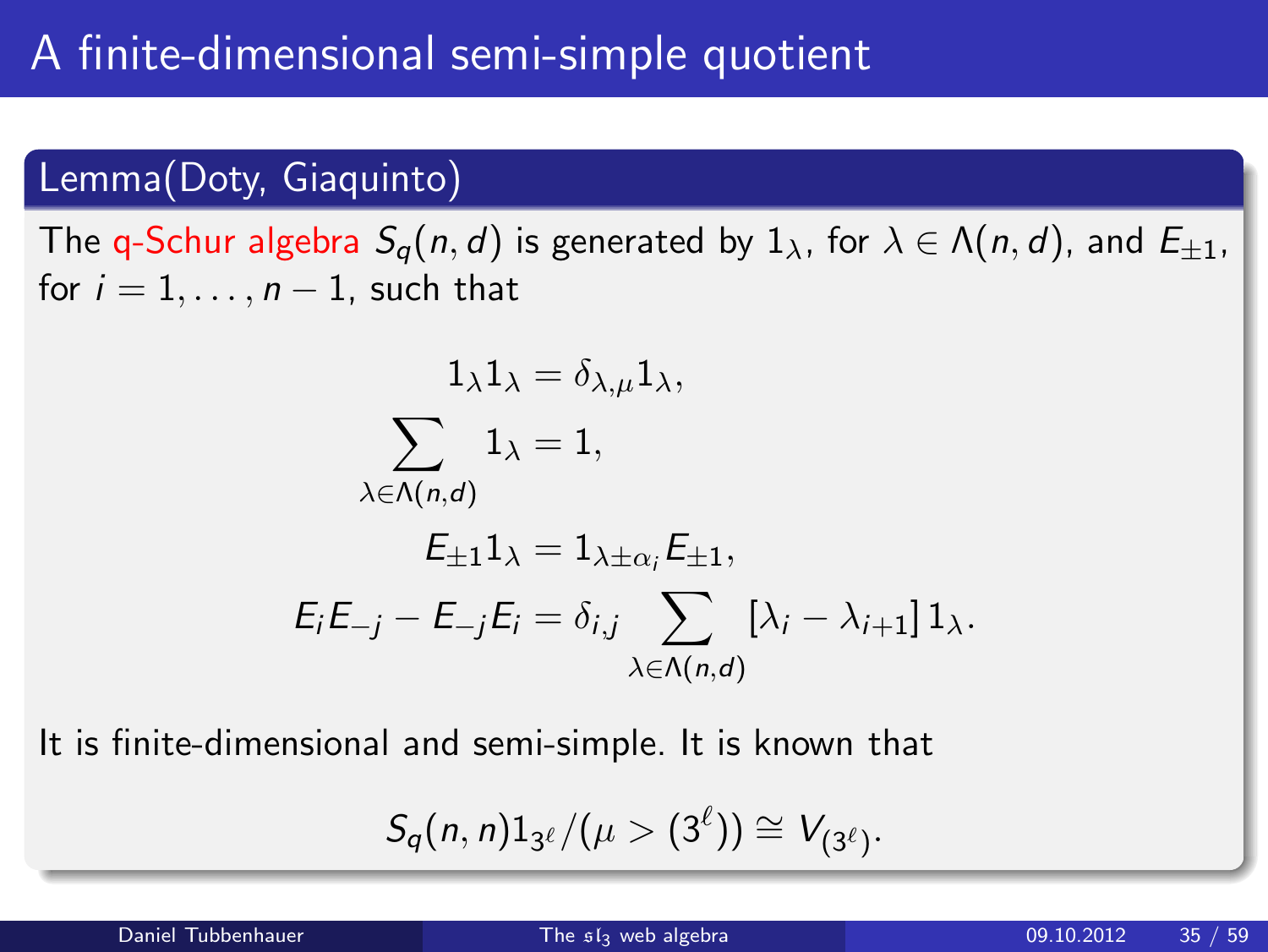We defined an action  $\phi$  of  $S_q(n,n)$  on  $W_{(3^\ell)}$  by



We use the convention that vertical edges labeled 1 are oriented upwards, vertical edges labeled 2 are oriented downwards and edges labeled 0 or 3 are erased. The hard part was to show that this is well-defined.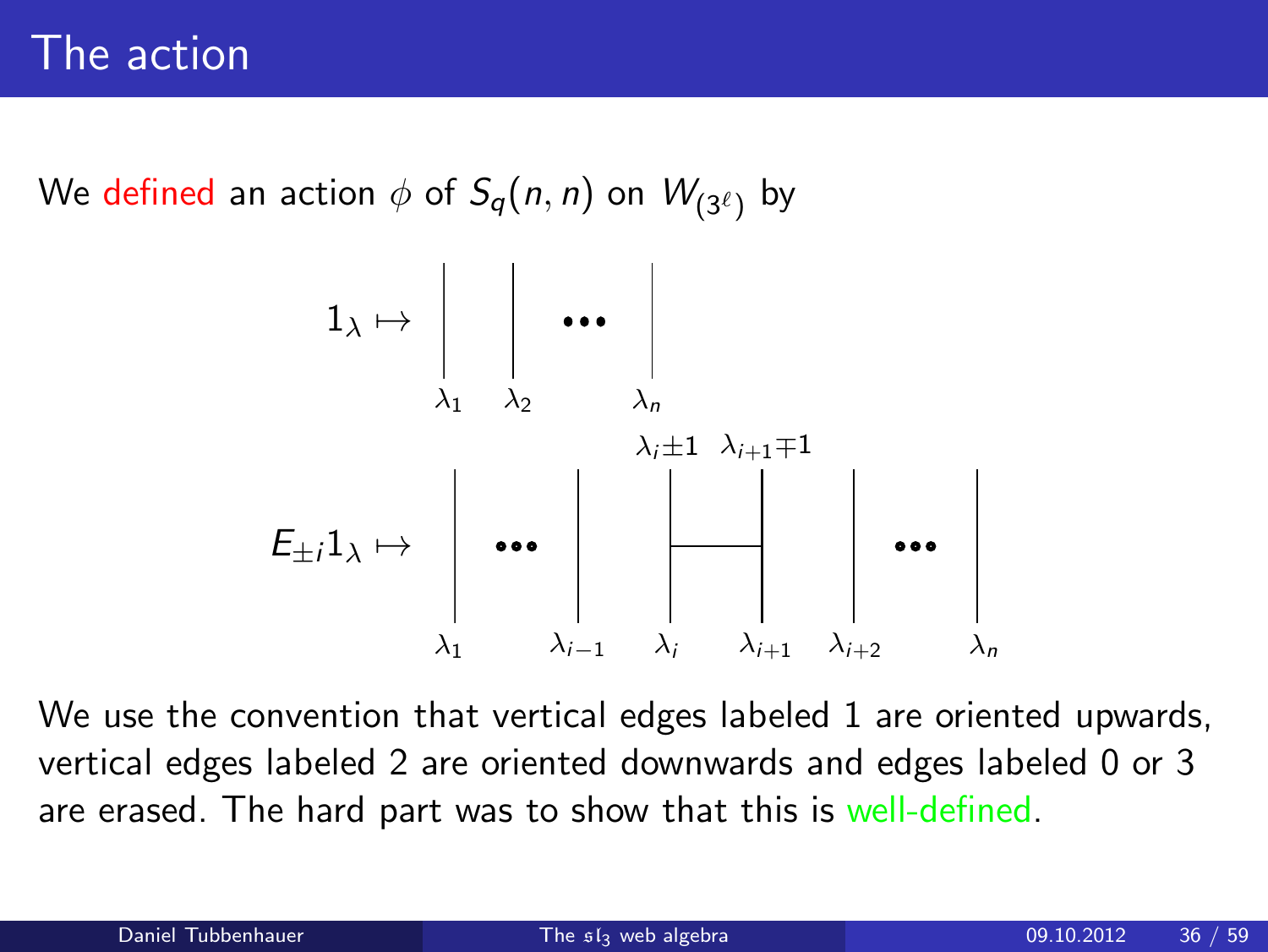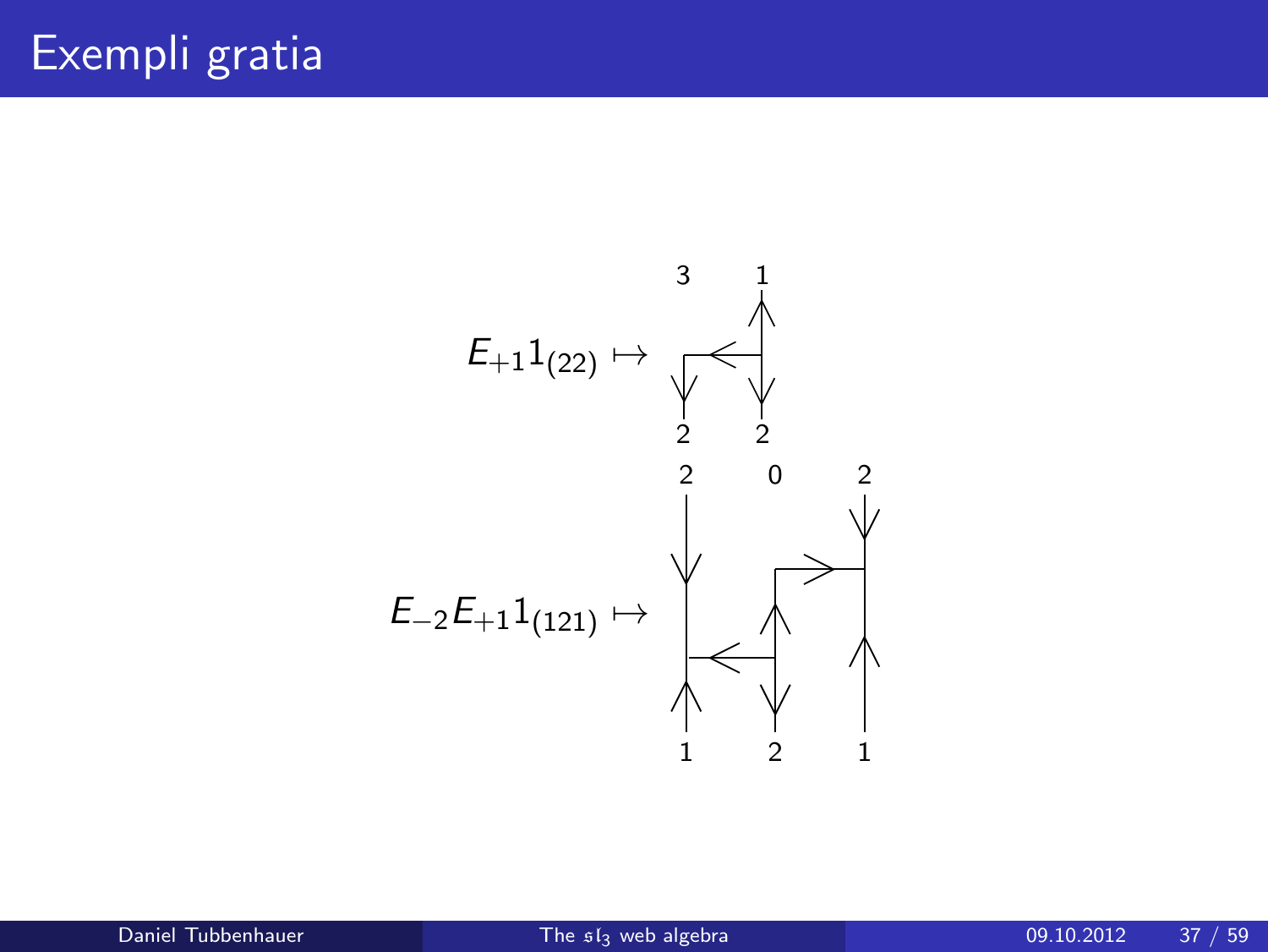#### Lemma

The action  $\phi$  gives rise to an isomorphism

$$
\phi\colon V_{(3^\ell)}\to W_{(3^\ell)}
$$

of  $S_a(n, n)$ -modules.

Note that their are categorifications of  $\dot{\mathsf{U}}_q(\mathfrak{sl}_n)$  and  $\dot{\mathsf{U}}_q(\mathfrak{gl}_n)$ , denoted as  $\mathcal{U}(\mathfrak{sl}_n)$  and  $\mathcal{U}(\mathfrak{gl}_n)$ , by Khovanov and Lauda. The idea now is to categorify the whole process!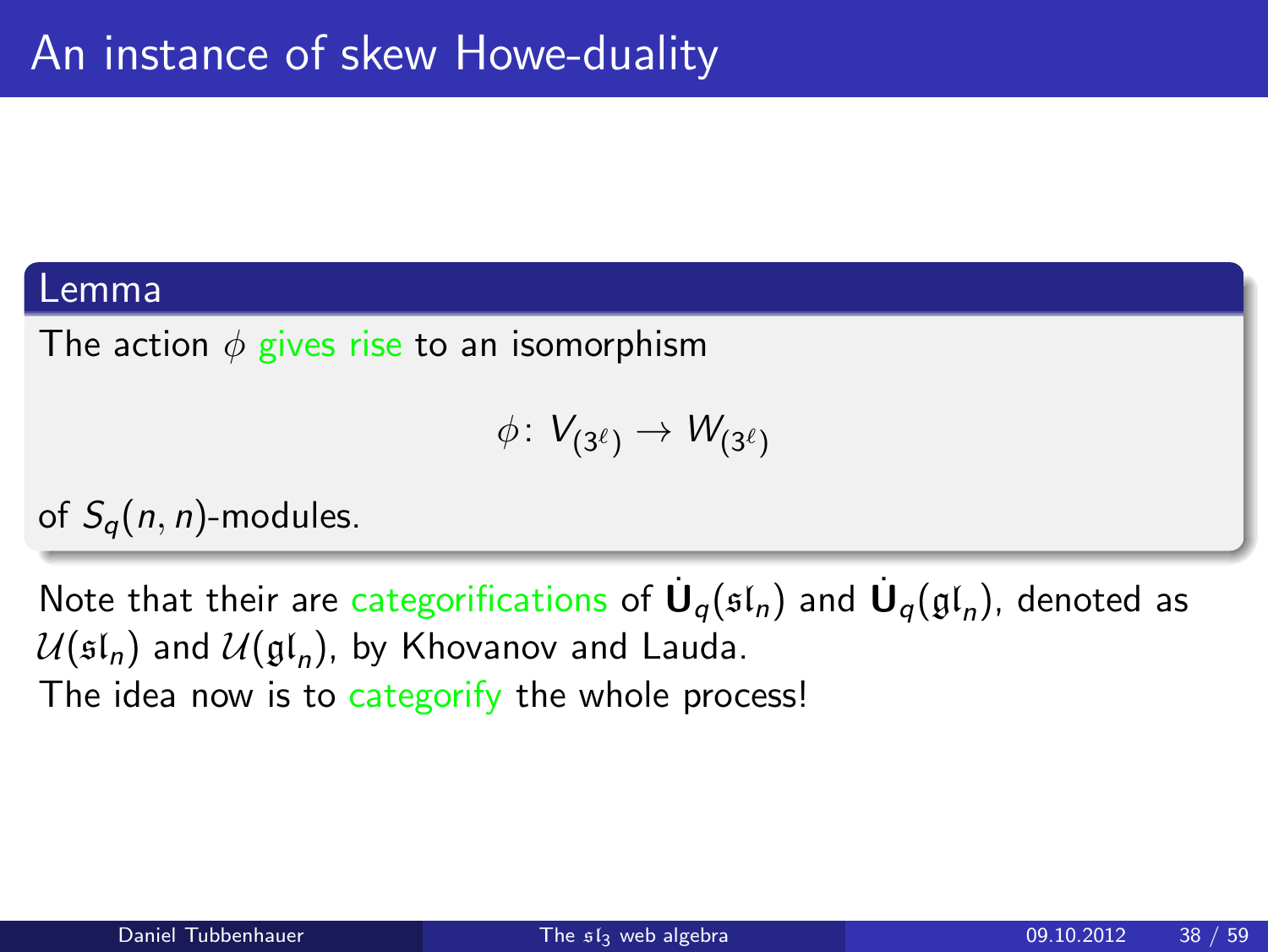## Theorem (Mackaay, Stošić, Vaz)

Define, similar to the uncategorified story, a 2-category  $S(n, d)$ . Let  $\mathcal{S}(n, d)$  be the Karoubi envelope of  $\mathcal{S}(n, d)$ . Then

$$
\mathcal{K}_0(\dot{S}(n,d))\otimes_{\mathbb{Z}[q,q^{-1}]} \mathbb{C}(q)\cong S_q(n,d).
$$

The following was conjectured by Khovanov and Lauda in 2008. Note that  $\mathcal{V} = R_\lambda - \mathrm{pmod}_{\mathrm{gr}}$  for  $\lambda \in \mathsf{\Lambda}(n,n)^+$  (the algebra  $R_\lambda$  is a quotient of  $S(n, d)$  and is called Khovanov-Lauda-Rouquier algebra).

Theorem(Brundan-Kleshchev, Lauda-Vazirani, Webster, Kang-Kashiwara,...)

As  $\dot{\mathsf{U}}_q(\mathfrak{sl}_n)$  we have

$$
\mathcal{K}_0(\mathcal{V}_\lambda) \otimes_{\mathbb{Z}[q,q^{-1}]} \mathbb{C}(q) \cong V_\lambda.
$$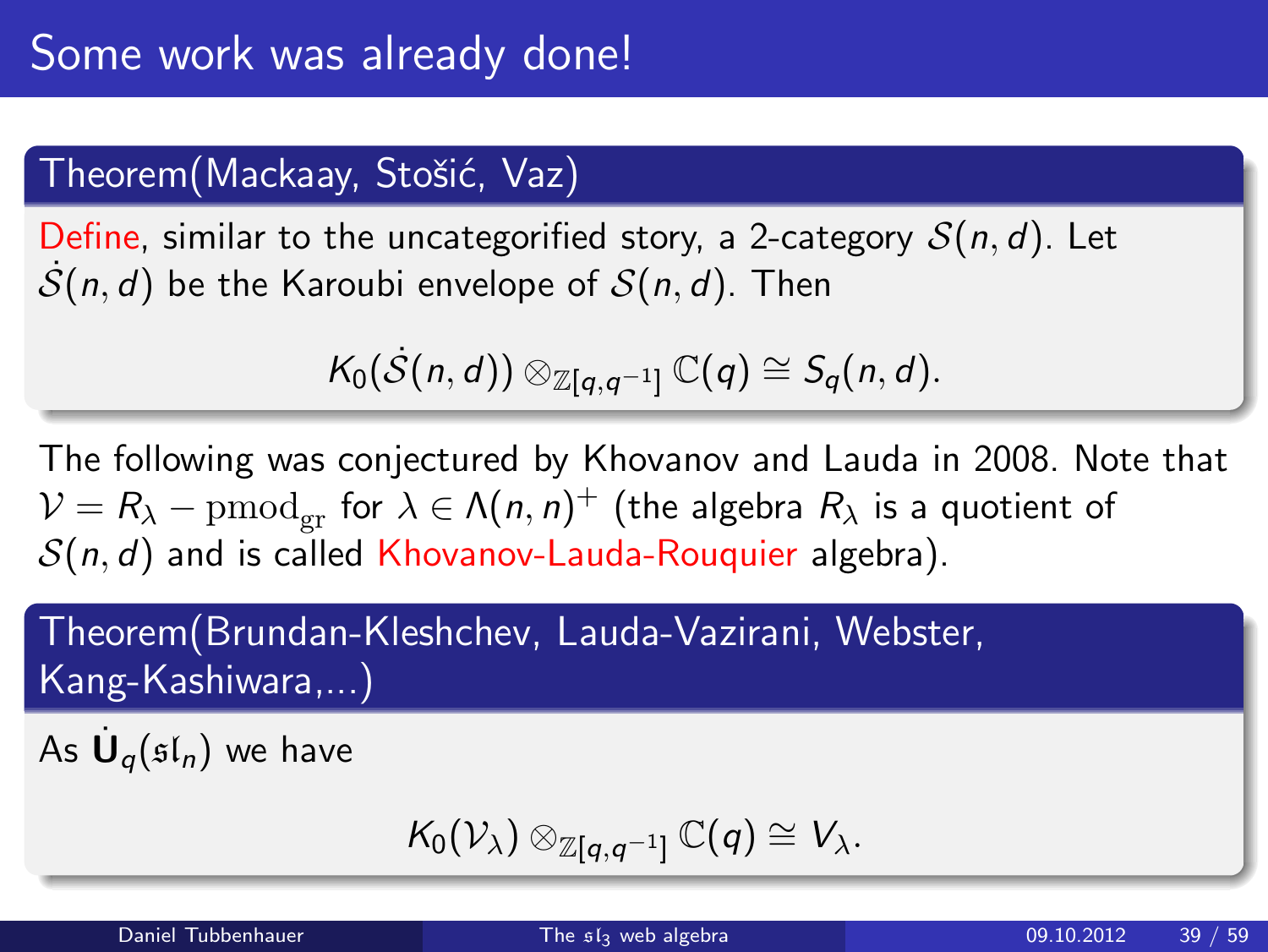We defined an action  $\phi$  of  $\mathcal{S}_q(n,n)$  on  $\mathcal{W}_{(3^\ell)}$  by

- On objects its the aforementioned action  $\phi$  of  $S_q(n,n)$  on  $W_{(3^\ell)}.$
- On morphisms we do it, like before, on the generators.

Note that this time everything gets (categorification is "richer", remember?) more complicated, i.e. their are eleven completely different generators instead of two, their are way more relations to check and the pictures are two-dimensional now.

Lets me give two of the definitions for the generators and one example one has to check.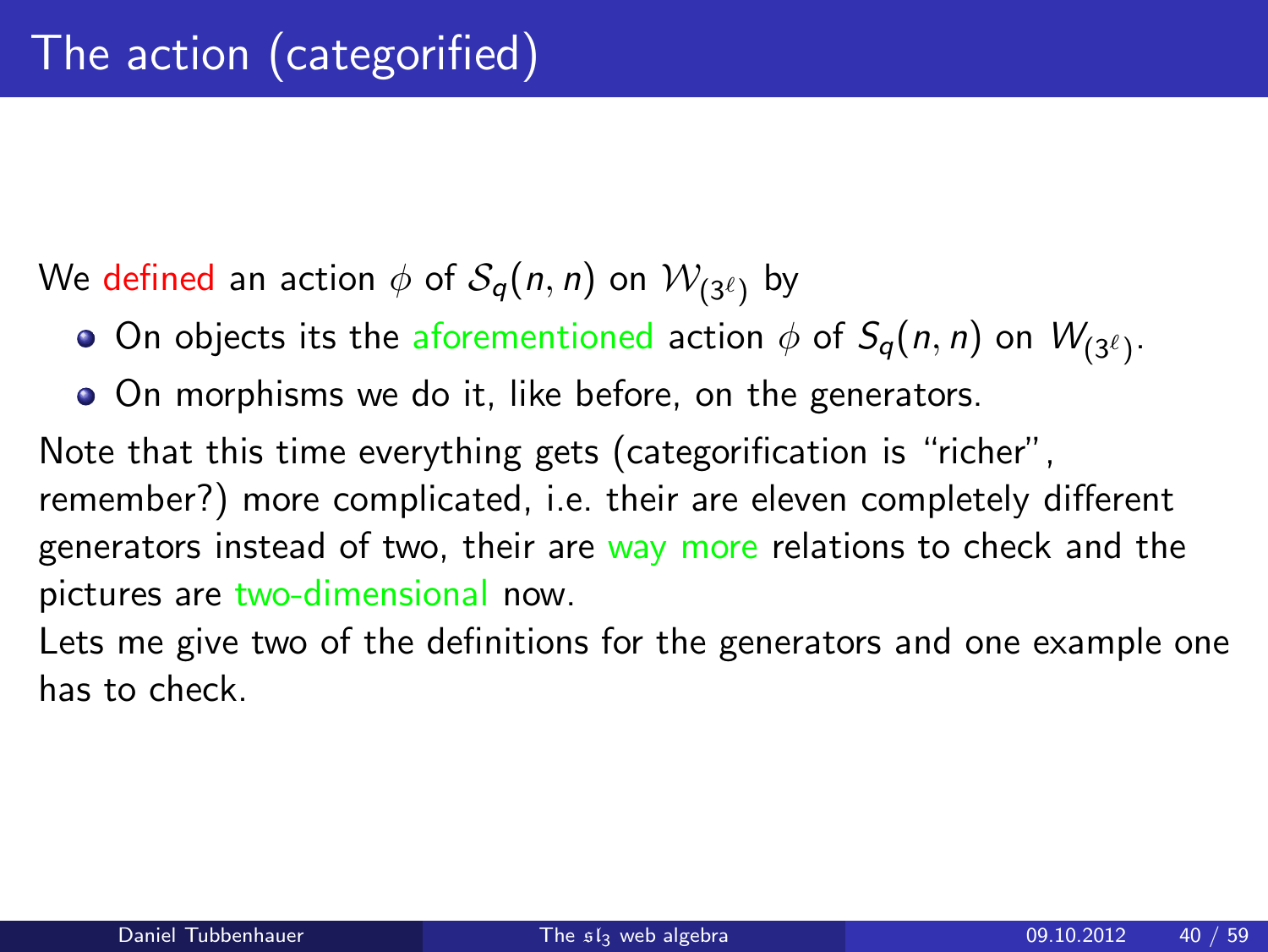## The signs are important!



But until everything is checked, we get the very nice result that this action is well-defined.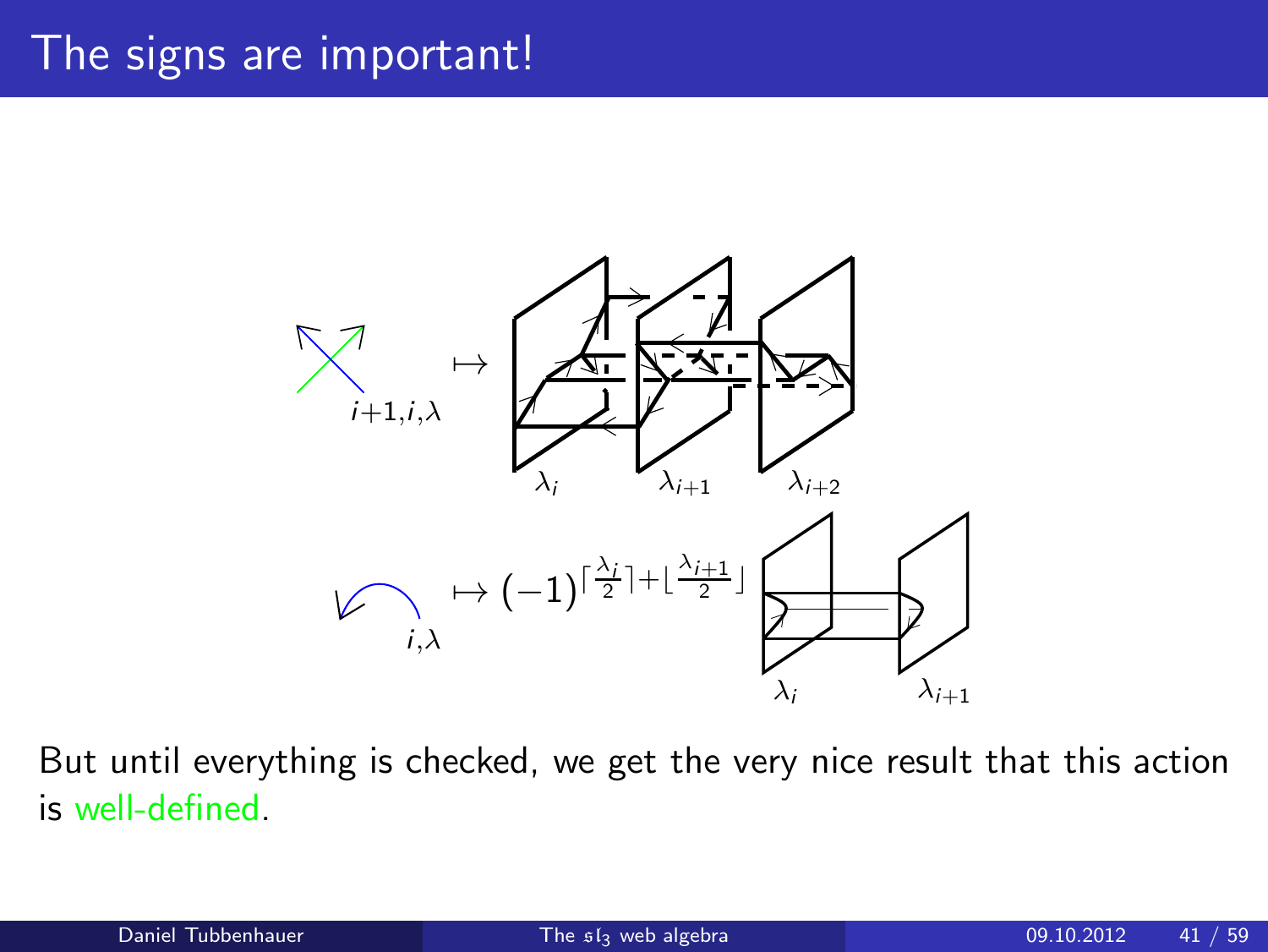

1  $V_2$   $V_1$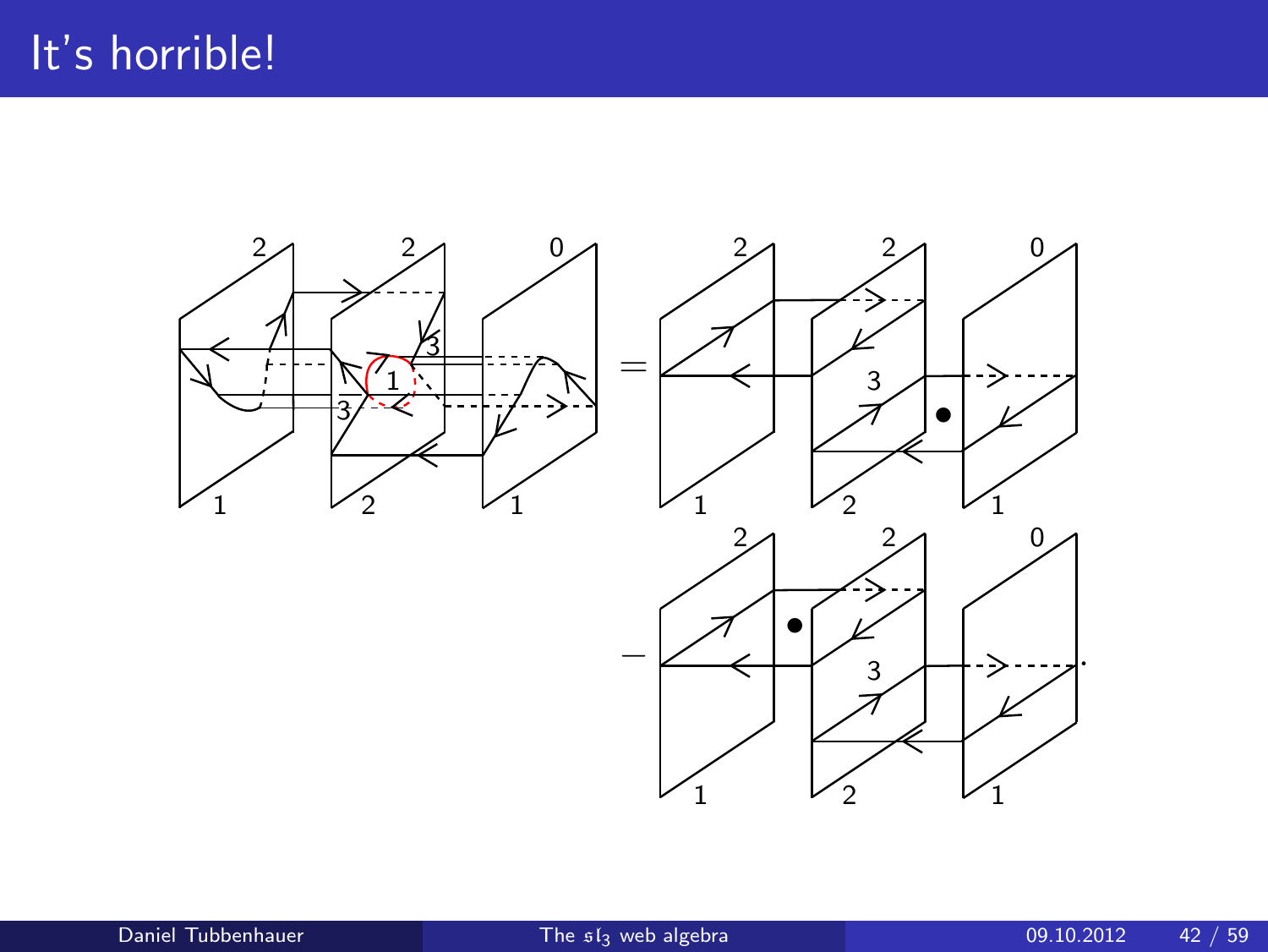By Rouquier's universality theorem, after pulling back the categorical action, we get

### Theorem(MPT)

Let  $V$  be any idempotent complete category, which allows an integrable graded categorical action by  $\mathcal{U}(\mathfrak{sl}_n)$  (plus some extra conditions). Then there exists an equivalence of categorical  $\mathcal{U}(\mathfrak{sl}_n)$ -representations

$$
\Phi\colon \mathcal{V}_{(3^k)} \to \mathcal{W}_{(3^k)},
$$

and therefore to  $V$ .

Note that we are using the  $\mathfrak{sl}_3$  web algebra to obtain the result for  $\mathcal{U}(\mathfrak{sl}_n)!$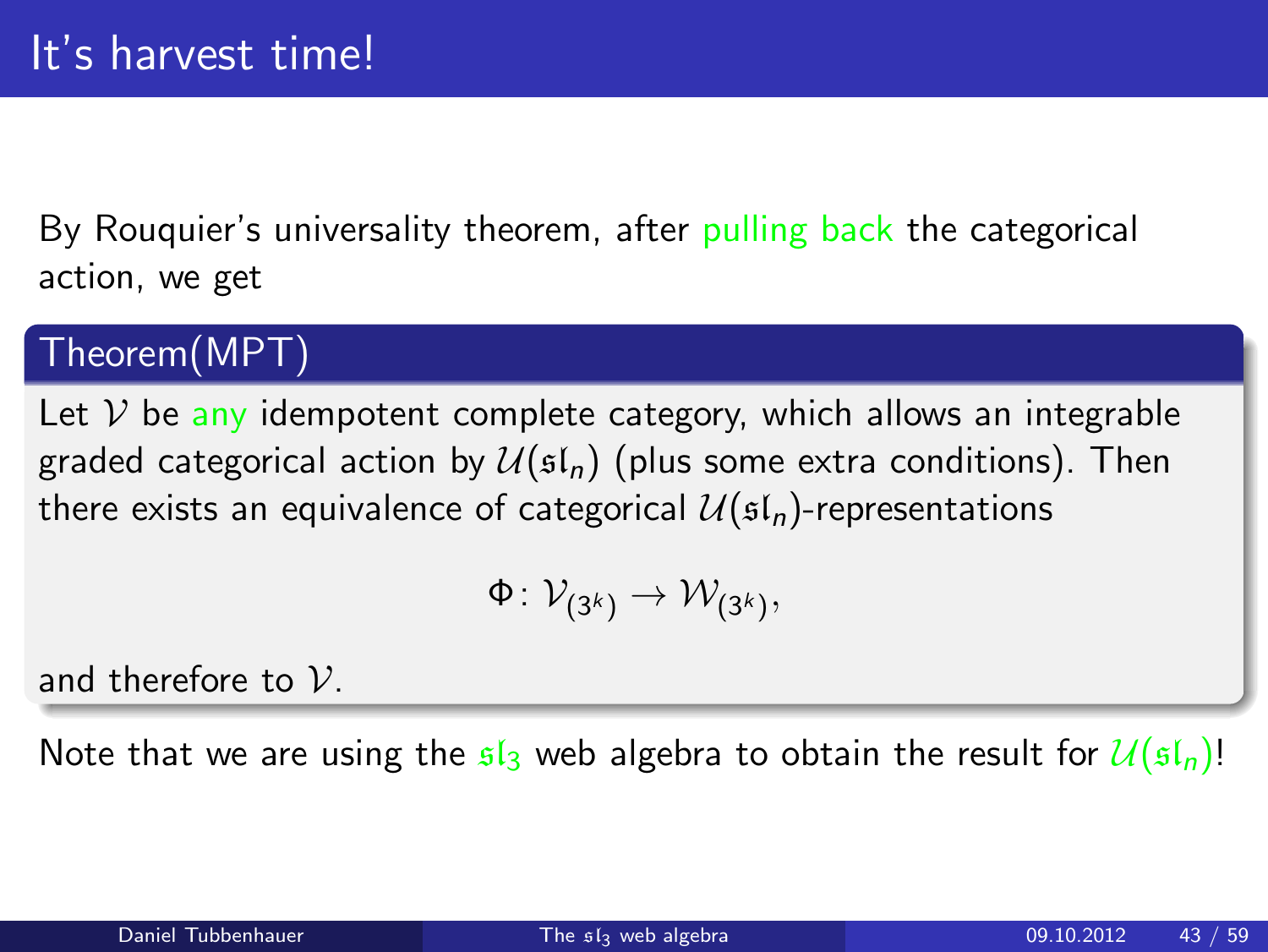Checking all the definitions, we see that we have a commuting square of isomorphisms (bijective isometries even). Hence, we finally get our hands on  $K_0$ .

$$
V_{(3^k)} \xrightarrow{\gamma_{(3^k)}} K_0(\mathcal{V}_{(3^k)}) \otimes_{\mathbb{Z}[q,q^{-1}]} \mathbb{C}(q)
$$
  
\n
$$
\phi \downarrow \qquad \qquad \downarrow K_0(\Phi)
$$
  
\n
$$
W_{(3^k)} \xrightarrow{\psi} K_0(\mathcal{W}_{(3^k)}) \otimes_{\mathbb{Z}[q,q^{-1}]} \mathbb{C}(q)
$$

Corollary(MPT)

$$
\mathcal{K}_0(\mathcal{W}_{(3^k)}) \otimes_{\mathbb{Z}[q,q^{-1}]} \mathbb{C}(q) \cong \mathcal{W}_{(3^k)}.
$$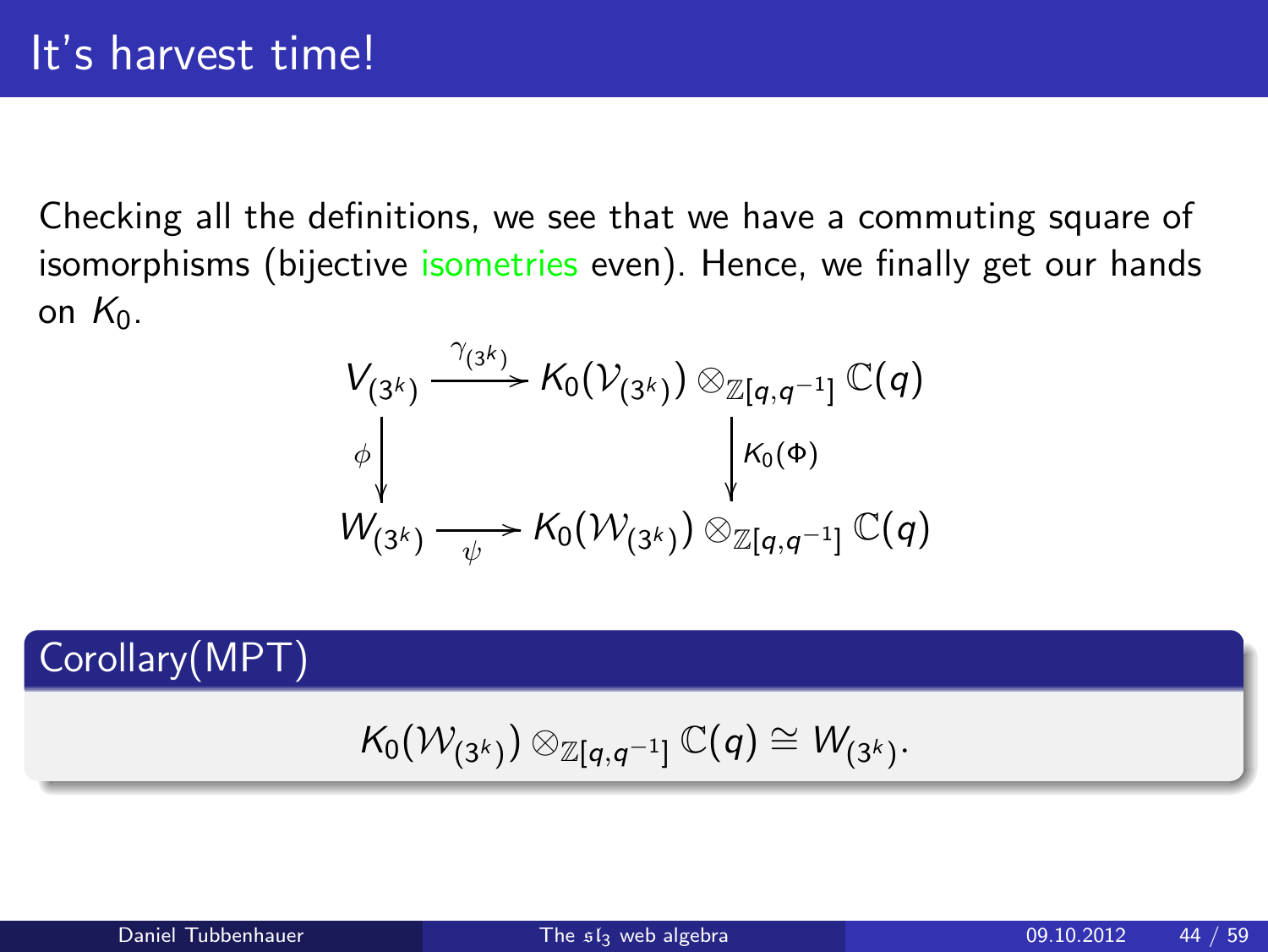The result above leads to the following theorem.

Theorem(MPT)

The two algebras  $R_{3^{\ell}}$  and  $\mathcal{K}_{3^{\ell}}$  are Morita equivalent.

Note that Morita invariant properties can be check in both algebras now.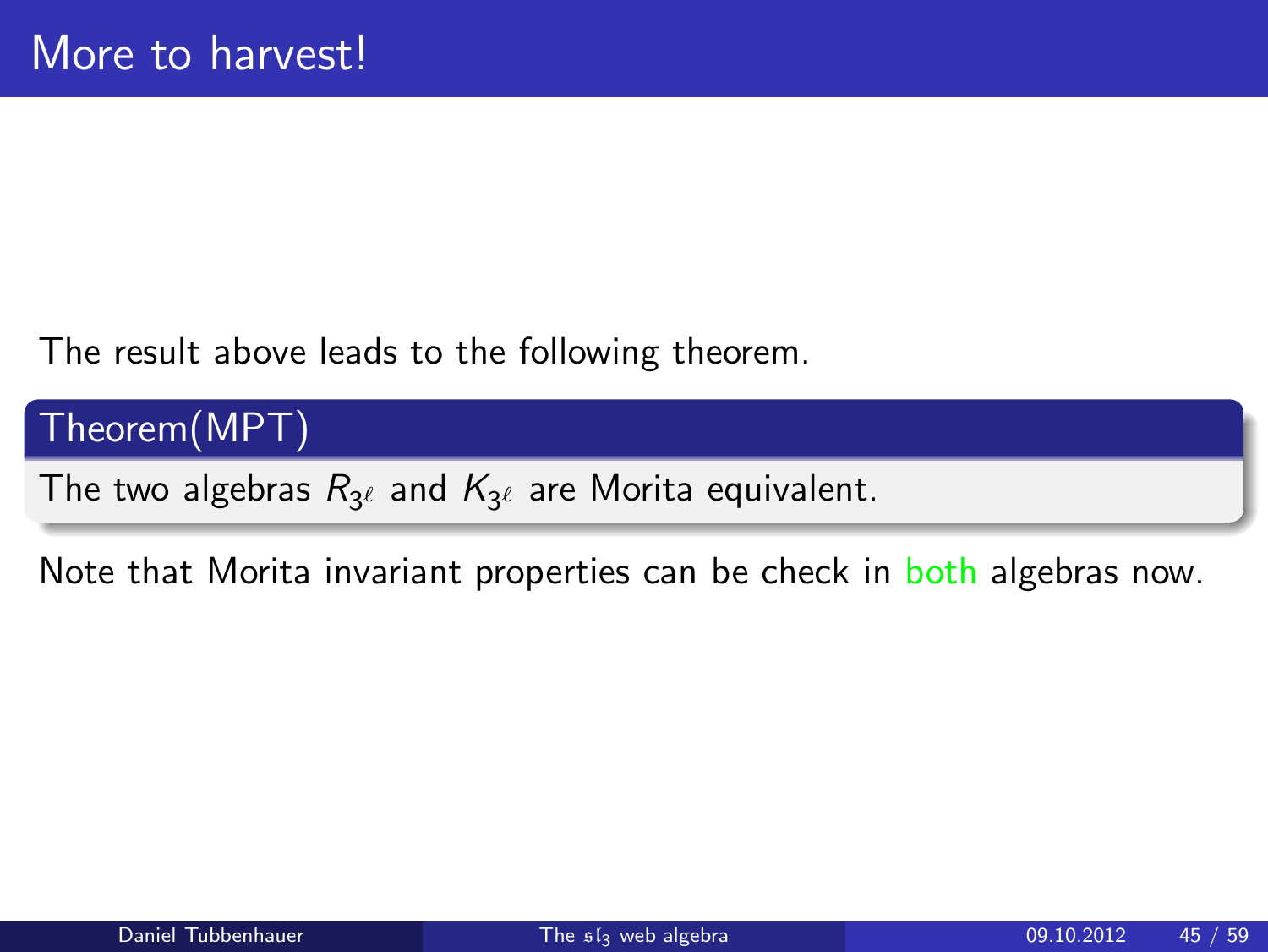## **[Introduction](#page-1-0)**

- [Categorification](#page-1-0)
- [The rough idea](#page-6-0)

### [Kuperberg's](#page-8-0)  $s1_3$ -webs

- **•** [Basic definitions](#page-8-0)
- [Representation theory of](#page-13-0)  $U_q(\mathfrak{sl}_3)$
- The siz [web algebra](#page-17-0)
	- **•** [Basic definitions](#page-17-0)
	- $\bullet$  The s<sub>s</sub> [web algebra](#page-24-0)  $K_S$
	- [Its Grothendieck group](#page-29-0)  $K_0(K<sub>S</sub>)$

### [Properties of the](#page-45-0)  $sI_3$  web algebra

- **•** [Frobenius structure](#page-45-0)
- [The center](#page-48-0)  $Z(K_{S})$
- <span id="page-45-0"></span>• [The algebra is cellular](#page-53-0)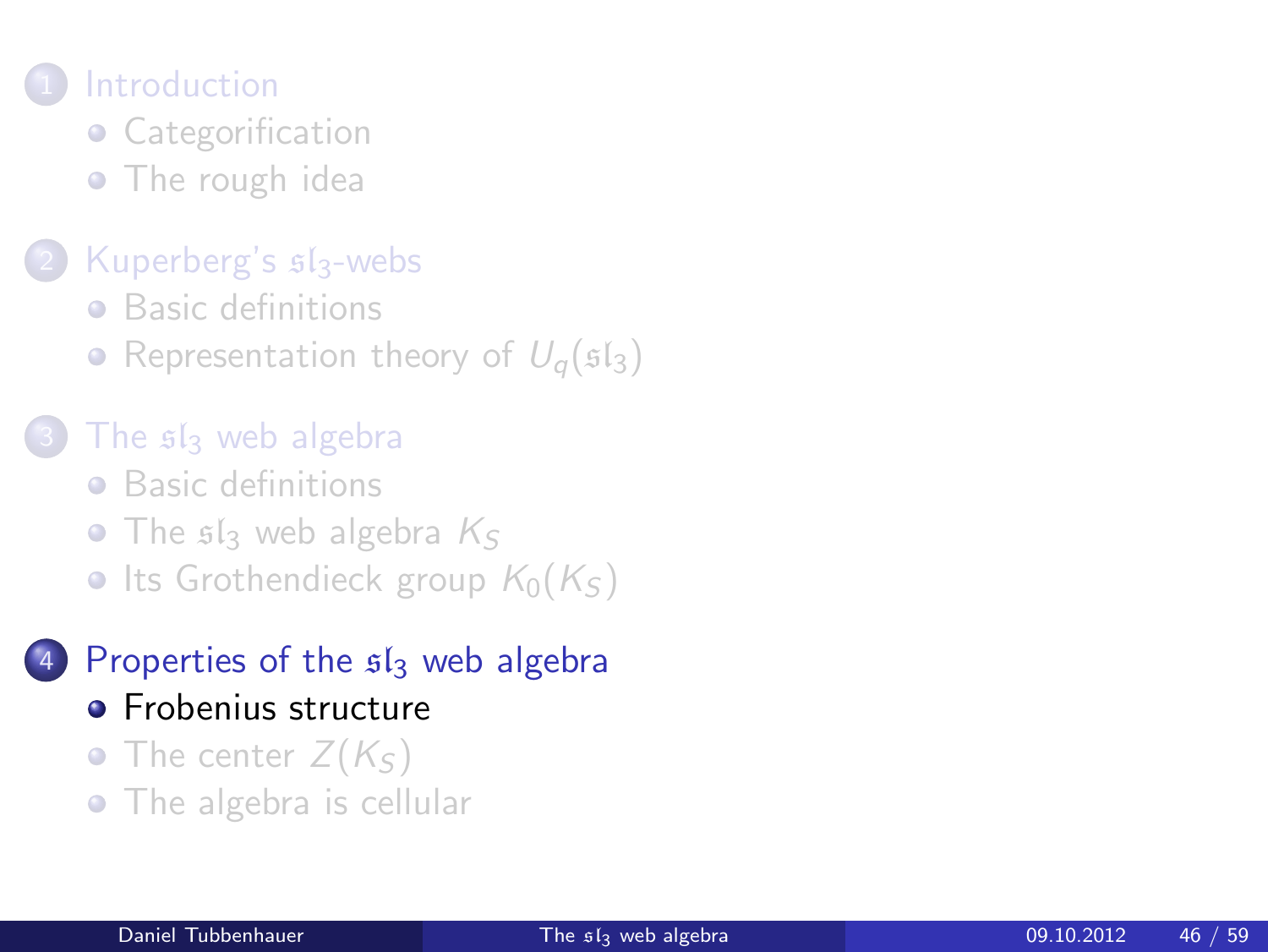## A trace form on the  $sI_3$  web algebra

#### Definition

Their is a natural trace form on the algebra  $K<sub>S</sub>$ . We take, by definition, the trace form

$$
\mathrm{tr}\colon \mathsf{K}_\mathsf{S}\to \mathbb{C}
$$

to be zero on  $_{\mu}K_v$ , when  $u \neq v \in B_S$ . For any  $v \in B_S$ , we define

tr:  $\nu K_{\nu} \to \mathbb{C}$ 

by closing any foam  $f_v$  with  $1_v$ , e.g.

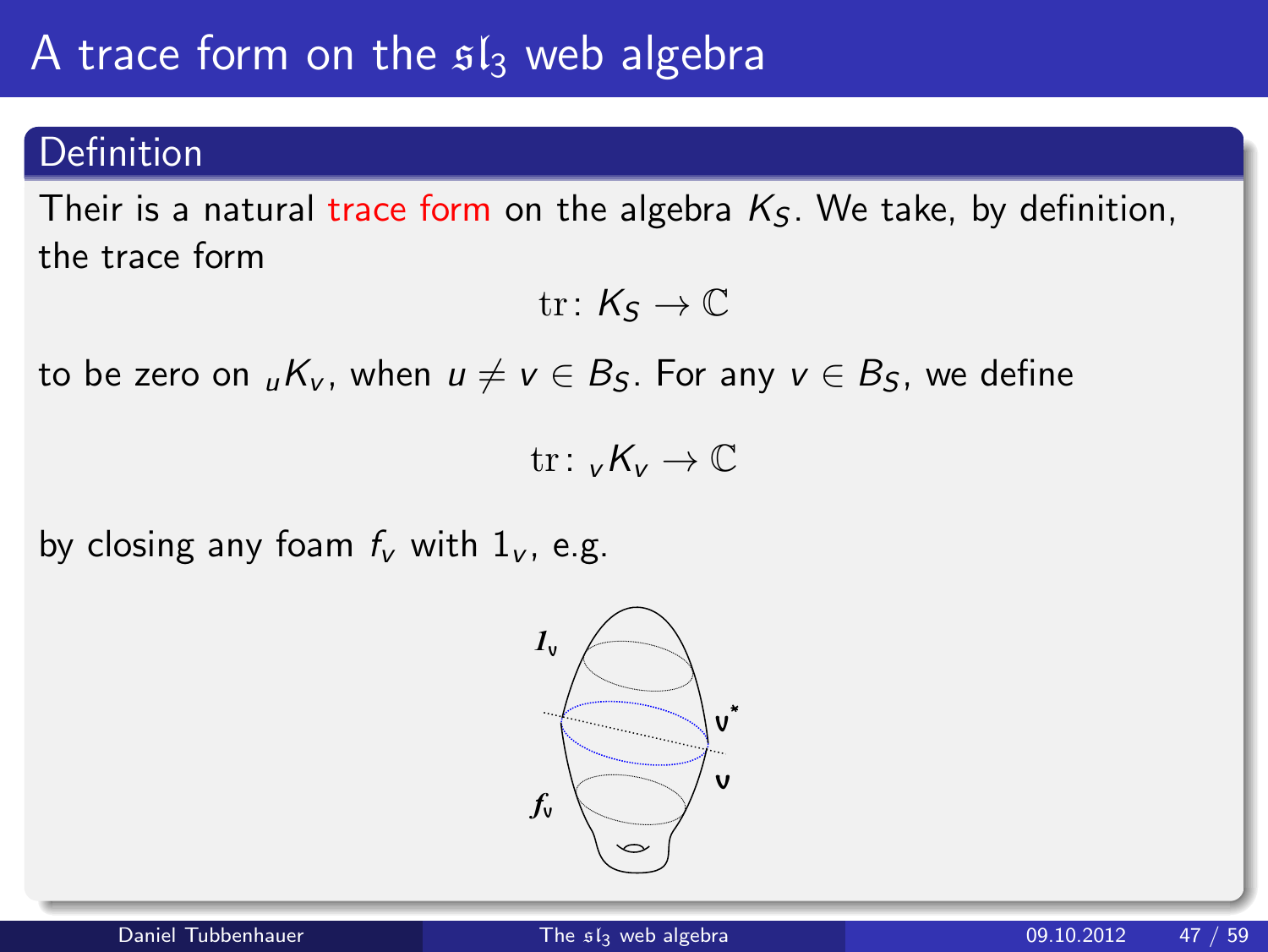## It's Frobenius!

The trace is non-degenerated and symmetric. Both can be seen geometrical, e.g. the fact that  $tr(gf) = tr(fg)$  holds follows from sliding f around the closure until it appears on the other side of  $g$ , e.g.



The non-degenerate trace form on  $K_S$  gives rise to a graded  $(\mathcal{K}_\mathcal{S}, \mathcal{K}_\mathcal{S})$ -bimodule isomorphism  $\mathcal{K}_\mathcal{S}^\vee \cong \mathcal{K}_\mathcal{S}\{-2n\}$ , i.e. we have

### Theorem(MPT)

For any sign string S of length n, the algebra  $K<sub>S</sub>$  is a graded, symmetric Frobenius algebra of Gorenstein parameter 2n.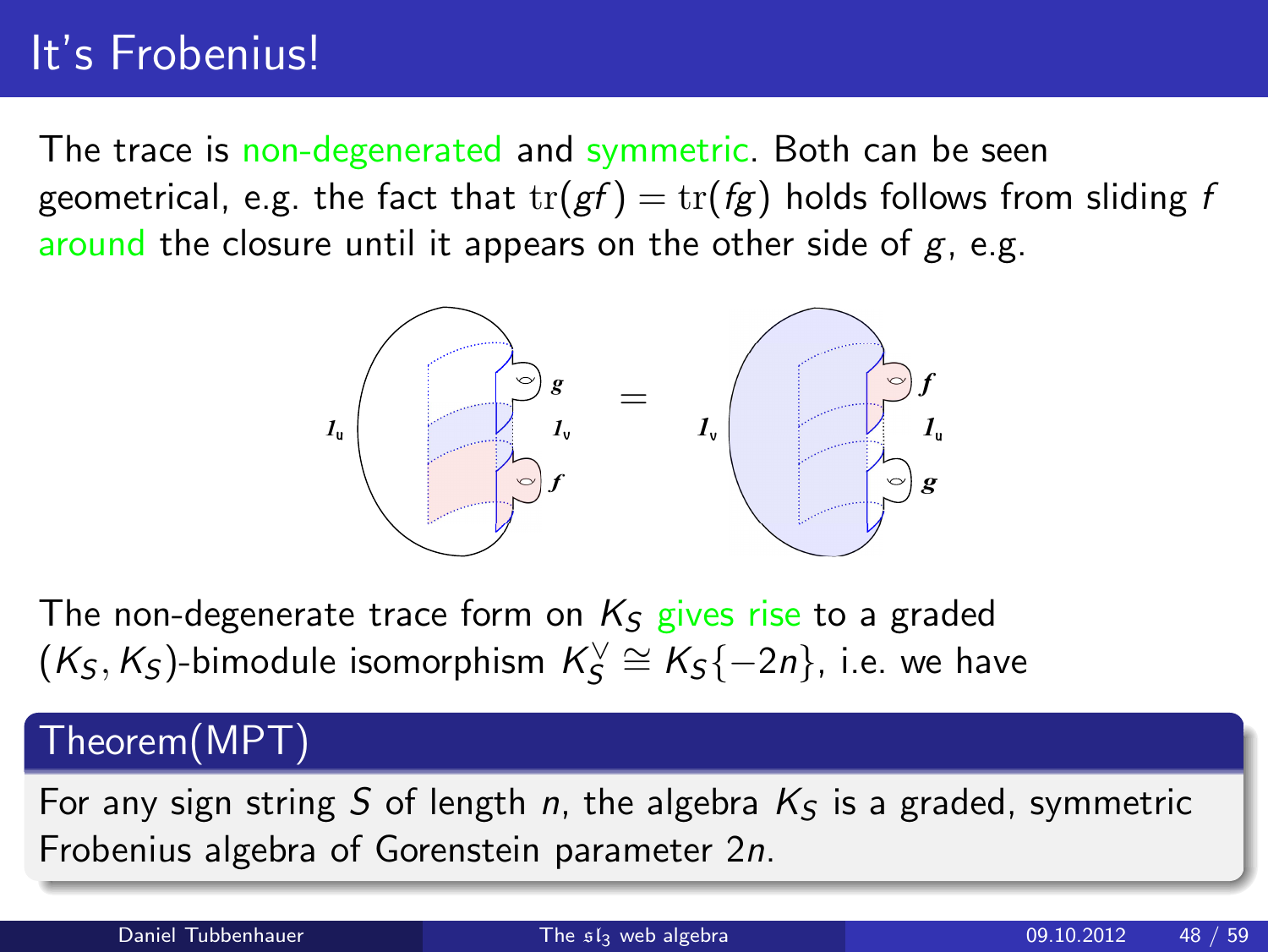## **[Introduction](#page-1-0)**

- [Categorification](#page-1-0)
- [The rough idea](#page-6-0)

### [Kuperberg's](#page-8-0)  $s1_3$ -webs

- **•** [Basic definitions](#page-8-0)
- [Representation theory of](#page-13-0)  $U_q(\mathfrak{sl}_3)$
- The siz [web algebra](#page-17-0)
	- **•** [Basic definitions](#page-17-0)
	- $\bullet$  The s<sub>s</sub> [web algebra](#page-24-0)  $K_S$
	- [Its Grothendieck group](#page-29-0)  $K_0(K<sub>S</sub>)$

### [Properties of the](#page-45-0)  $sI_3$  web algebra

- **•** [Frobenius structure](#page-45-0)
- [The center](#page-48-0)  $Z(K<sub>S</sub>)$
- <span id="page-48-0"></span>• [The algebra is cellular](#page-53-0)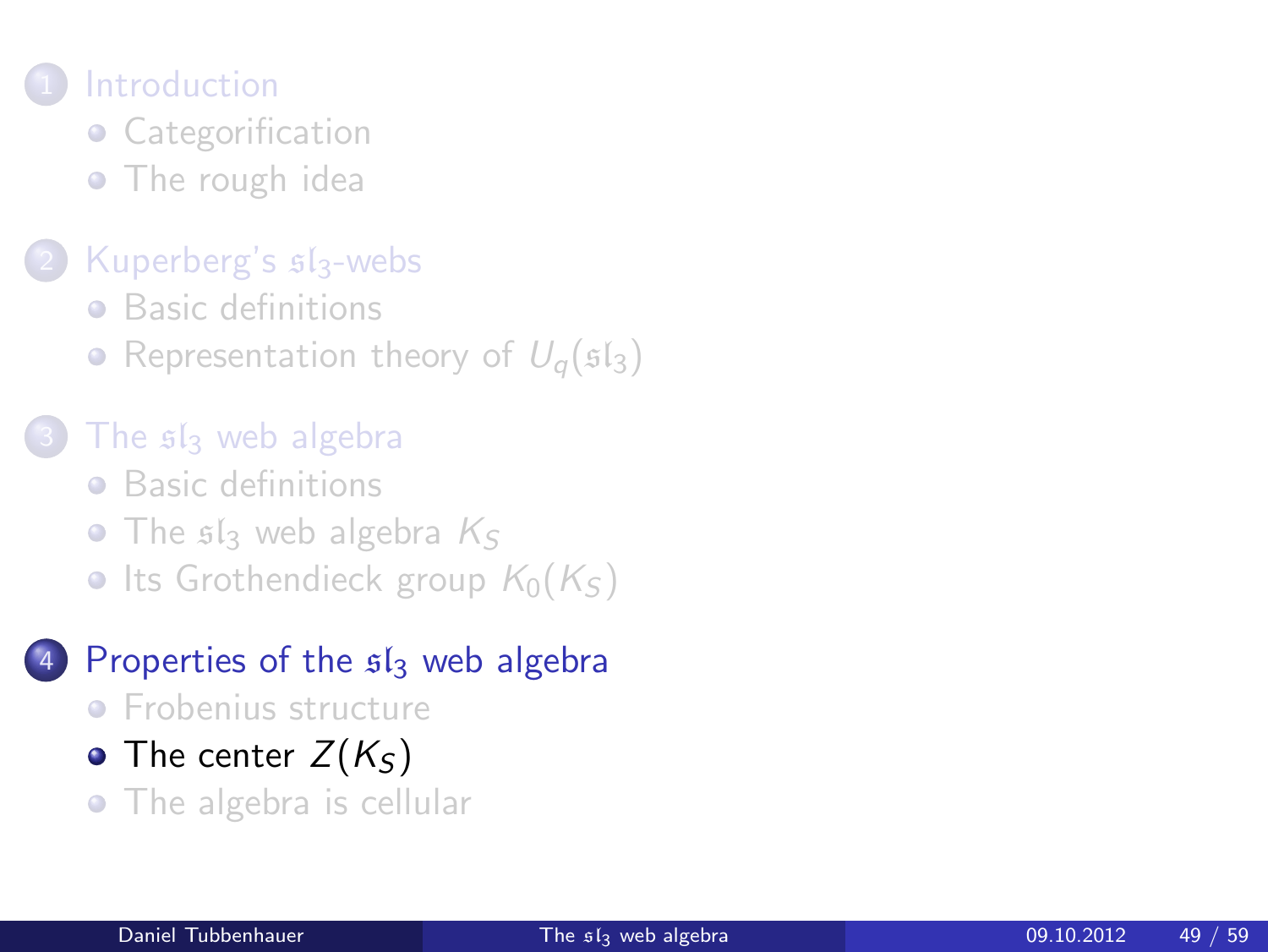## Tableaux and flows

Let  $p<sub>S</sub>$  be the number of positive entries and  $n<sub>S</sub>$  the number of negative entries of S. By definition, we have that  $d = p<sub>S</sub> + 2n<sub>S</sub>$ . Our key idea is to reduce everything to the case where  $n<sub>S</sub> = 0$ . Fix any state string J of length n, we define a new state string  $\hat{J}$  of length d by the following algorithm:

- **1** Let  $_0$  be the empty string.
- 2 For  $1 \le i \le n$ , let iJ be the result of concatenating  $j_i$  to  $_{i-1}$ J if  $\mu_i = 1$ . If  $\mu_i = 2$  then
	- concatenate  $(1,0)$  to  $_{i-1}J$  if  $j_i = 1$ ,
	- ⊇ concatenate  $(0, -1)$  to  $i-1$ <sub>∕</sub> if  $j_i = -1$ ,
	- **3** concatenate  $(1, -1)$  to  $i-1$  if  $j_i = 0$ .

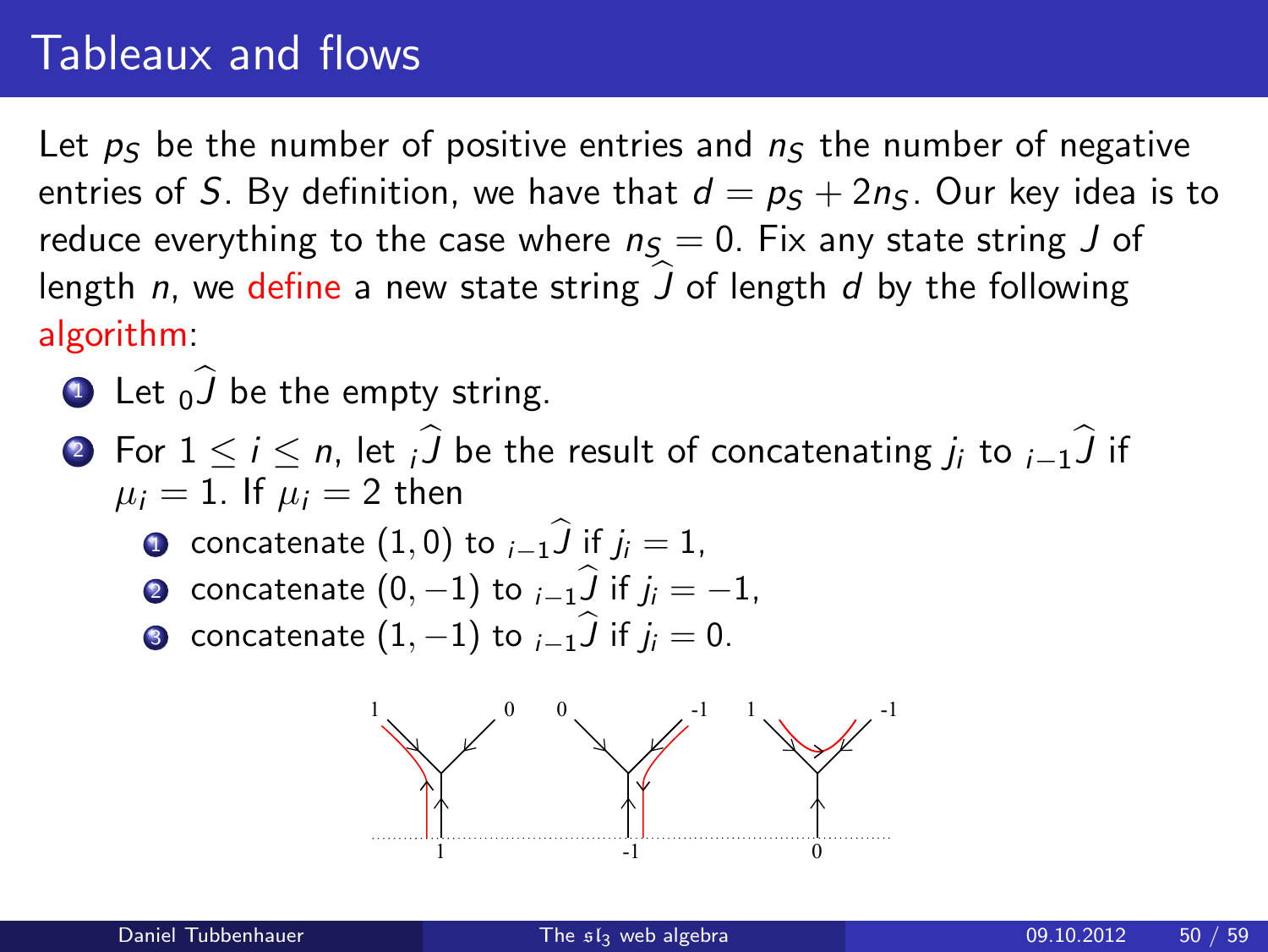## Proposition(MPT)

There is a bijection between  $\mathrm{Col}^\lambda_\mu$  and the set of state strings  $J$  such that there exists a  $w \in B_5$  and a flow f on w which extends J. The bijection is given by an algorithm.

#### Example

The tableau on the left gives rise to the web with flow next to it.



For other choices the same tableau generates the following web with flow.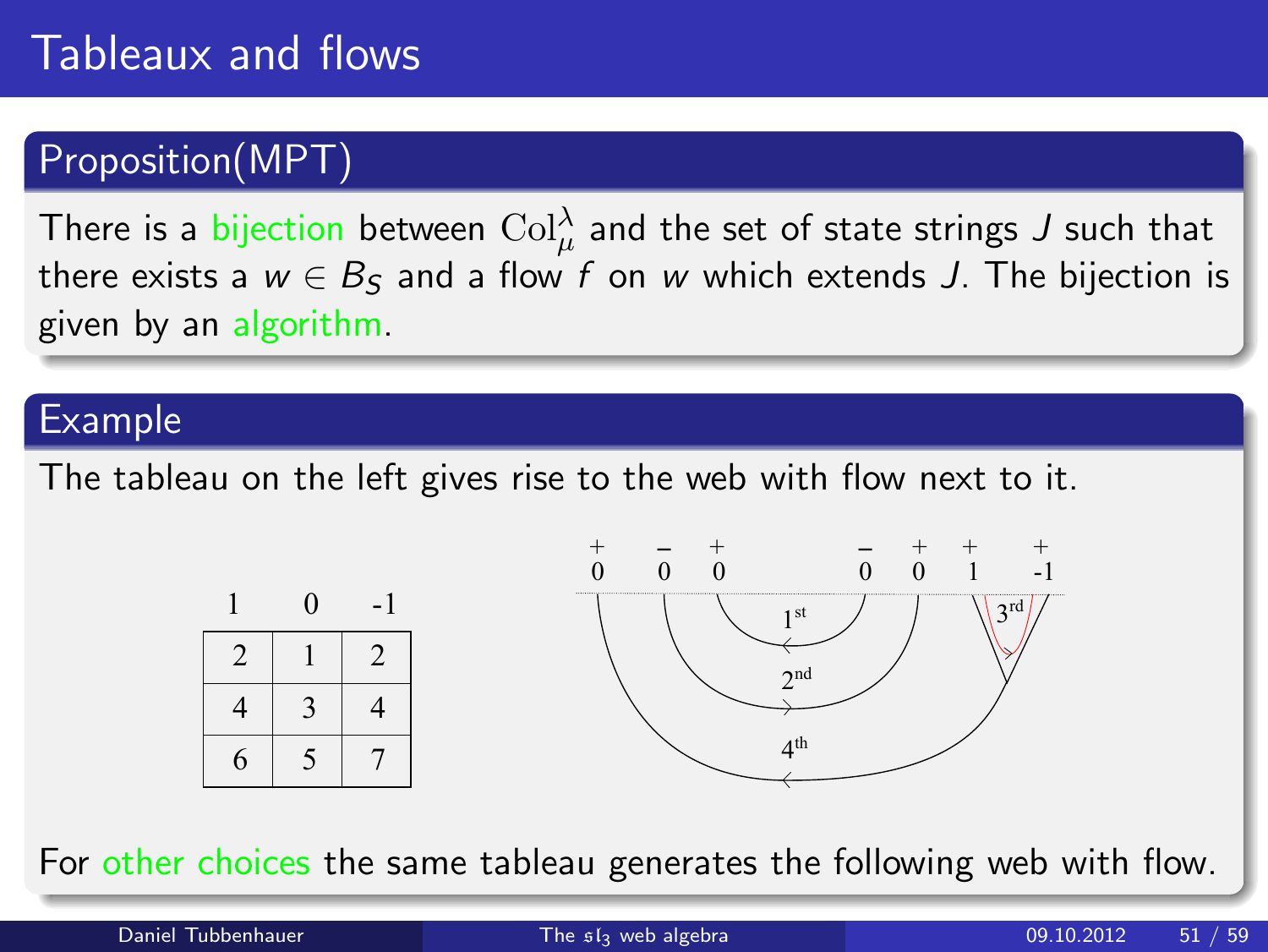Let  $X^\lambda_\mu$  be the  $(\lambda,\mu)$ -Spaltenstein variety. Note that, if  $n_{\mathsf{s}}=0$ , then  $X^\lambda_\mu = X^\lambda$ , the latter being the Springer fiber associated to  $\lambda.$ Let  $P = \mathbb{C}[x_1, \ldots, x_d]$ . If  $\mu$  is the composition associated to S, then let  $S_\mu$ be the corresponding parabolic subgroup of the symmetric group  $S_d$  and therefore let  $P^\mu:=P^{{\mathcal S}_\mu}\subset P$  be the subring of polynomials which are invariant under  $S_{\mu}$ . For a specific ideal  $I_\mu^\lambda$  let  $R^\lambda_\mu:=P^\mu/I^\lambda_\mu.$  Brundan and Ostrik proved that

 $H^*(X^\lambda_\mu) \cong R^\lambda_\mu.$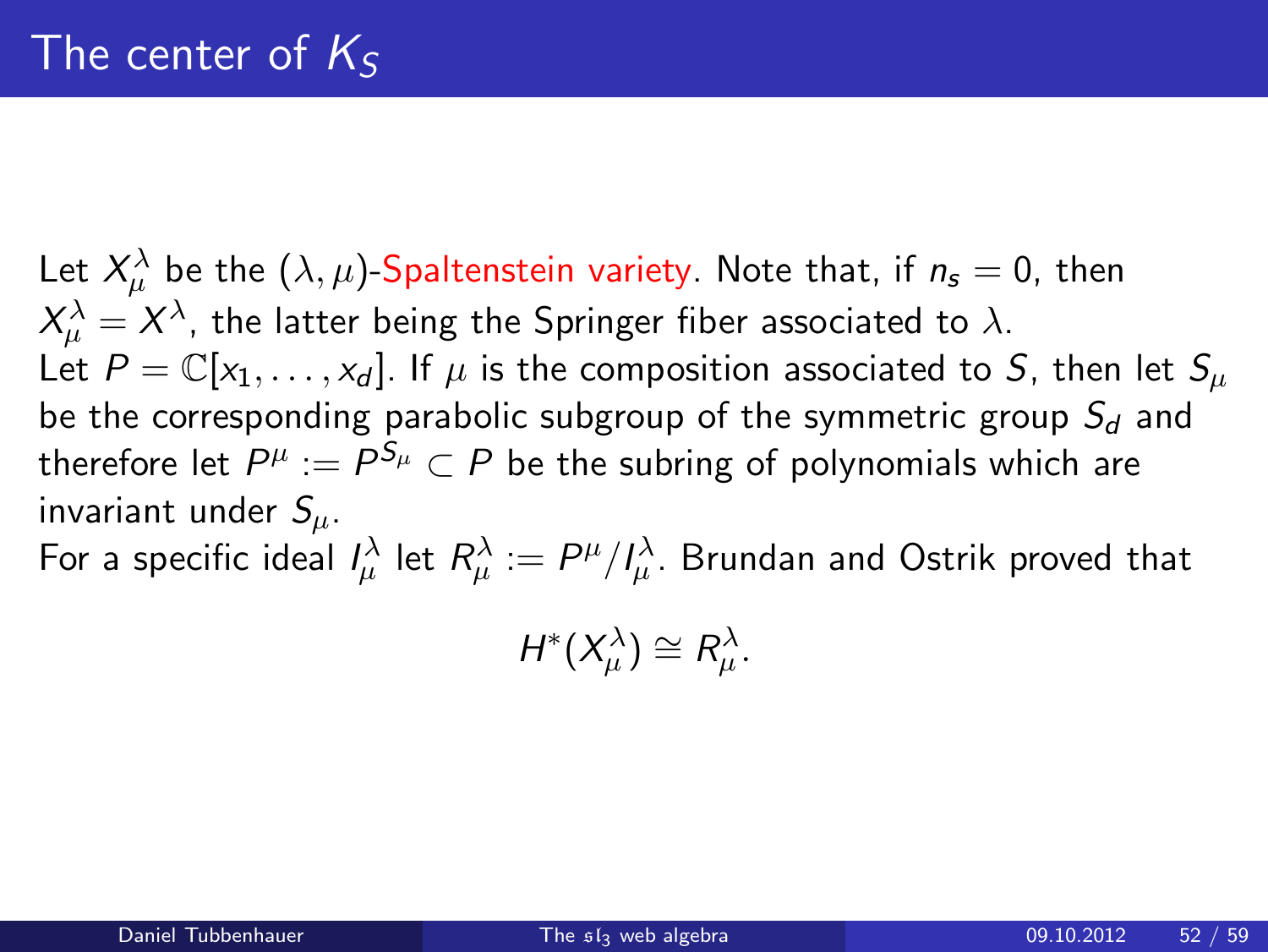We showed that  $R^\lambda_\mu$  acts on  $\mathcal{K}_\mathcal{S}$  and that (as graded complex algebras)

 $R^{\lambda}_{\mu}1 \subset Z(K_{S}).$ 

By a dimension argument (based on Morita equivalence) we get

## Theorem(MPT)

 $H^*(X^\lambda_\mu)$  is isomorphic (as graded algebras) to  $Z(K_{\mathcal S}).$  The dimension of the center is  $\#\mathrm{Col}^\lambda_\mu$ , i.e. the center is parametrised by flows on the boundary line.

Since one can say that  $X^\lambda_\mu$  "generalises" Schubert calculus, we say that  $Z(K<sub>S</sub>)$  "categorifies" a part of the calculations with symmetric polynomials.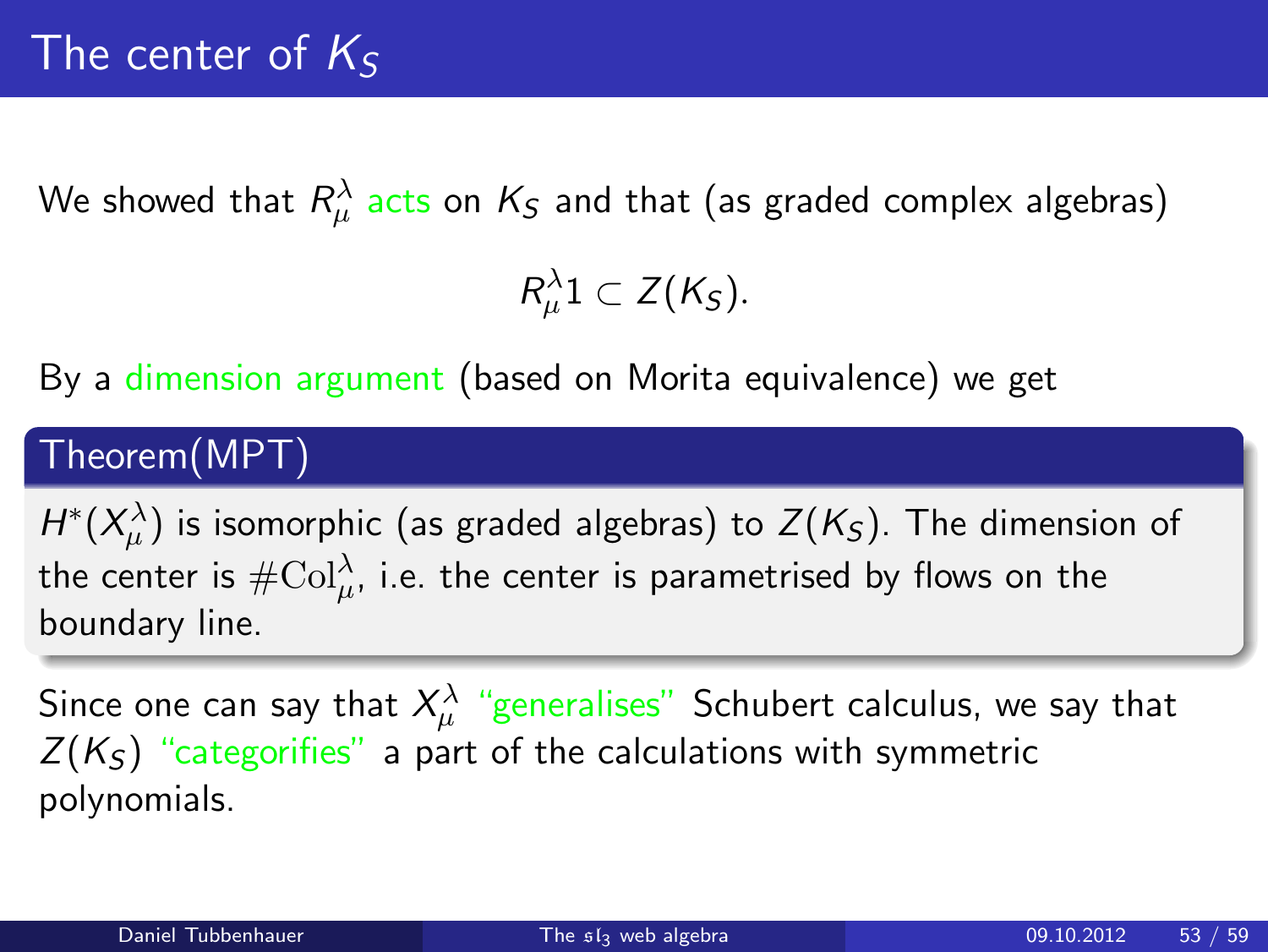## **[Introduction](#page-1-0)**

- [Categorification](#page-1-0)
- [The rough idea](#page-6-0)

### [Kuperberg's](#page-8-0)  $s1_3$ -webs

- **•** [Basic definitions](#page-8-0)
- [Representation theory of](#page-13-0)  $U_{\alpha}(\mathfrak{sl}_3)$
- The siz [web algebra](#page-17-0)
	- **•** [Basic definitions](#page-17-0)
	- $\bullet$  The s<sub>s</sub> [web algebra](#page-24-0)  $K_S$
	- [Its Grothendieck group](#page-29-0)  $K_0(K_S)$

### [Properties of the](#page-45-0)  $sI_3$  web algebra

- **•** [Frobenius structure](#page-45-0)
- [The center](#page-48-0)  $Z(K_{S})$
- <span id="page-53-0"></span>• [The algebra is cellular](#page-53-0)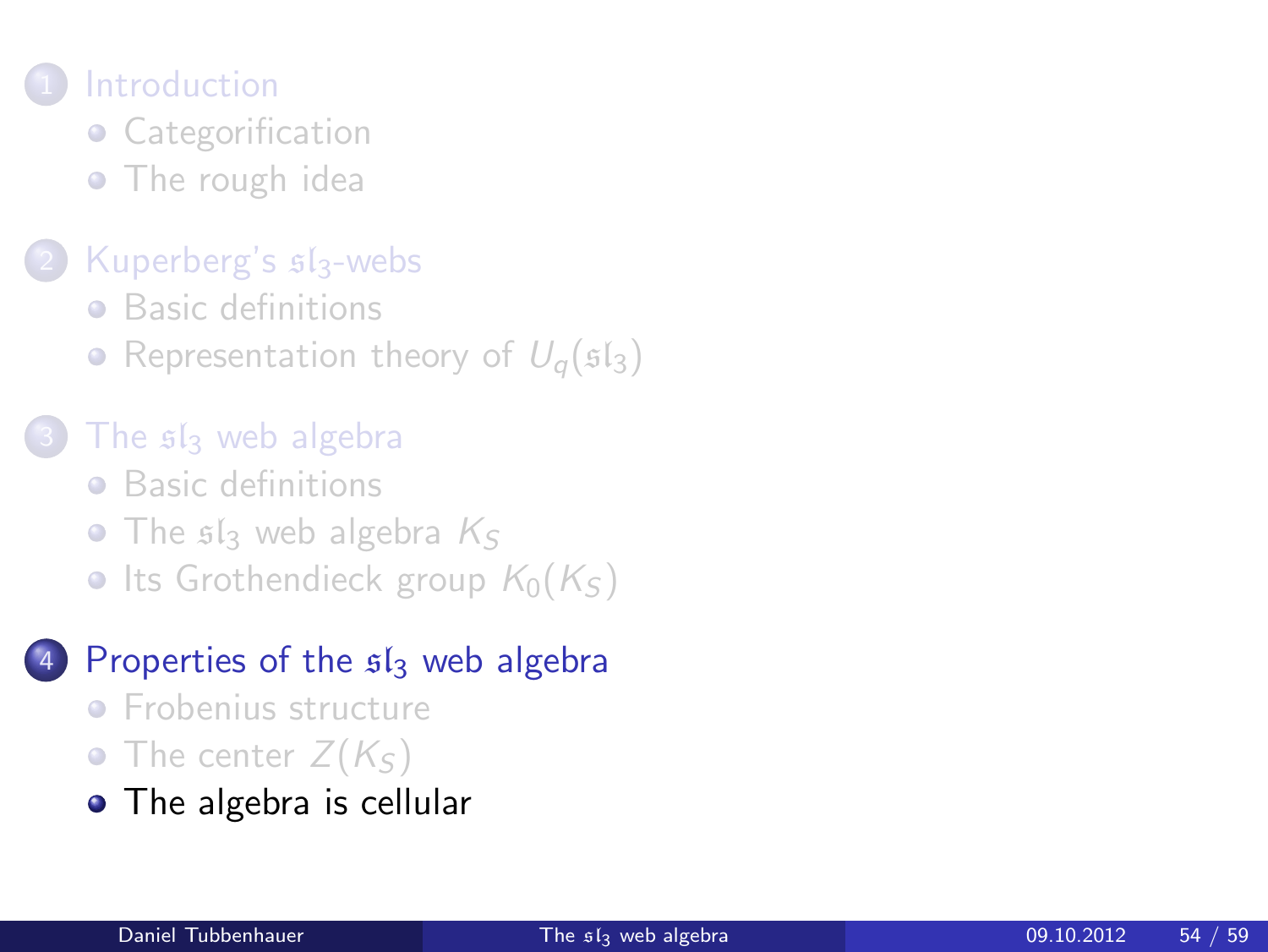### Example

Let  $A = M_{n \times n}(R)$ , i.e. the set of  $n \times n$ -matrices over R. Set  $\mathfrak{P} = \{ * \}$  and  $\mathcal{T}(*) = \{1, \ldots, n\}$ . The standard basis of A, i.e. the  $e_{ii}$ -matrices, has a very special property, namely that the coefficients for multiplication with a matrix from the right only depend on the row  $i$  and vice versa for multiplication from the left. Moreover, for  $\mathrm{i}(M)=M^t$ , we have  $\mathrm{i}(e_{ij})=e_{ji}.$ 

#### Example

Let  $A = R[x]/(x^n)$  and  $i = id$ . Then set  $\mathfrak{P} = \{0, \ldots, n-1\}$  and  $\mathcal{T}(k)=\{1\}.$  Then the standard basis  $c_{11}^k=x^k$  has a very special property, namely that the coefficients for multiplication only depends on higher powers of  $x$  (modulo  $x^n$ ).

The idea of Graham and Lehrer was to "interpolate" between the two extremes.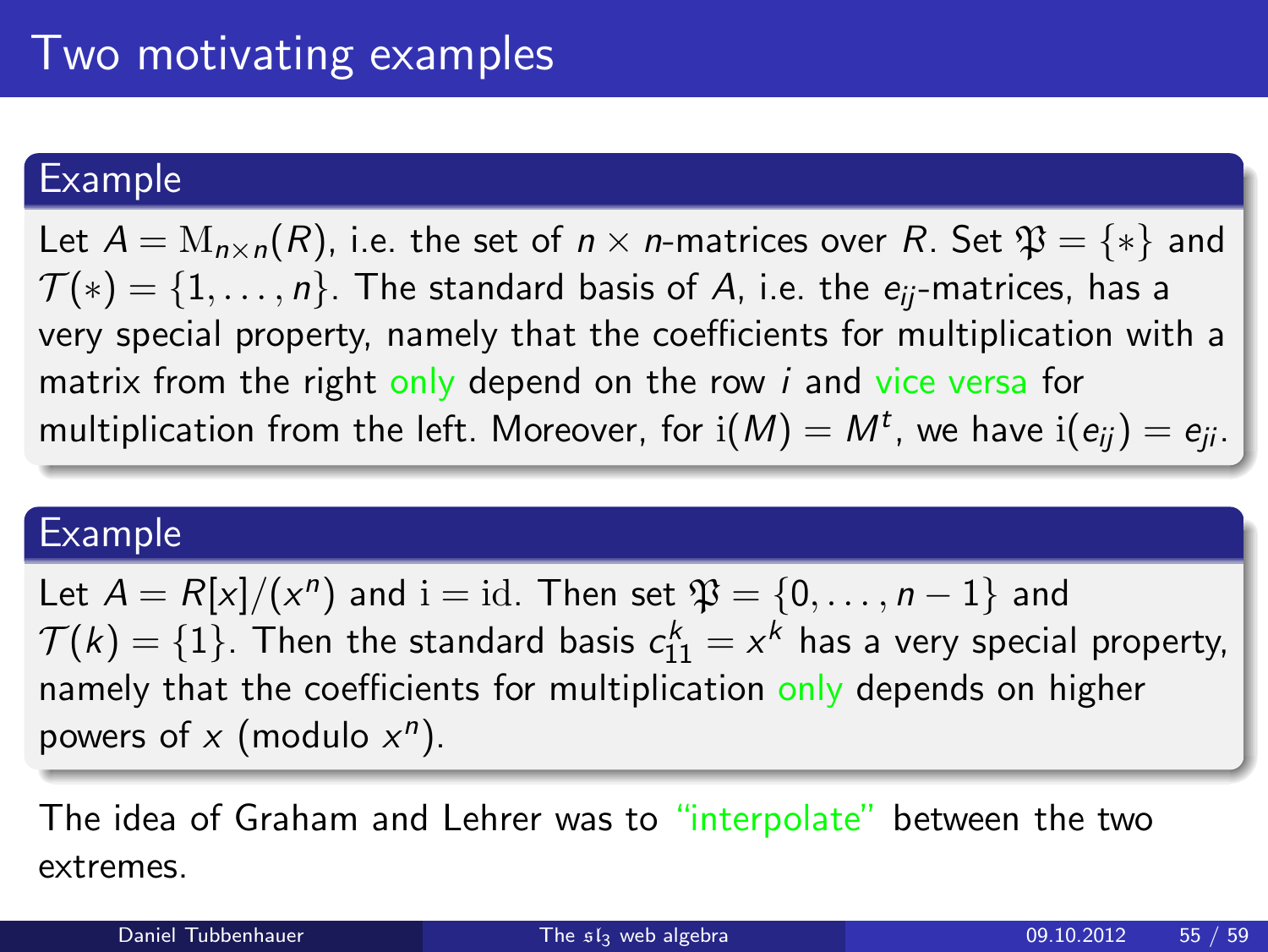## Definition(Graham, Lehrer)

Suppose A is a free algebra over R of finite rank. A cell datum is an order quadruple  $(\mathfrak{P}, \mathcal{T}, \mathcal{C}, i)$ , where  $(\mathfrak{P}, \rhd)$  is the weight poset,  $\mathcal{T}(\lambda)$  is a finite set for all  $\lambda \in \mathfrak{P}$ , i is an involution and an injection

$$
C\colon\thinspace\coprod_{\lambda\in\mathfrak{P}}\mathcal{T}(\lambda)\times\mathcal{T}(\lambda)\to A,\ (s,t)\mapsto c_{st}^\lambda,
$$

such that the  $c_{st}^\lambda$  form a  $R$ -basis of  $A$  with  $\mathrm{i}(c_{st}^\lambda)=c_{ts}^\lambda$  and for all  $a\in A$ 

$$
c_{st}^{\lambda}a = \sum_{u \in \mathcal{T}(\lambda)} r_{tu}(a)c_{st}^{\lambda} \; (\textrm{mod } A^{\rhd \lambda}).
$$

The  $c_{\textit{st}}^{\lambda}$  are called a cellular basis of  $A$  (with respect to the involution i).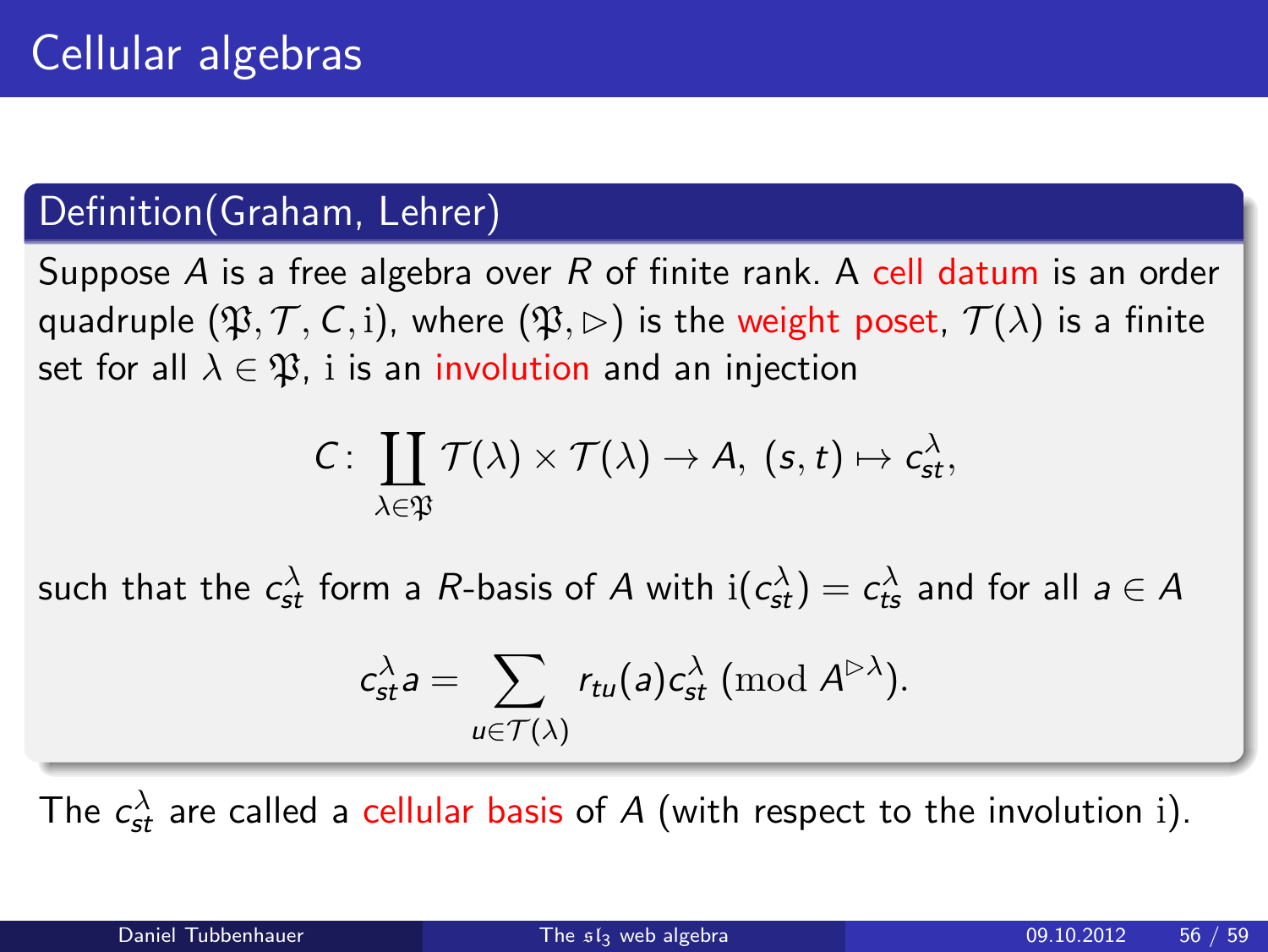Note that the whole notions of cellularity can be generalised to the concept of graded cellularity. As mentioned before, we know that the algebras  $\mathcal{K}_{(3^k)}$  and  $\mathcal{R}_{(3^k)}$  are Morita equivalent. Hu and Mathas showed that latter is a graded cellular algebra. Moreover, König and Xi showed that cellularity is (up to some technicalities with the involutions) an invariant under Morita equivalence. Hence, we have:

## Theorem(MPT)

The algebra  $K<sub>S</sub>$  is a finite dimensional, graded cellular and symmetric Frobenius algebra.

Note that we don't have a cellular basis at the moment (the proof of the invariance of cellularity is not constructive), but we have a good candidate!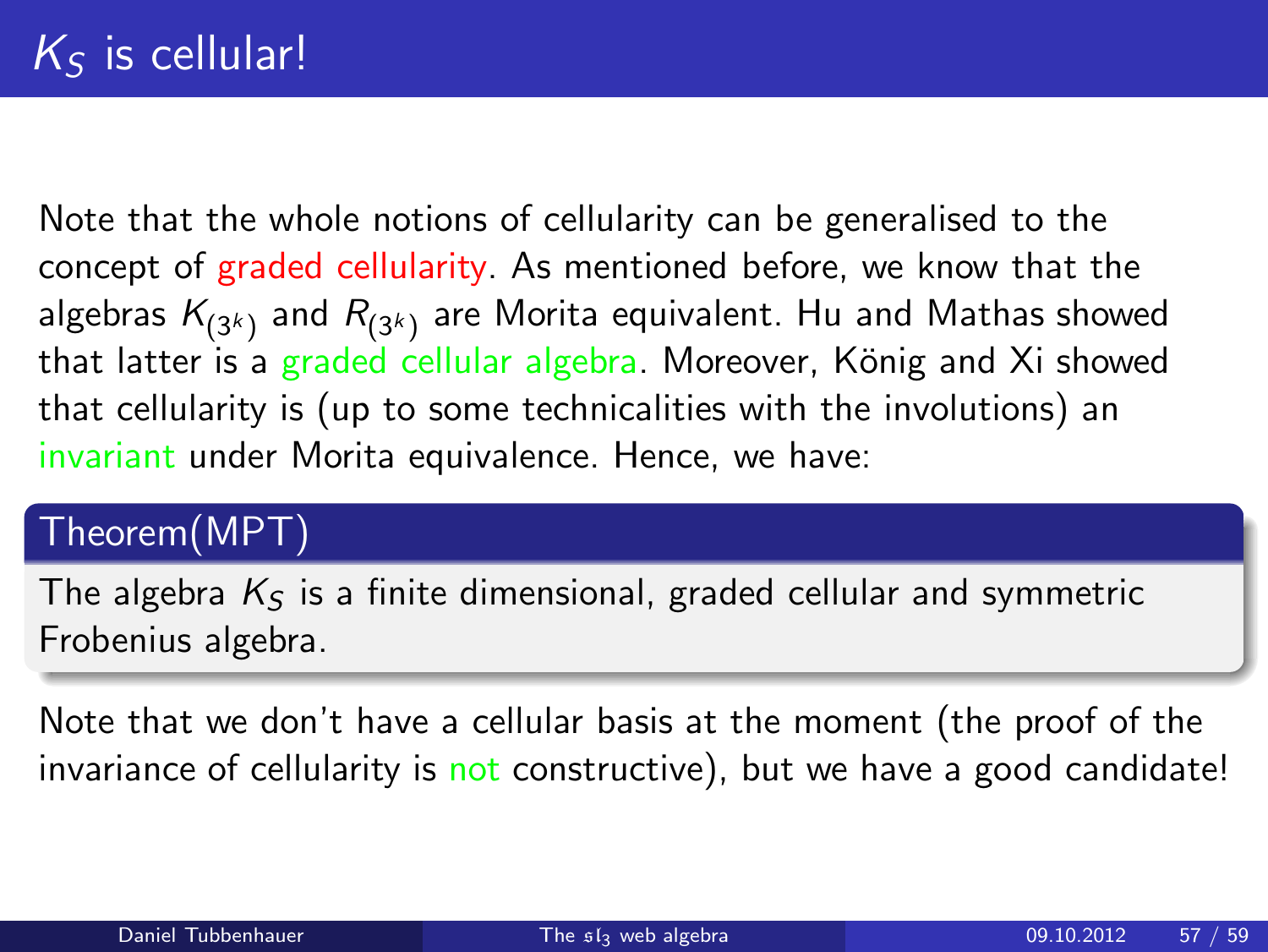## The world of algebras



Terra pericolosa Terra pericolosa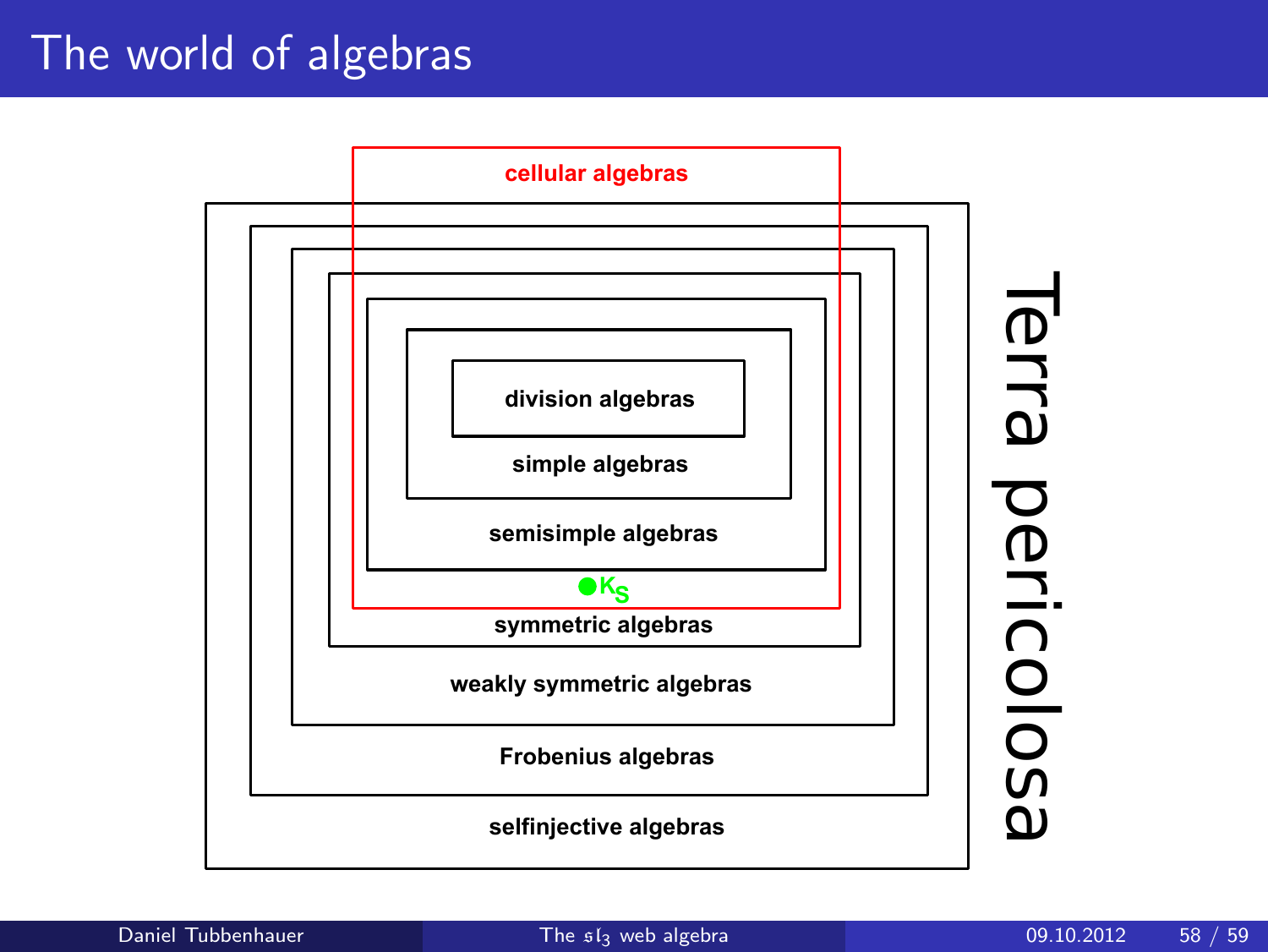There is still much to do...